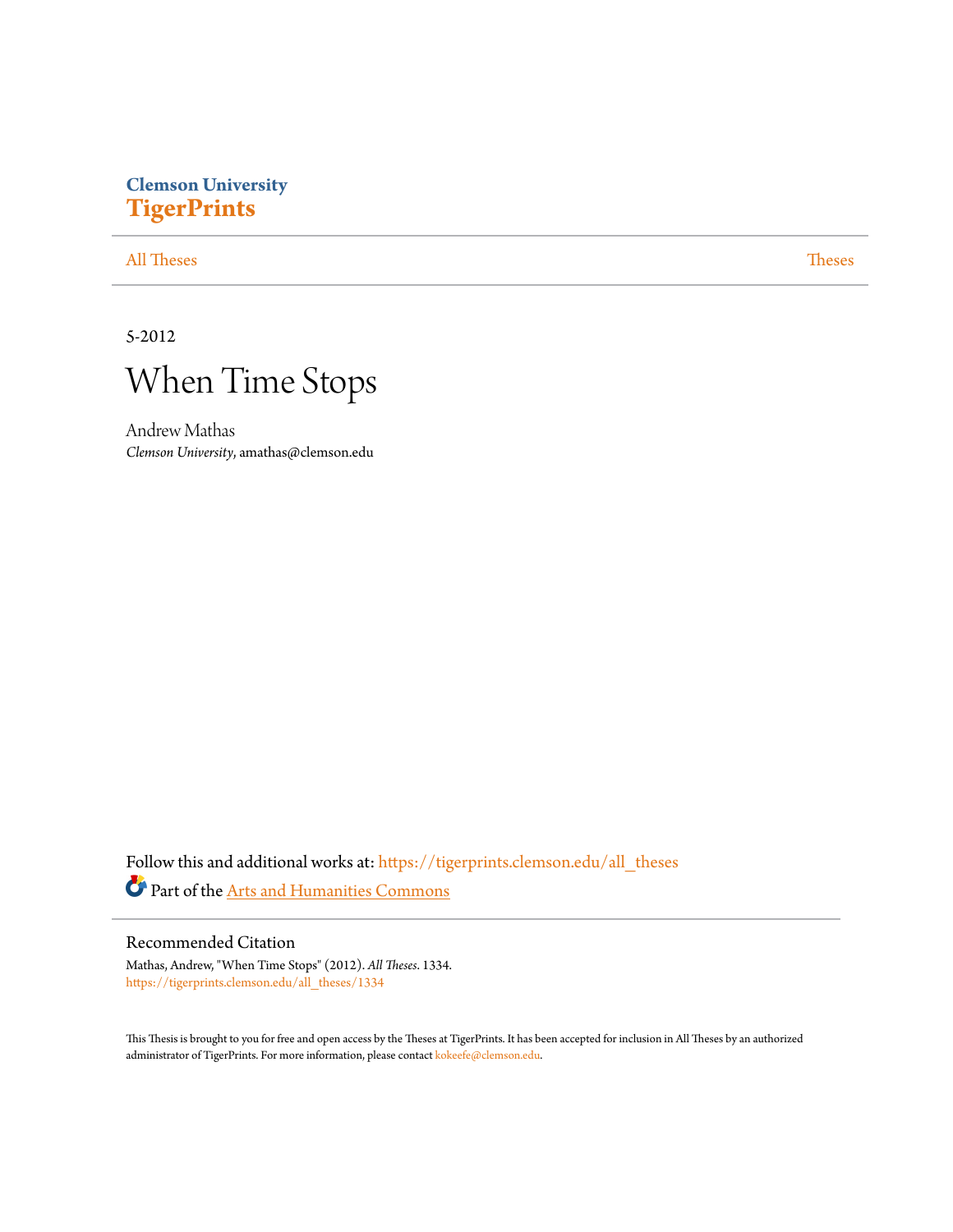### WHEN TIME STOPS

A Thesis Presented to The Graduate School of Clemson University

In Partial Fulfillment of the Requirements for the Degree Master of Arts English

> by Andrew Mathas May 2012

Accepted By: Keith Morris, Committee Chair Dr. Jillian Weise Dr. Brian McGrath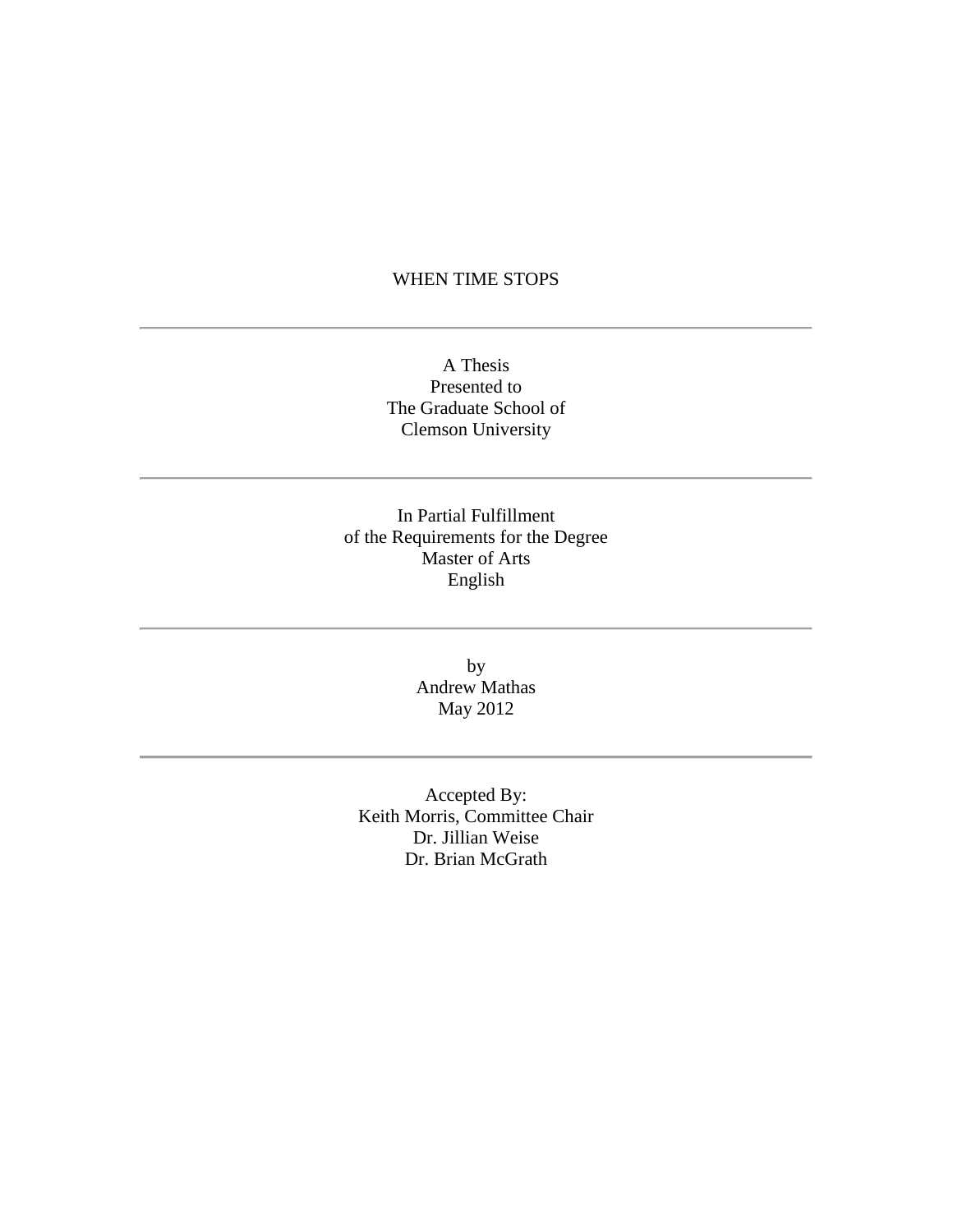### ABSTRACT

This creative thesis is a collection of three short stories centered on exploring modern war and military life in Afghanistan. This collection engages in questions of truth, death, and what it means to live on the fringe of a modern warzone. War is a test of the human condition on both soldiers and civilians, the results of which are often impossible to comprehend. In examining that kind of an environment, I am giving voice to stories often forgotten or overlooked during war—stories that need to be heard if we are to have any hope of understanding our actions there. While this is a collection of fiction, it contains bits of reality throughout, though names and locations have been entirely changed. Upon reading this collection, my hope is that aspects of war and military life that were unknown previously will be brought to light, and as a result, a better understanding of what our foreign presence means, in both Afghanistan and other areas of the Middle East, will emerge.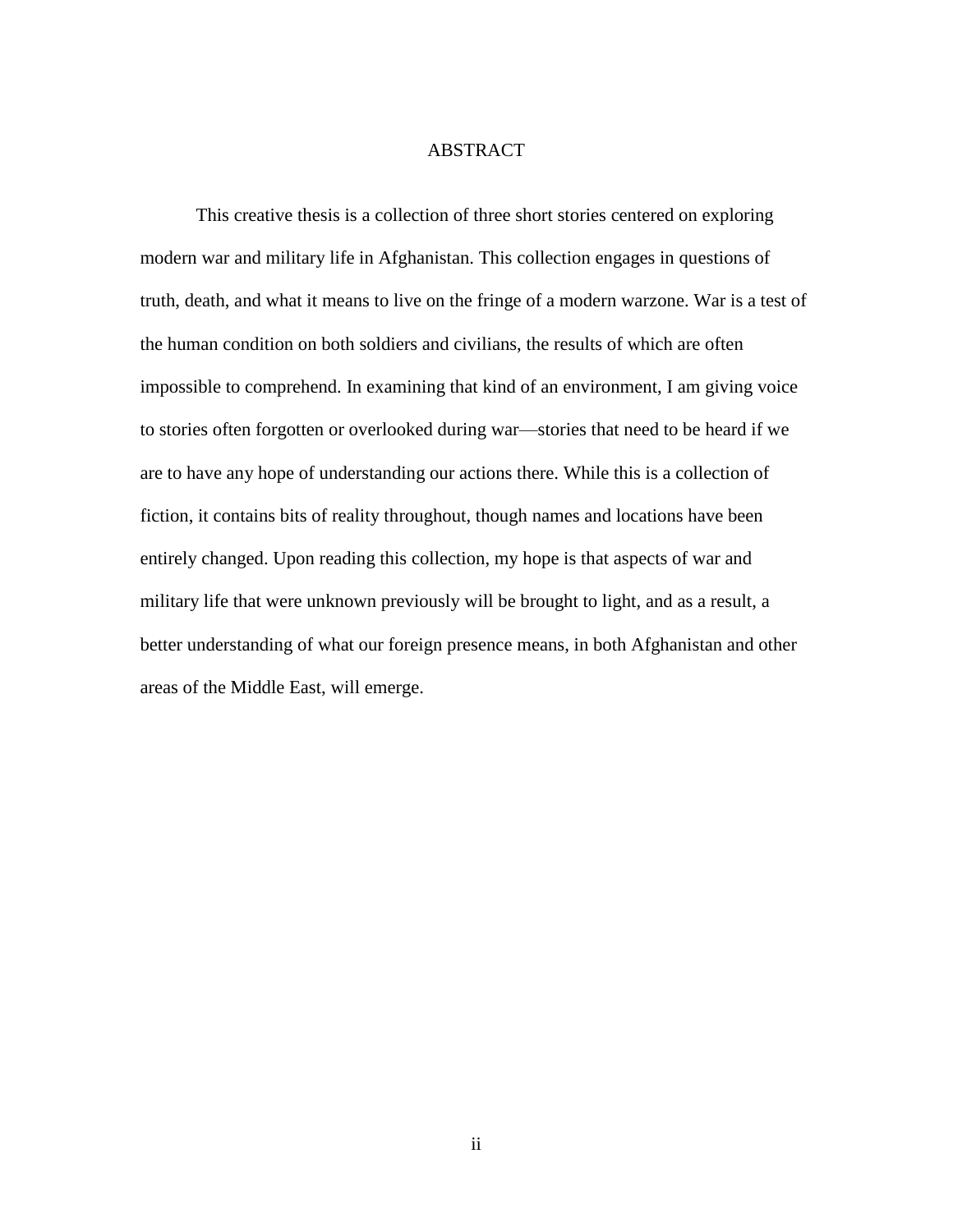### DEDICATION

This collection is dedicated first to my parents, for always encouraging me to look beyond any limitations, and for their unending support. I also dedicate these works to Chris Vassey, US Army Sergeant, Paratrooper, Recon Infantry, 4<sup>th</sup> Brigade, 82<sup>nd</sup> Airborne, for serving fifteen months in Afghanistan, and for being the inspiration for all of my work.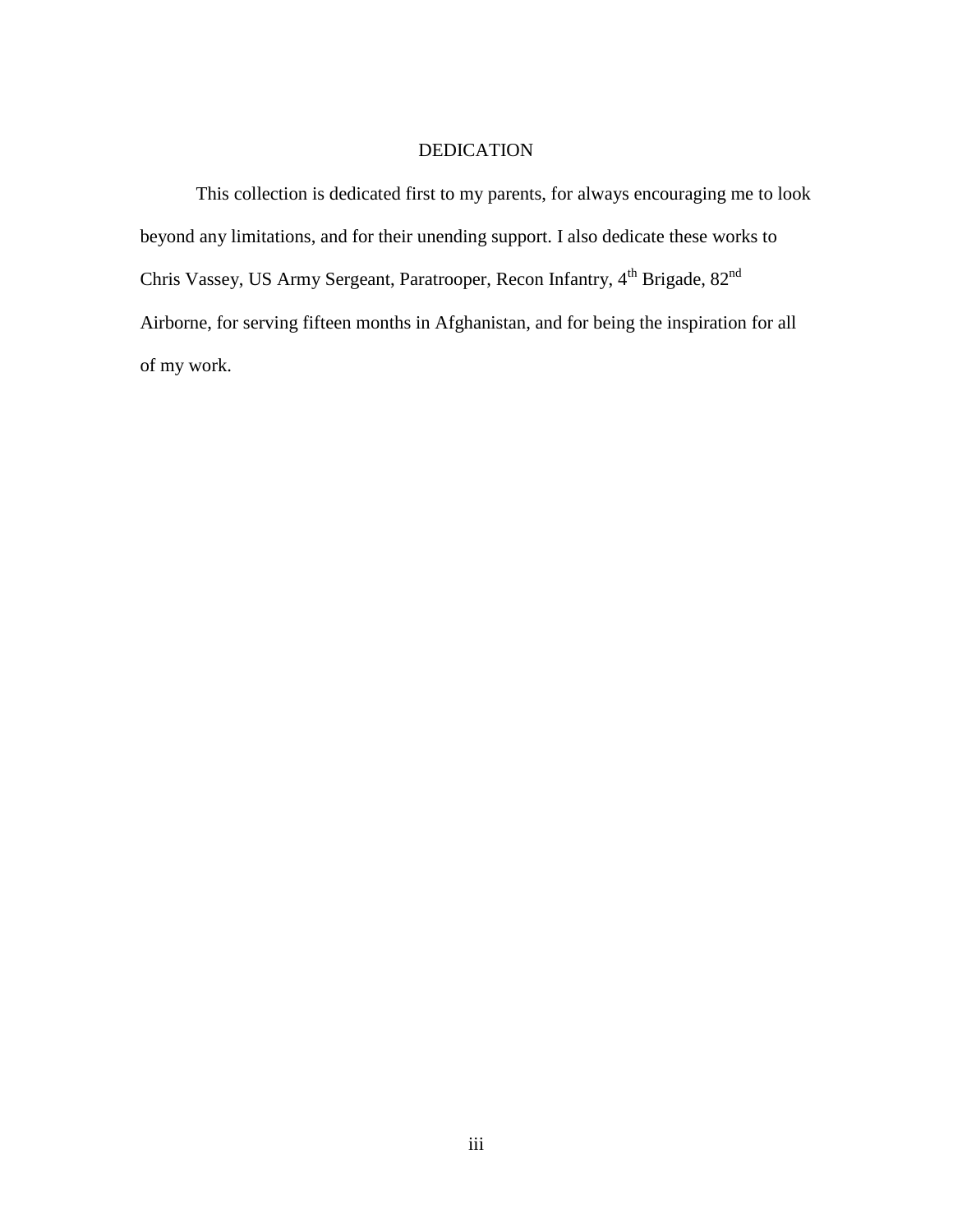#### ACKNOWLEDGEMENTS

I would like to thank Keith Morris for being supportive of my ideas, concepts, and the execution of this collection. Without his influence, I would not be the writer I am now. I also thank my other committee members, Dr. Jillian Weise and Dr. Brian McGrath for intellectually challenging me throughout my time in Clemson, and pushing me in directions I never considered possible before. I would like to thank Dr. Catherine Paul, Director of the MAE Program at Clemson, for always having her door open and helping me immensely throughout these two years.

Finally, I would like to thank my undergraduate literature professors at the Richard Stockton College of New Jersey: Nathan Long, Dr. Tom Kinsella, Ken Tompkins, and Dr. Lisa Honaker. I would not have been prepared for Clemson without you.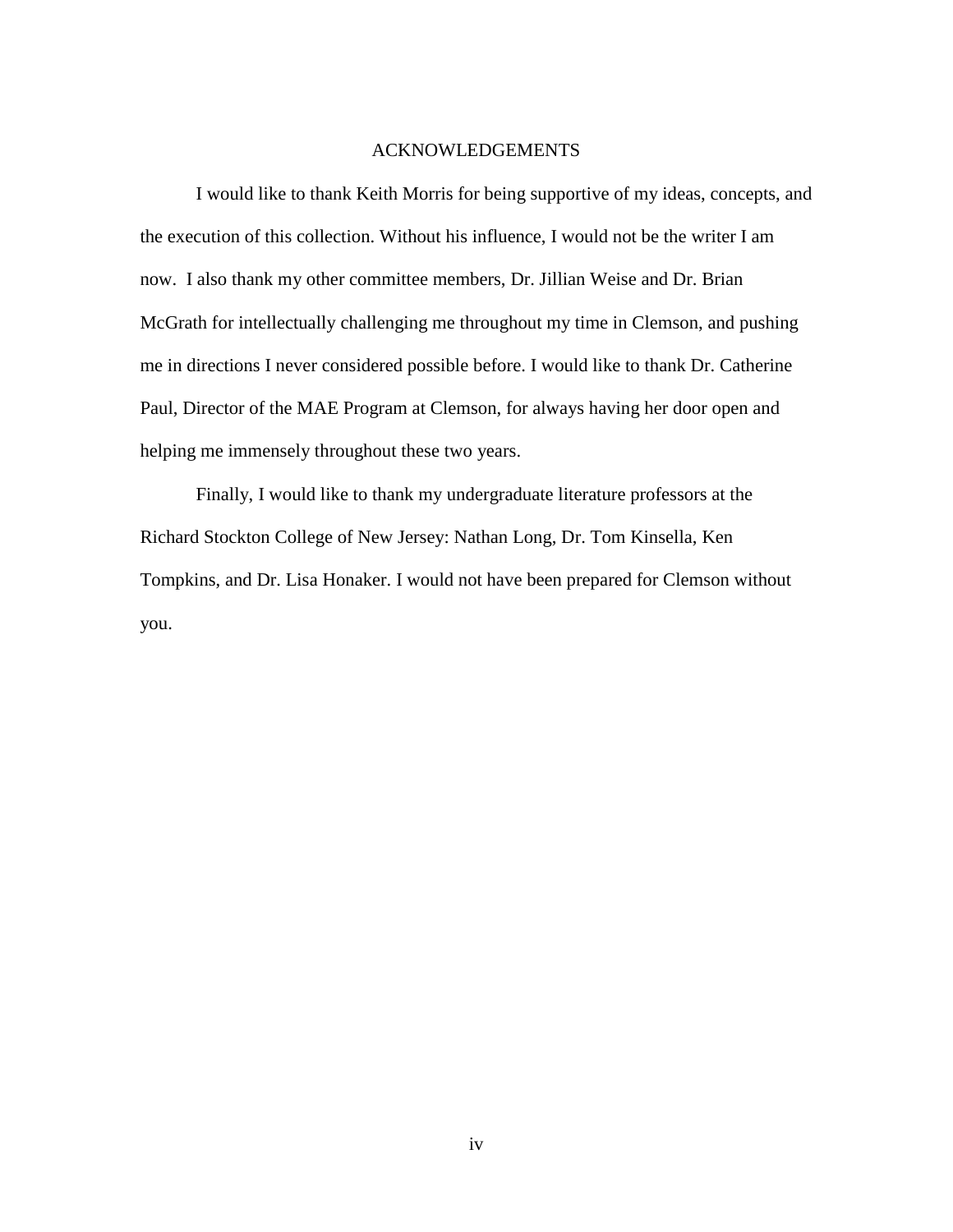## TABLE OF CONTENTS

Page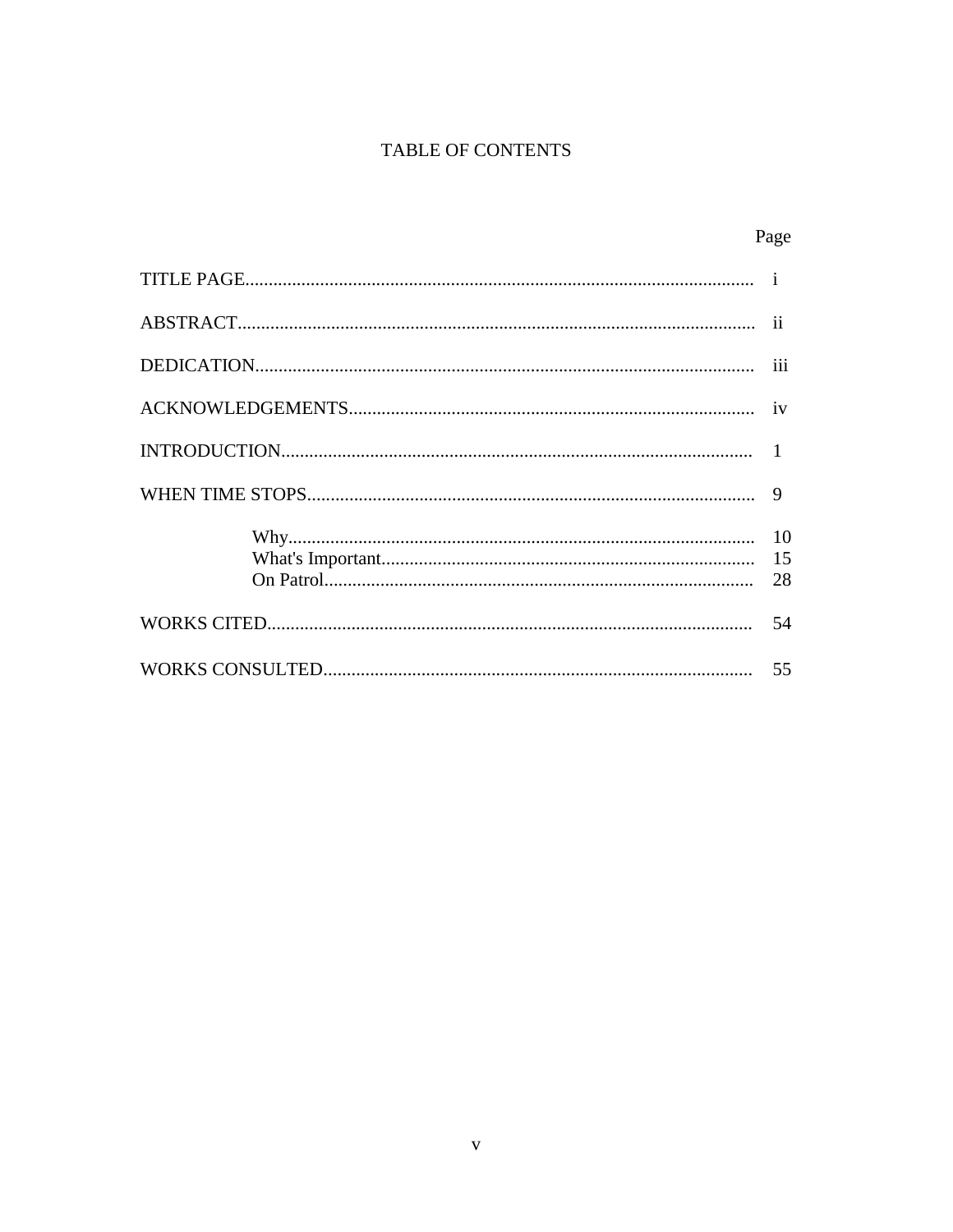#### INTRODUCTION

"War literature," I have found, covers an immense spectrum of human conditions, in both the realm of death and life. It is a genre overflowing with regret and shame, but in a public way, exposing those primary emotions as a centerpiece of narrators, main characters, or entire environments. And a constant engagement with the reduction of human life is always present. To understand such a notion, I first turned to theory by both Giorgio Agamben and Michel Foucault.

From Agamben, I looked to a specific section of his book *Homo Sacer: Sovereign Power and Bare Life* titled "The Camp as the Nomos". In this section, Agamben explores the phenomenon that is the creation of "camps" (referring at first to concentration camps, but later to a broader definition that is applicable today). Agamben explains that camps first appeared within structured governments due to states of exception. Basically, this means that in order to create a camp, a government first would need some exception that is occurring within its country or nearby: war, plague, riots, political instability, etc. In the case of the Nazi concentration camps, war and a radical change of governmental power allowed for the camps' creation, combined with constitutional statutes that were already in place and designed to suspend civil liberties in such events since WWI. Primarily focusing on the idea of the creation of camps in war, I attempt here to expand on his ideas by treating entire warzones as "camps"—what he calls "a hybrid of law and fact in which the two terms have become indistinguishable" (170). In this kind of camp, there is neither law nor norms, only power over what Agamben calls "bare life," or life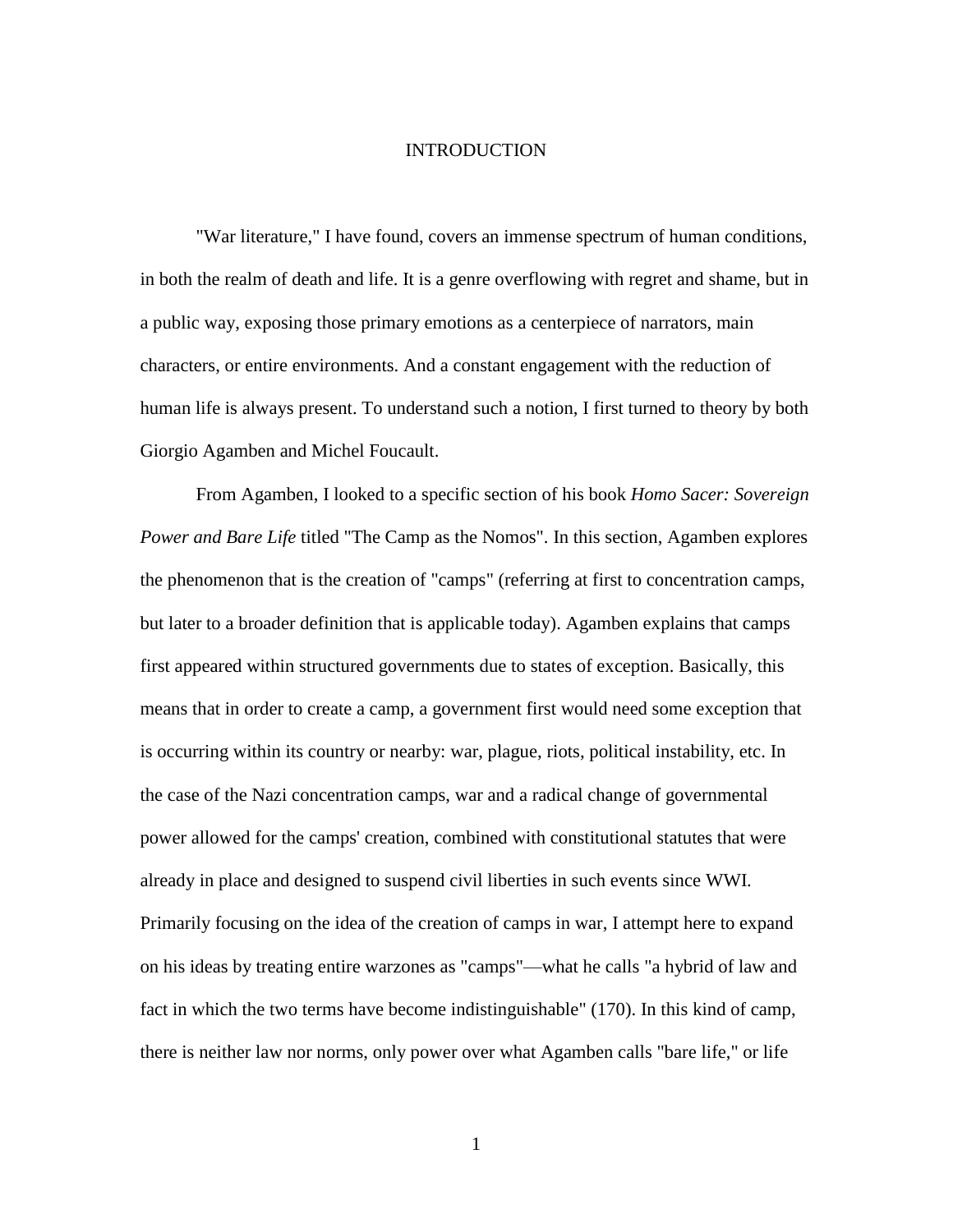that has been stripped of its sense of value and humanity so much that it exists completely exposed to those in power. To again refer to the Nazis, Jews were perceived as an exploitable threat, and thus were stripped of their life-status as quickly as possible. But the idea of stripping one of life-status can be applied to the treatment of anyone opposing a soldier, especially in a modern warzone such as Afghanistan, where the lines dividing "enemy" and "civilian" (read: "guilty" and "innocent") are blurred due to the concept of terrorism—namely that anyone is a potential enemy, including women and children, and the enemy is not contained within a certain country or boundary.

The most important aspect of this work of theory, though, appears when Agamben moves towards explaining why the atrocious actions committed on bare life can be done. For my purposes, I viewed this as an attempt to explain war crimes. He explains that because the state of exception—a warzone—is created completely outside of common law, its space is not defined by law at all, allowing for actions to occur within that space that have no mediation, no consequences, and require no accountability. Specifically, he says, "Whether or not atrocities are committed depends not on law but on civility and ethical sense of the police who temporarily act as sovereign" (174). Thus, if the police (or soldiers) have no ethical sense, or are not strictly held to any code of ethics, then literally anything can happen inside a camp with no crimes being committed by those in power. Based on the war literature I have studied (Hemmingway, Heller, O'Brien, and Ambrose, among others), as well as personal accounts I have heard, this is a very common occurrence between soldiers and civilians, soldiers and enemies, and even soldiers amongst each other.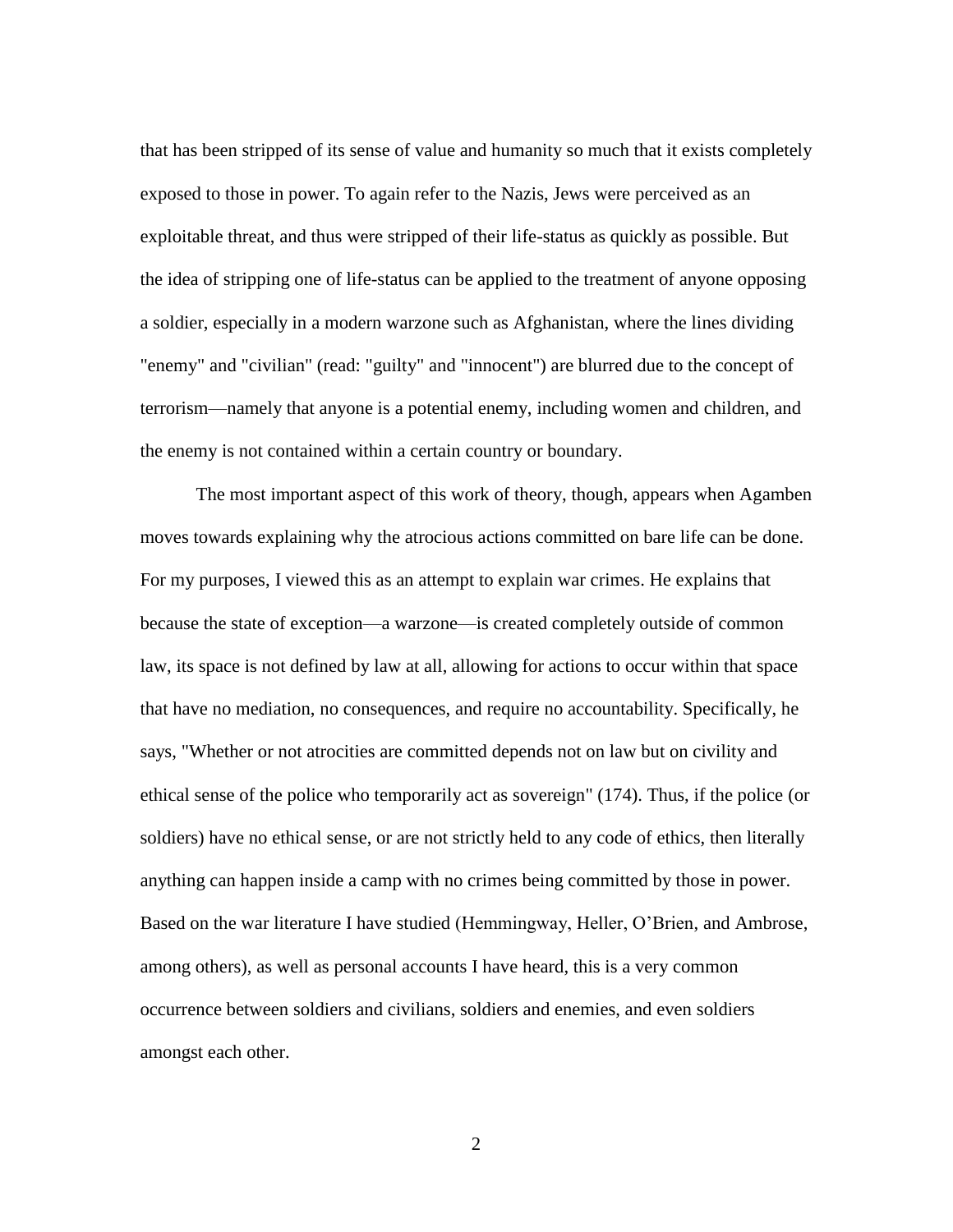From Foucault, I concentrated on a section of *Discipline and Punish: The Birth of the Prison* titled "The Body of the Condemned". Here, Foucault outlines how governments have, over time, distanced themselves from death and torture as forms of punishment so much that such acts are now "shameful." He explains:

...it is the conviction itself that [now] marks the offender with the unequivocally negative sign: the publicity has shifted to the trial, and to the sentence; the execution itself is like an additional shame that justice is ashamed to impose on the condemned man; so it keeps its distance from the act, tending to entrust it to others, under the seal of secrecy. (9-10)

Foucault goes on to say that "from being an art of unbearable sensations punishment has become an economy of suspended human rights" which is intended to "deprive the prisoner of all rights, but do not inflict pain" (11). Thus the concept of torture (of committing torturous acts) is publicly shameful, and is now kept in secrecy. Applying this to an ideal warzone, one can see why acts committed there, especially when made public, are considered as awful as they are—a dark secret has been exposed. Take, for example, the recent murder of 16 civilians at the hands of US soldiers in Afghanistan. First reports of the incident spoke of several soldiers "appearing drunk," yet now that information is regarded as false, as the story has been changed to "one soldier" whose sobriety is now under question. Even in just that small alteration of facts, it is clear that some kind of attempt is actively being made to obscure the truth of that atrocity. War seems to bring out the worst forms of punishment, even on innocent life, which explains the attempts to conceal war crimes and atrocities that have existed since before the Holocaust.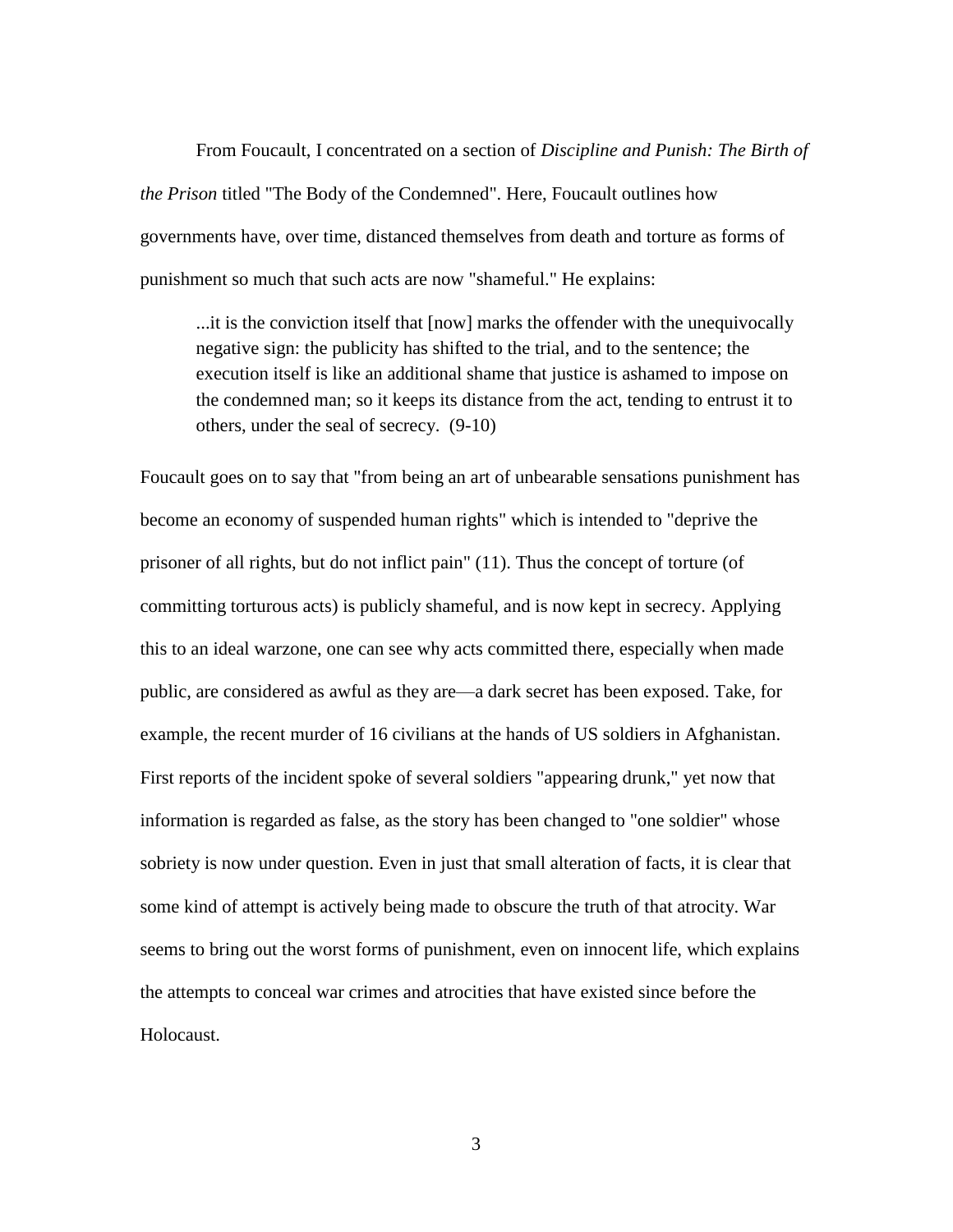Of the large amount of background material I consulted for this project, Tim O'Brien's *The Things They Carried* and Anthony Swofford's *Jarhead* are perhaps the most influential. Both were written by ex-soldiers, and both cover wars that, at their respective moments in history, had never been waged in that way before. *The Things They Carried* is intimately involved in the concept of telling a story and how truth is handled by those in times of war, in this case, Vietnam. "To generalize about war," O'Brien writes, "is like generalizing about peace. Almost everything is true. Almost nothing is true. At its core, perhaps, war is just another name for death, and yet any soldier will tell you, if he tells the truth, that proximity to death brings with it a corresponding proximity to life" (81). O'Brien, like Agamben and Foucault, is acutely aware of the lines that are blurred when death and life are so closely related. For him, telling a war story is an act completely separate from telling any other kind of story, namely, he says, because the answer to the question "is it true?" is far more important (83). He gives an example:

Four guys go down a trail. A grenade sails out. One guy jumps on it and takes the blast and saves his three buddies.

Is it true?

The answer matters.

You'd feel cheated if it never happened. Without the grounding reality, it's just a trite bit of puffery, pure Hollywood, untrue in the way all such stories are untrue. Yet even if it did happen—and maybe it did, anything's possible—even then you know it can't be true, because a true war story does not depend on that kind of truth. (83)

All war stories need to have truth in them; all war stories need falsehood. This aligns with my own approach to the genre—as a civilian, any story I tell must be fiction, yet must also be believable and be considered at least reflective of truth. O'Brien, having been a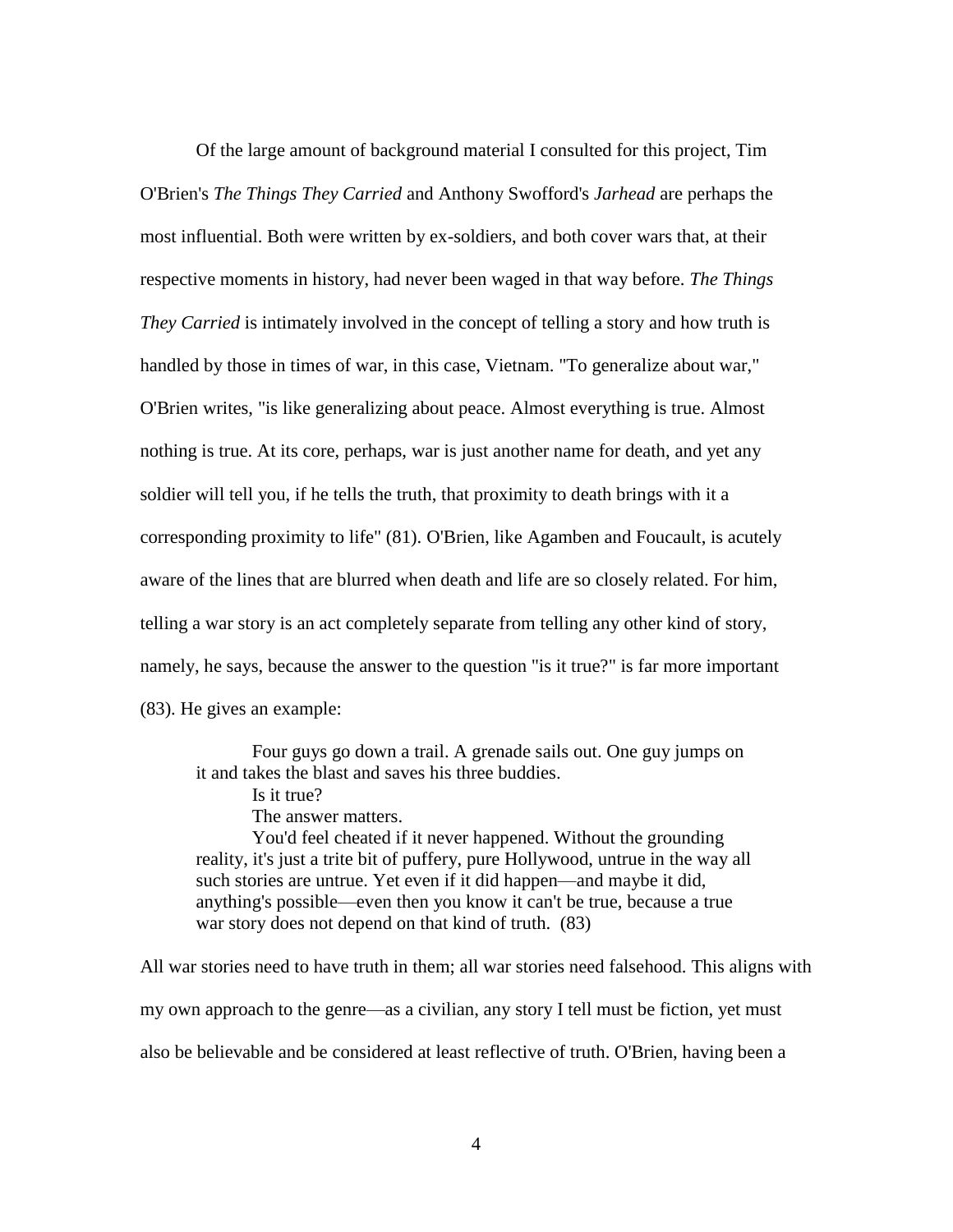soldier, has written in *The Things They Carried* a set of guidelines to go by when approaching this kind of craft, and considering the power of his material, it has greatly influenced my style and the style of others, including Anthony Swofford in *Jarhead*.

*Jarhead* follows Swofford through his experiences as a sniper during Operation Desert Storm. In the opening pages he writes, "Thus what follows is neither true nor false but *what I know*. I have forgotten most of the statistics and must look them up. I remember the weapons, though not their capabilities, so I must look those up as well. For the place names I refer to maps" (2). Swofford, like me, is from the outset of his story aware of the fluctuation of truth that is needed, and, also like me, he must consult an enormous amount of outside information to fill in the gaps. His story was doubly useful in that it covered modern war, new war—fast war. In fact, the war moves so quickly for Swofford that he never engages a single enemy. This allows for a much deeper concentration on the aspects of a modern war outside of violence: boredom, paranoia, and anxiety. It's no wonder that *All Quiet on the Western Front*, a book used as background material for my collection, is mentioned twice in *Jarhead*, both times referring to the fear of immediate death from a hidden enemy.

The most important aspect gained from *Jarhead* came from the confusion contained in his story. Near the end, for example, Swofford describes an encounter after the war is over in a duty-free shop:

An older Irish couple rushed up to me and the woman hugged me while her husband shook my hand and thanked me heartily and offered me whiskey from his silver flask. I was shocked by the display and at first confused as to the motivation for their generosity and praise, and then I remembered what I'd been a part of. I thanked them for I didn't know what and returned to the plane early. (250).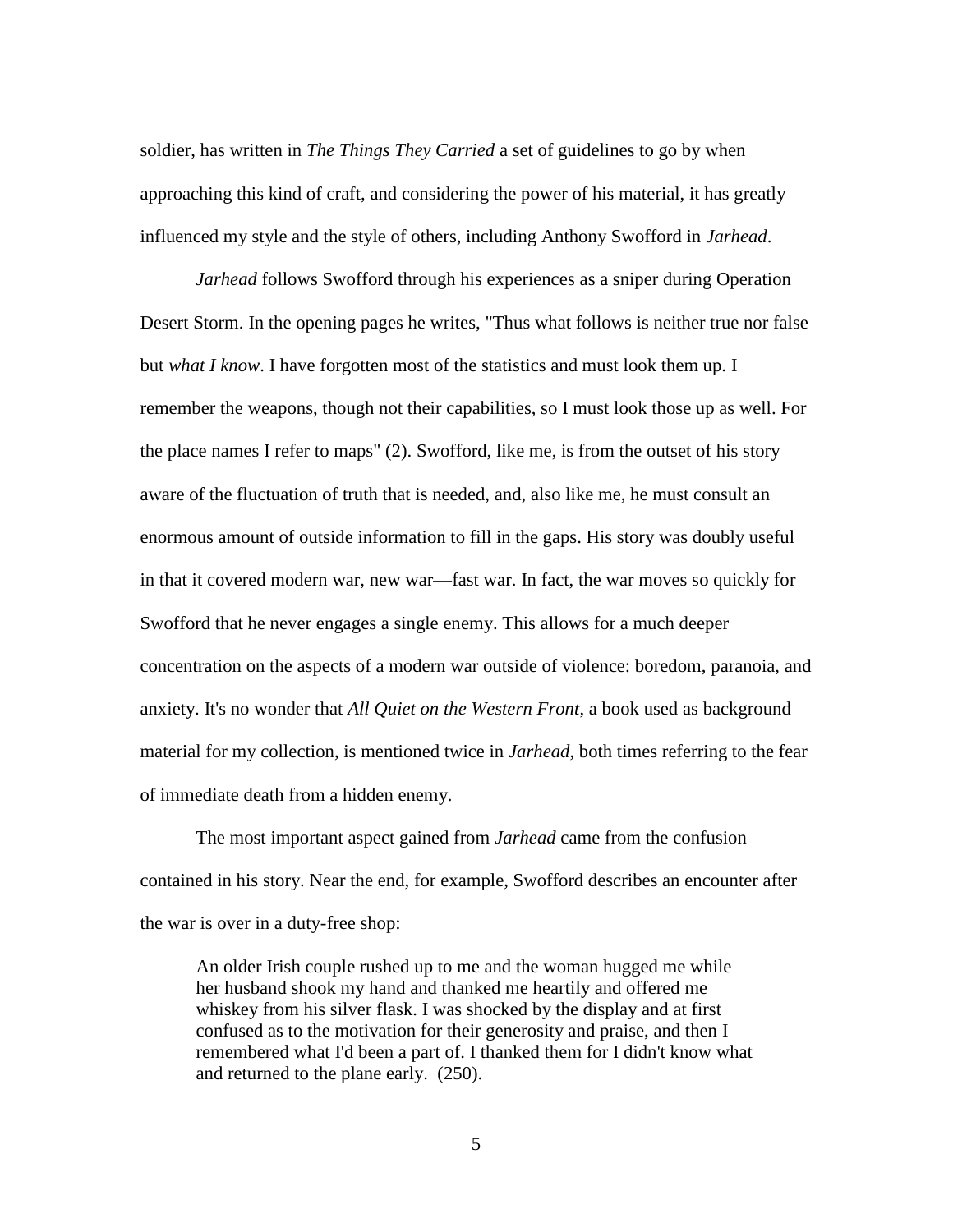The terrifying, awful experience of war, for Swofford, was stolen from him, propelling that war to a new level of absurdity—one where the act of the war is actually both forgettable and unforgettable at the same time. Again, here is another blurred line created by war, in this case by the technology and speed of modern war. This brings me to my own stories, all of which attempt to engage in the modern war, the isolation and fear created by it, the questionable truths that emerge from it, and the absolute absurdity that governs it. And like Swofford, I also needed to consult the same kind of outside material for these stories.

In "Why" I am introducing the narrator, Eric Marcoti, and exploring the reasoning behind his enlistment. This is a topic that was addressed in nearly every piece of war literature I came across—soldiers needed a reason to sign up. For Tim O'Brien, it was against his will, being drafted for Vietnam. On the other end of the spectrum was Swofford, who was obsessed over joining the Marine Corps from a young age, and so swept up in the valor and honor of duty that he first tried to enlist at age 17. With Marcoti in "Why" I place him somewhere between these two extremes. He joins on his own accord, but not for reasons of honor. Instead, he joins because he "wanted to not think about what to do next. [He] wanted someone else to tell [him] what to do." I set up his enlistment as an act of both desperation and laziness, a combination that reflects the awkward combinations of emotions that clearly exist within a war story, as evidenced by the examples above.

With "What's Important" I bring the reader to the area of the conflict in Afghanistan and engage in both the boredom felt by the soldiers as well as the fear and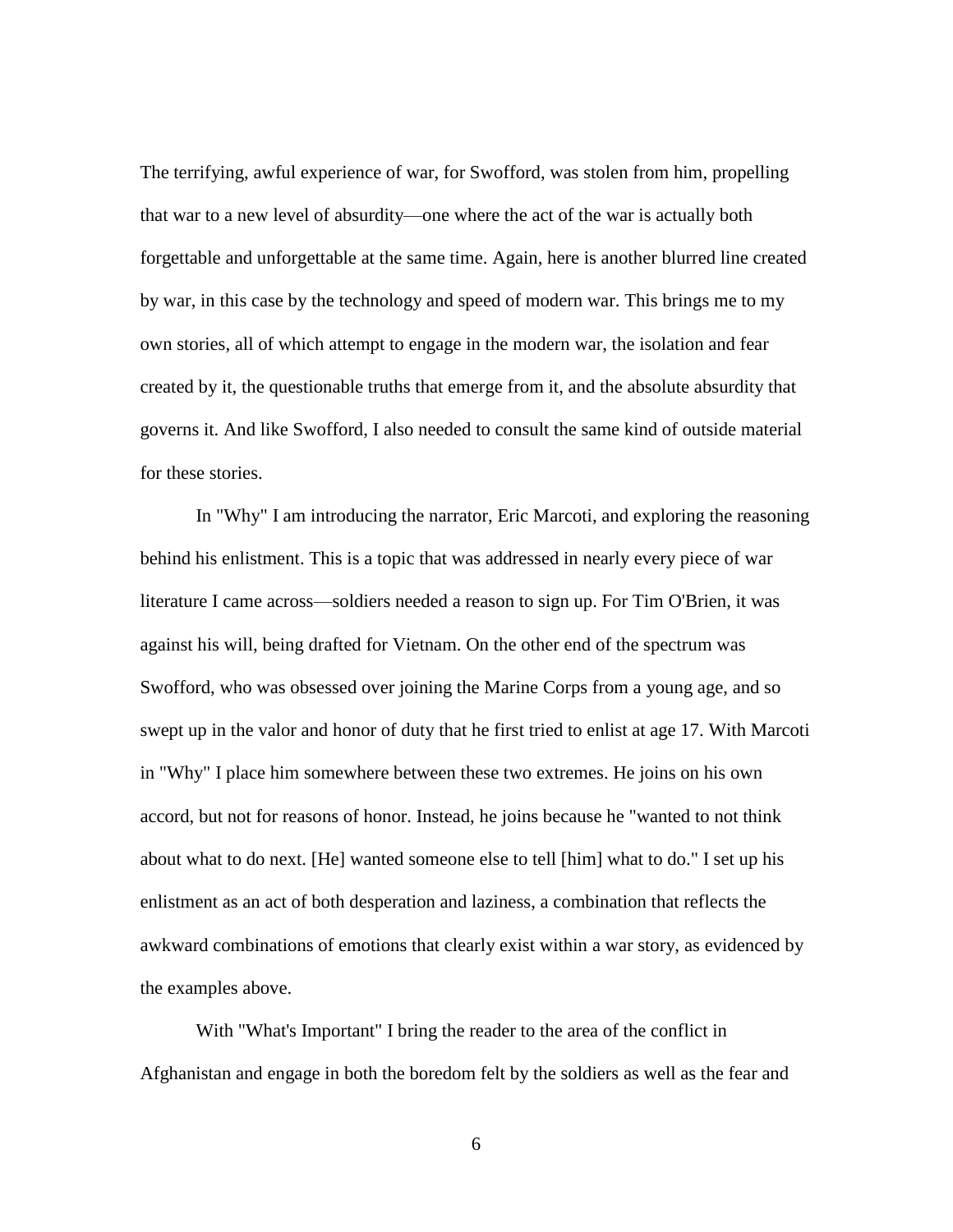frustration that such boredom can produce. Vicks is obviously an important character in this story, as he is the one afflicted by boredom the most, and is responsible for spreading the consequences of that affliction to others. I also touch on concepts of shame (when Marcoti misfires his weapon), loss (during the cafeteria discussions), and a separation from reality (as seen in Marcoti's feeling at the end). Also important here is the establishment of the treatment of the civilians in Afghanistan in the way Vicks (and the narrator) passively torture them, which directly ties into my theoretical readings by Agamben and Foucault.

In "On Patrol," which is also the longest, I push the internal struggle within Marcoti over the validity of Vicks' stories to the edge, eventually resulting in a physical confrontation between the two characters due to terrible circumstances—the torture of a prisoner. In this story I am further involved in the concepts presented by Agamben and Foucault, as the ridiculousness of the story Vicks' pulls from the prisoner is impossible to believe, yet the consequences of it are unable to be ignored. Here, too, I engage in what the boredom of a warzone can produce, and the violence that can exist within our own bases as a result.

There is no doubt that this collection contains the most complicated pieces of fiction I have produced—partly because of the complex subject matter that they deal with, and partly because I have not personally experienced war. However, if a "trusted" source like Anthony Swofford must still consult the same kind of outside material that I did, perhaps the distance between civilian and soldier is closer than one might think. After all, a soldier must first be civilian. My goal with this collection is to remind readers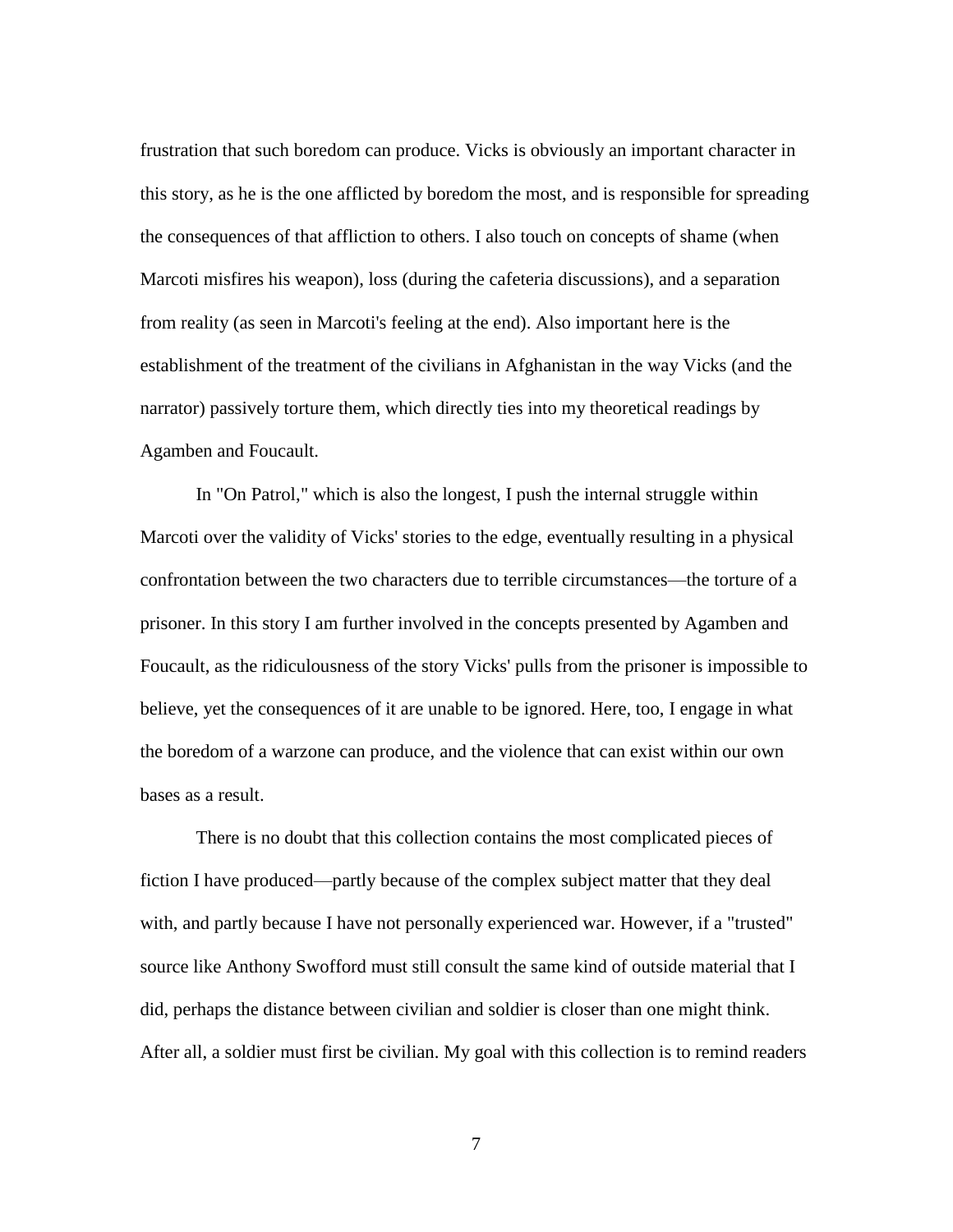of the current conflicts that US military is involved in, and what those conflicts actually contain, both on the side of death and the side of life. For this collection, beyond the list of background sources and the material discussed in this introduction, I have been in contact with ex-soldiers, current soldiers, and others affected by war. They have been immensely helpful, both in providing details and clarifying any ignorance on my part. There is still an enormous number of stories that I could not address here, which is why this collection is merely the beginning of a much larger work.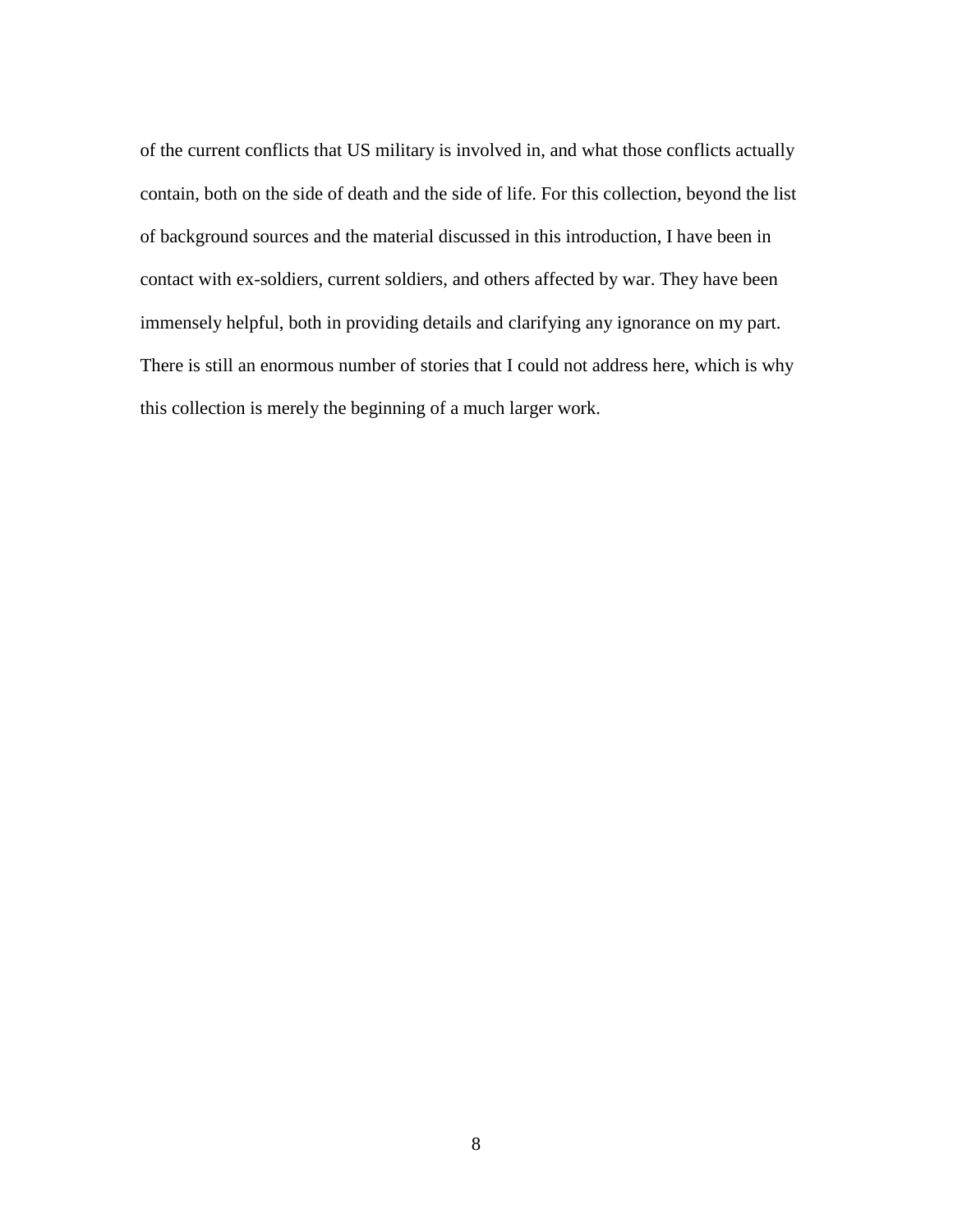WHEN TIME STOPS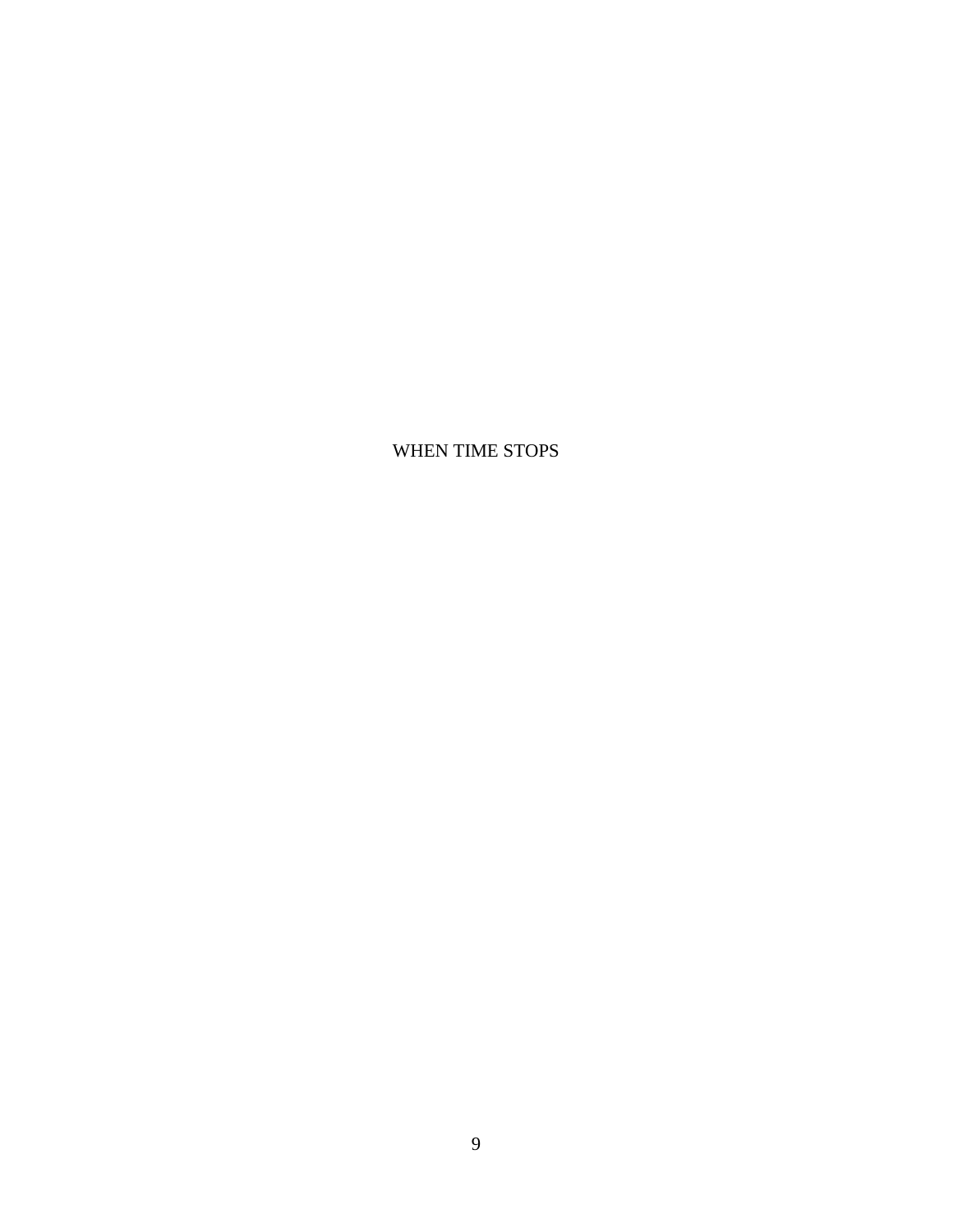**Why**

My dad died of skin cancer when I was 4 years old, in 1991. What I hate about that the most, more than the fact that he's gone, is that my memory of him is too limited. He's forever stuck in the haze of my muddled childhood recollections, always dressed as if it's still the late 80's. I barely remember specifics about him. I remember sitting on his boney, angular lap. I remember a crisp sip of beer he gave me once. I know, thanks to an old Polaroid, that he dressed up as Santa when I was 3, pillow for a gut and all. But I don't know much about his life, really. After his death, that seemed to be more important.

Mom's decline was slow at first, and she never truly "lost it" in the traditional sense, but everything after Dad died seemed too difficult for her. She tried to keep things normal, she really did. She would make my lunches for school. They started, when I was in first grade, as fresh sandwiches—ham and cheese on whole wheat, a big juice box, animal crackers, sometimes even a small chocolate bar. The other kids were jealous. Half-way through first grade I started getting peanut butter and jelly sandwiches. By second grade I got a peanut butter sandwich and some money for a snack from the lunch line. By third I only bought lunch, and by fifth I had to use my own allowance money. With no brothers or sisters, I was forced to be nearly self-sufficient by middle school.

We lived in our split level house in Medford, New Jersey for ten years after Dad died. The first year after he died, Mom slept in the guest bedroom, but I was too young to understand why. It wasn't until we started packing, and I saw the sheer number of boxes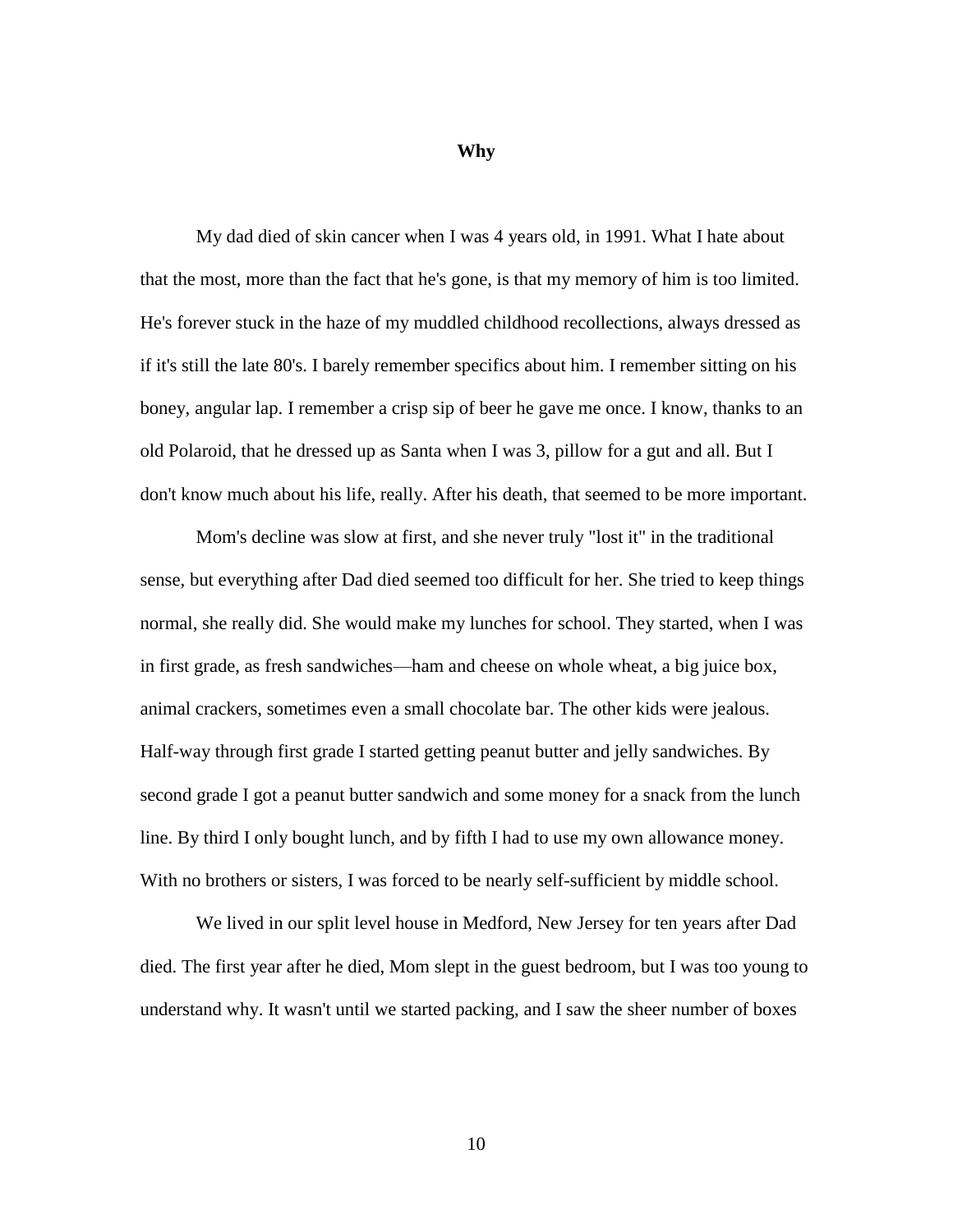of Dad's stuff we still had—she still had—that I began to understand from an adult, sentimental perspective that I had already lost her in an important way.

We moved to a small apartment on the other side of town, and Mom was forced to put most of Dad's old stuff in storage. I started high school, where I promptly found that I didn't fit in anywhere. I was a new kid, I knew no one, and this pushed me to the edge of every social circle in school. I couldn't stop feeling like the new kid. I passed my classes because I had to, interacted with others because I had to, learned to drive because I had to, and all the while I didn't know *why* I had to. Everything about everything I did felt unremarkable, blurred.

Mom turned to chain smoking menthol cigarettes. We talked less and less, and when we did, it turned into an argument about something—my grades (mostly D's), why I didn't play guitar anymore (I hadn't for years), bills (could I finally help with the rent?), my shit job (I should ask for more hours, why don't I?), or what most of them ended on— Dad. I could never imagine what he would have done if he were still there, but Mom wanted me to think about it constantly. Probably because she did.

So when high school was nearing its end, just before the summer of 2008, I joined the US Army.

I was faced with what I thought was social and mental annihilation. I would pass high school without a future. I had no plans because I hadn't wanted them. I saw myself permanently sharing a space with Mom, working any number of jobs—all similar to hers—and it terrified me that part of me accepted that. College was impossible. The thought of living in a college dorm, surrounded by "academics", made me dizzy with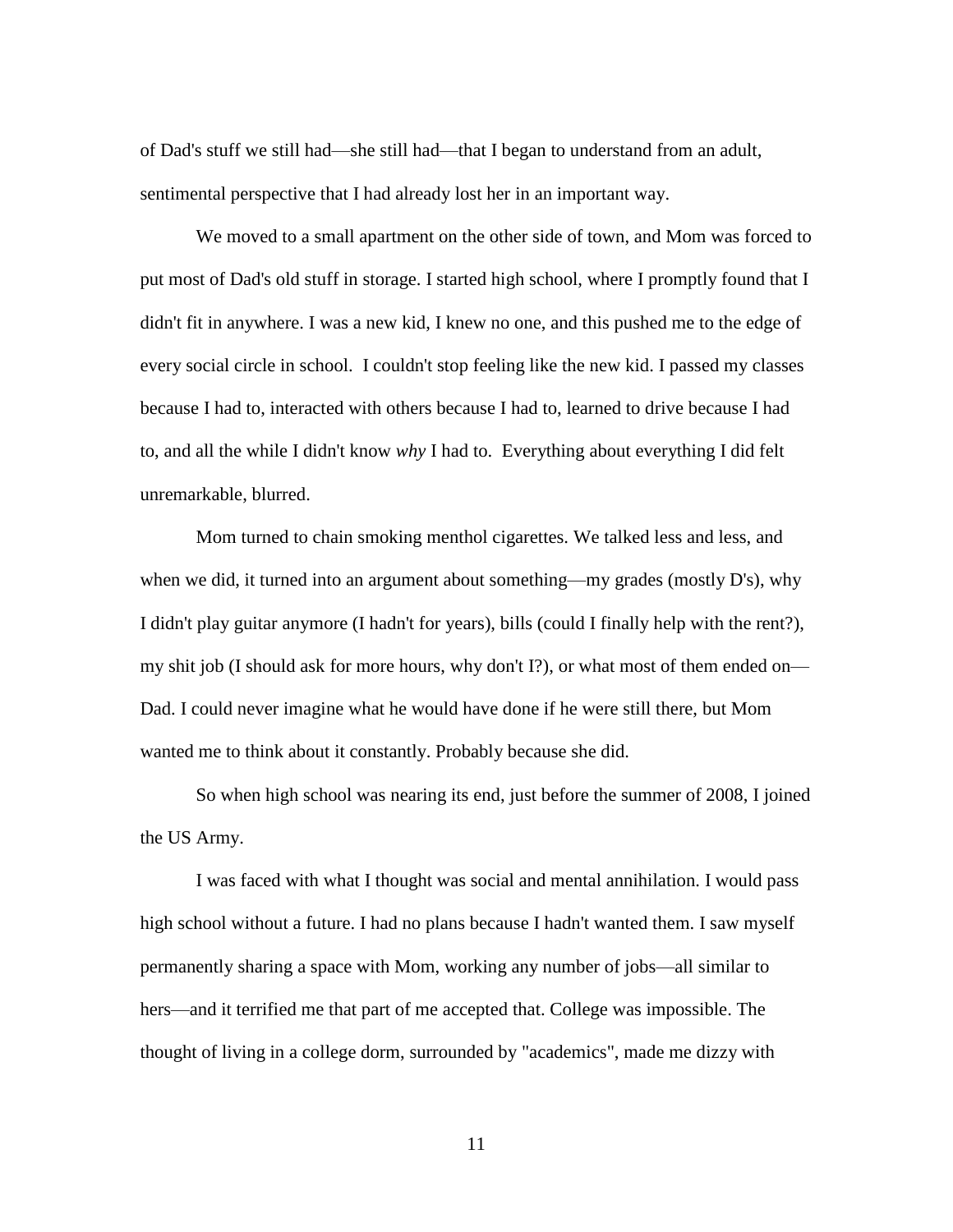fear. I quickly became a drunk by senior year, at 18. Because of this, one night when I was particularly depressed, partly because of something I can't remember, partly because we were out of alcohol (even Mom's box of wine was dry), I decided to drink mouthwash. I figured hell, it had alcohol in it, and if you weren't supposed to swallow it, then maybe that was why, or maybe it was even better than normal alcohol. It ended up working pretty well, too. After half the bottle of Scope I felt a woozy buzz that teetered between a mellow headache and a minty delirium. But when Mom walked in and saw the opened bottle cradled in my lap as I laid back in my bed, glassed-over eyes staring up at my noisy ceiling fan, she started screaming and crying and pulling on my arms and slapping me. I dropped the Scope, and the pale green liquid spread over the old, stained carpet like acid. Mom didn't stop.

I was numb to it. She sounded drained, like an animal left outside in the heat for too long. And again she kept demanding, "What would your father say? How would he feel? What would he do?" and again I had no answers. She eventually left, exhausted, and I picked up the drained bottle from the floor, gulped the last of what didn't spill, and passed out with the sterile chemicals of mouthwash filling the air. The next day, hungover, I shuffled to the recruiting table set up in the school cafeteria, and signed. I wasn't swept up by commercials on TV, I didn't have a deep family history in military life, nor was I eager to "see the world." I just wanted to leave. I wanted to not think about what to do next. I wanted someone else to tell me what to do. I'd done things my whole life without knowing why I had to, and I thought that I would at least have a reason for my actions in the army, and a reason I didn't have to come up with myself. Now I wonder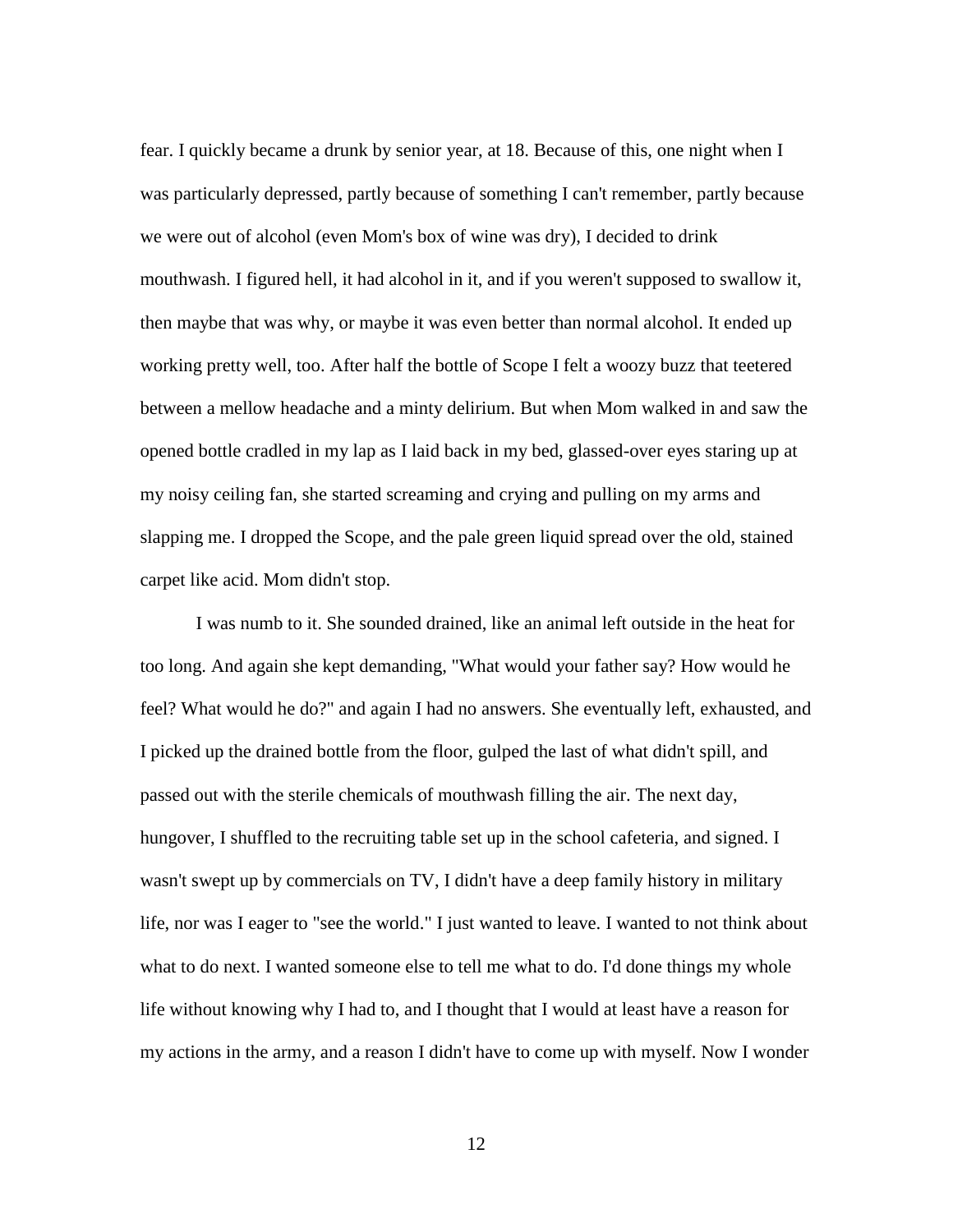how many soldiers are hungover when they sign. I bet the number is pretty high. Higher than you'd think, anyway. It has to be.

\* \* \* \*

I became Private First Class (PFC) Eric Marcoti after half a year of Basic and Advanced Training. I transitioned perfectly into the military, as my experience through training was no different from the thousands of other successful recruits at Fort Benning, Georgia. My life now consists of numbers to designate who I am. My Military Occupational Specialty (MOS) is 11B—infantry. I am a member of the 101st Airborne, 4th Brigade Combat Team, 2nd Battalion, 506th Infantry, Company D (for Dog), 3rd Platoon. I am 23 years old, 6 foot 2, 210 pounds and extremely strong. My dog tags will tell you, upon my death, that I was blood type A positive and that I had no religious preferences.

I am currently deployed in Afghanistan as part of President Obama's 2010 injection of US forces into the International Security Assistance Force (ISAF), which is what we've been called for the past decade. I remember all of the parts of my past now as a summary, and any hope of redemptive reasoning for my current actions has gone to shit. This is a land of pain and I am convinced that it always will be. Dog Company is spread all over the country, but we—my platoon and the Afghani National Police (ANP) assigned to work with us—are tucked away in the northern province of Takhar, bordering Tajikistan. Our job is to protect civilians. More specifically, our job is to hunt terrorists,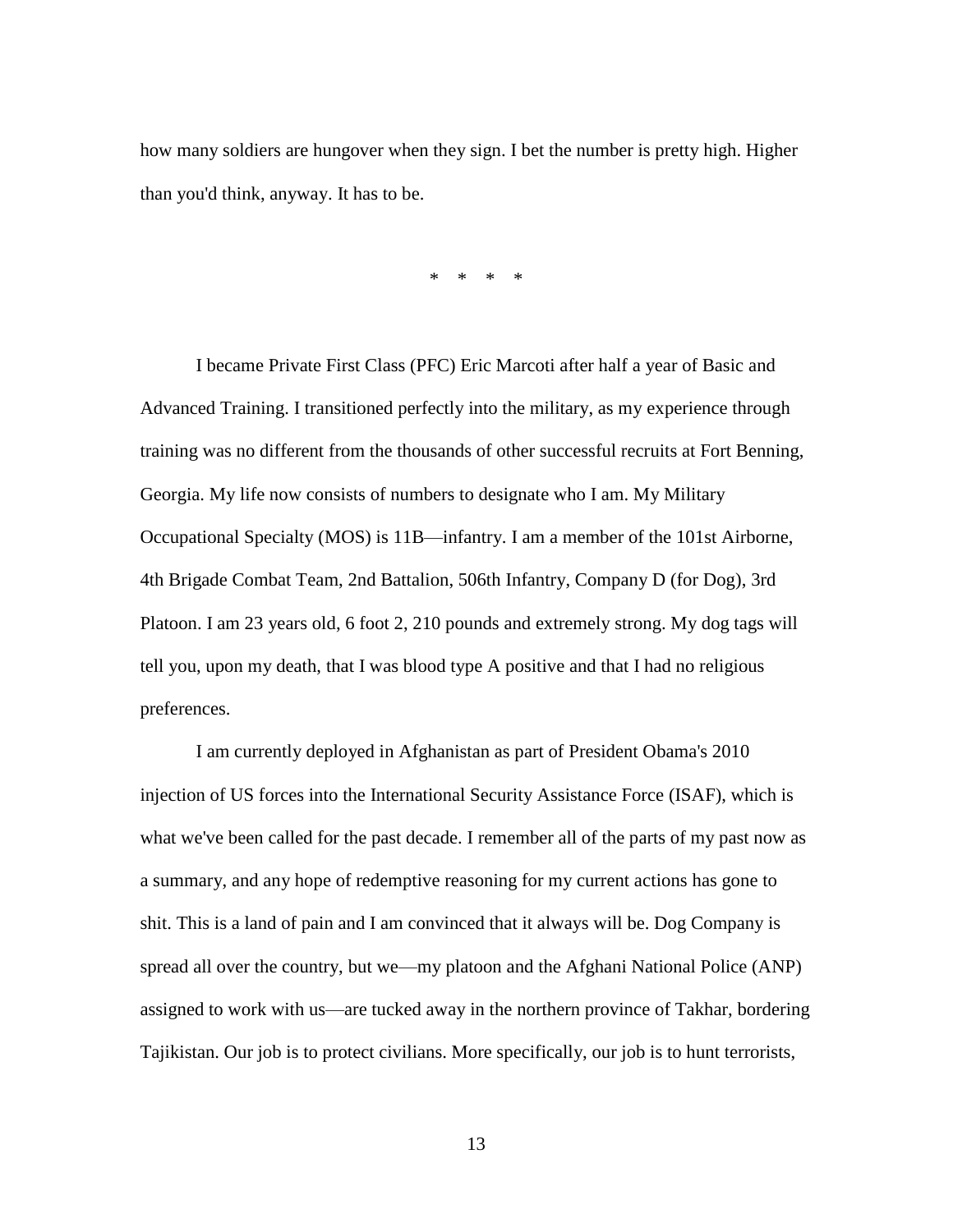and terrorists are everywhere. Even if you don't see them, you know they are there. Even in the miles and miles of flat nothingness around our base, they are there. This is what you must believe. Even in the small, tin-roofed village, even in the hut with children running and laughing outside of it, even there is an Improvised Explosive Device (IED) attached to a tripwire or a person, waiting. And while I know that I volunteered for this, that everyone technically volunteers for this, there is a distinct difference between what you volunteer for and what you actually do as infantry, even when the sergeants glare at you and yell, over and over, inches from your face, "You *will* be a killer! You will or you will fucking *die*!"

I don't feel like a killer. I feel lost. They say when you step off the plane in Kabul, the capital, that time stops there for you. I get that. And now I find myself wondering, late at night in the middle of the middle of nowhere, what Dad would think about all this, if he were here. I still don't know.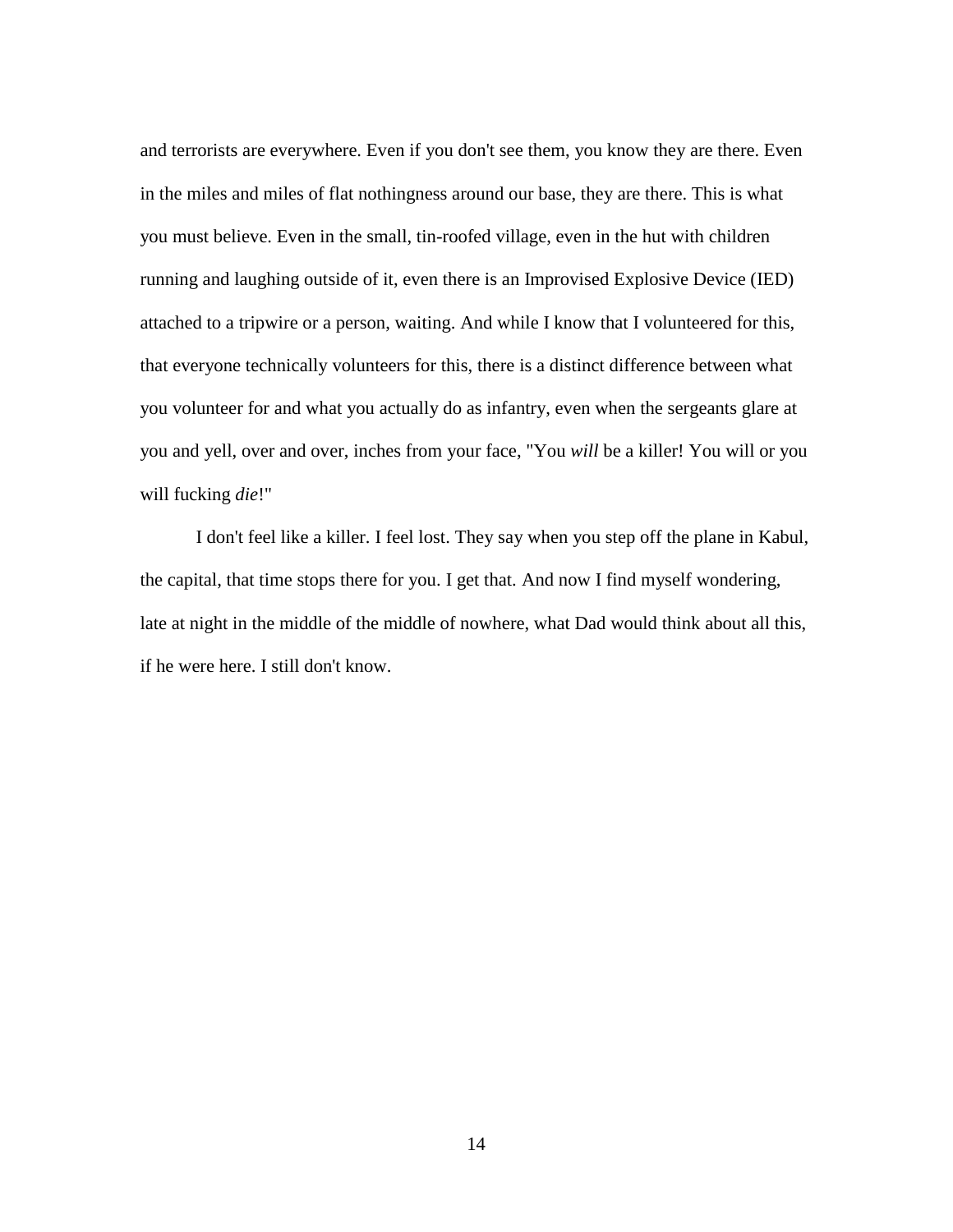### **What's Important**

PFC Martin Vicks points his fork at me, small drops of gravy falling from its prongs and landing back in the watery mashed potatoes on his plate, and says, "It's all they know how to do." His fork hovers for a minute more before he thrusts it into his food.

"Shit, Vicks," PFC William McReedy says. He's sitting to my right, grasping his plastic cup of water but not lifting it. "Course that's all they know how to do. Don't take a rocket scientist to figure that out." He picks his drink up and takes a sip, nodding to me when I catch his eye.

"I've been here for two months and not fired a single round," I say, which is technically true. "The fuck kind of war is this." I shake my head and move my fork through the muck on my plate. Outside, the wind pushes against the gray, canvas-like walls of the large mess hall tent.

"That's cause there's nothing to fucking shoot *at*," Vicks says. "And it's a *conflict*, Marcoti, remember?"

"Right, right," I say. "'War' implies violence or some shit."

"I seen plenty of shit to shoot at, just always after-the-fact," McReedy says.

"No, no, no," Vicks says quickly. He drops his fork and points to the door across the tent. "Even if we had the chance to shoot at those goddamned Hadjis *before* the fact, it wouldn't do shit." He taps the table with his finger. "You can't kill shit that's already dead inside."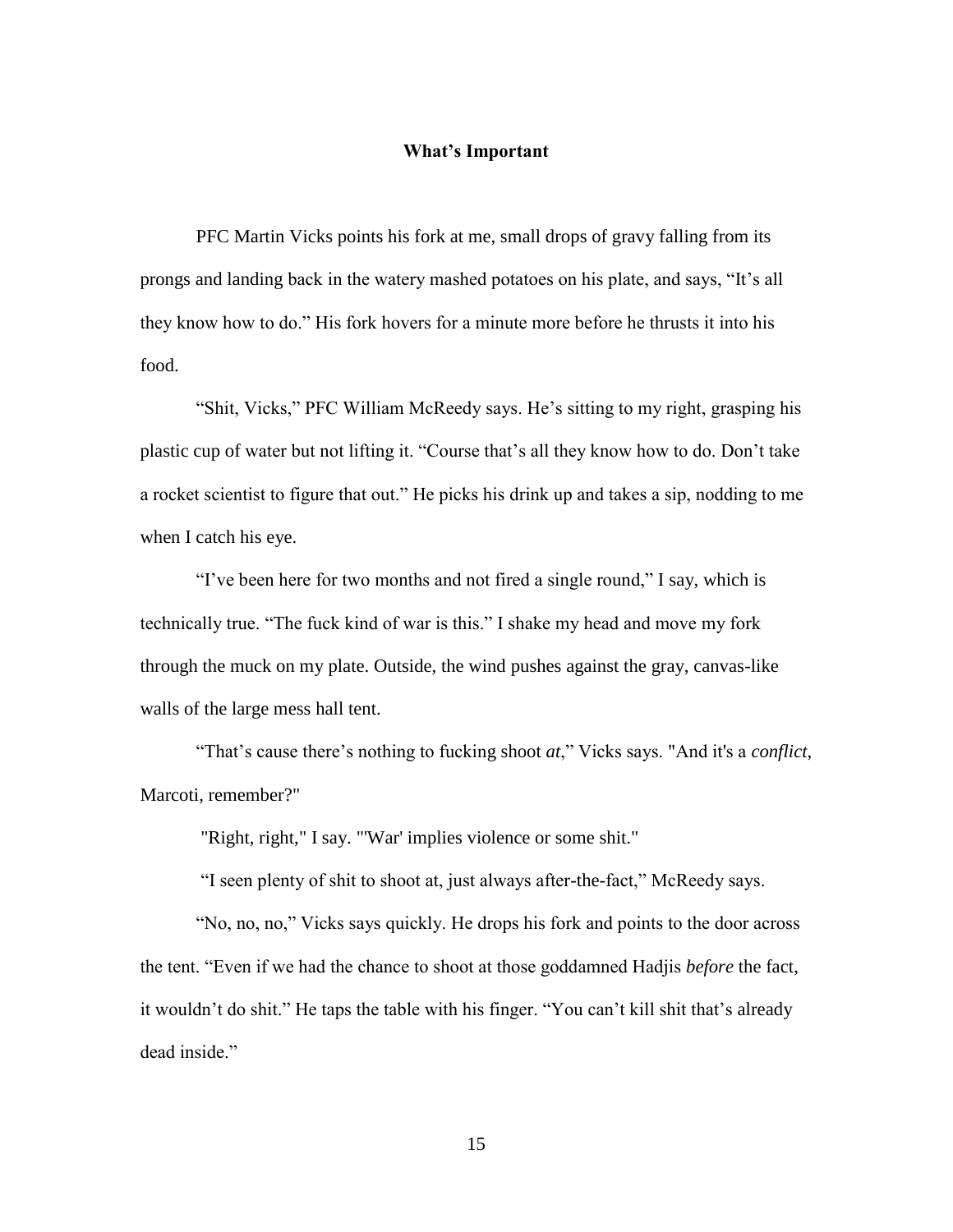"You got that right," McReedy says, nodding. Hadjis are what we call the locals. Some still use the more traditional "ragheads," but it's all the same to me.

I move the potatoes around on my plate and stare through the clear-plastic window behind Vicks. Pale-yellow mountain tops accent the light-blue sky. "Cowards," I say. Yesterday, the AM patrol was hit by an IED again—it was the second time this month. Killed three and sent four home. It happened the same way it always does. A few camels loaded with crap to sell at the market pass on the dirt road, people trailing in a thin line for a mile or so, and somewhere interspersed is a car, or a Jeep, or a truck. Sometimes, it just rolls past, puttering and wheezing on the white sand. Sometimes it'll even honk for us, the driver waving or giving a weak salute. And sometimes it blows up. You'd think they'd run out of cars up in the Hindu Kush mountains after a while.

"And ya know," Vicks says, pulling my gaze back to him, "if we killed ten of them, another forty would be ready to blow themselves up for us. They're relentless little shits."

"I bet the attacks wouldn't happen if we weren't here," I say.

"Best thing to do is just keep occupied," McReedy says. "It's the little things that keep me going."

"No army-supplied iPod or Xbox is going to fill the empty seats here," I say.

"Calm down, Marcoti," McReedy says. He puts one of his massive hands on my shoulder. "I ain't trying to fill these seats." He waves around the room with his other hand. A few of the other men look up, then go back to their conversations. "I'm just saying we got to appreciate the little things to take our minds off the big ones."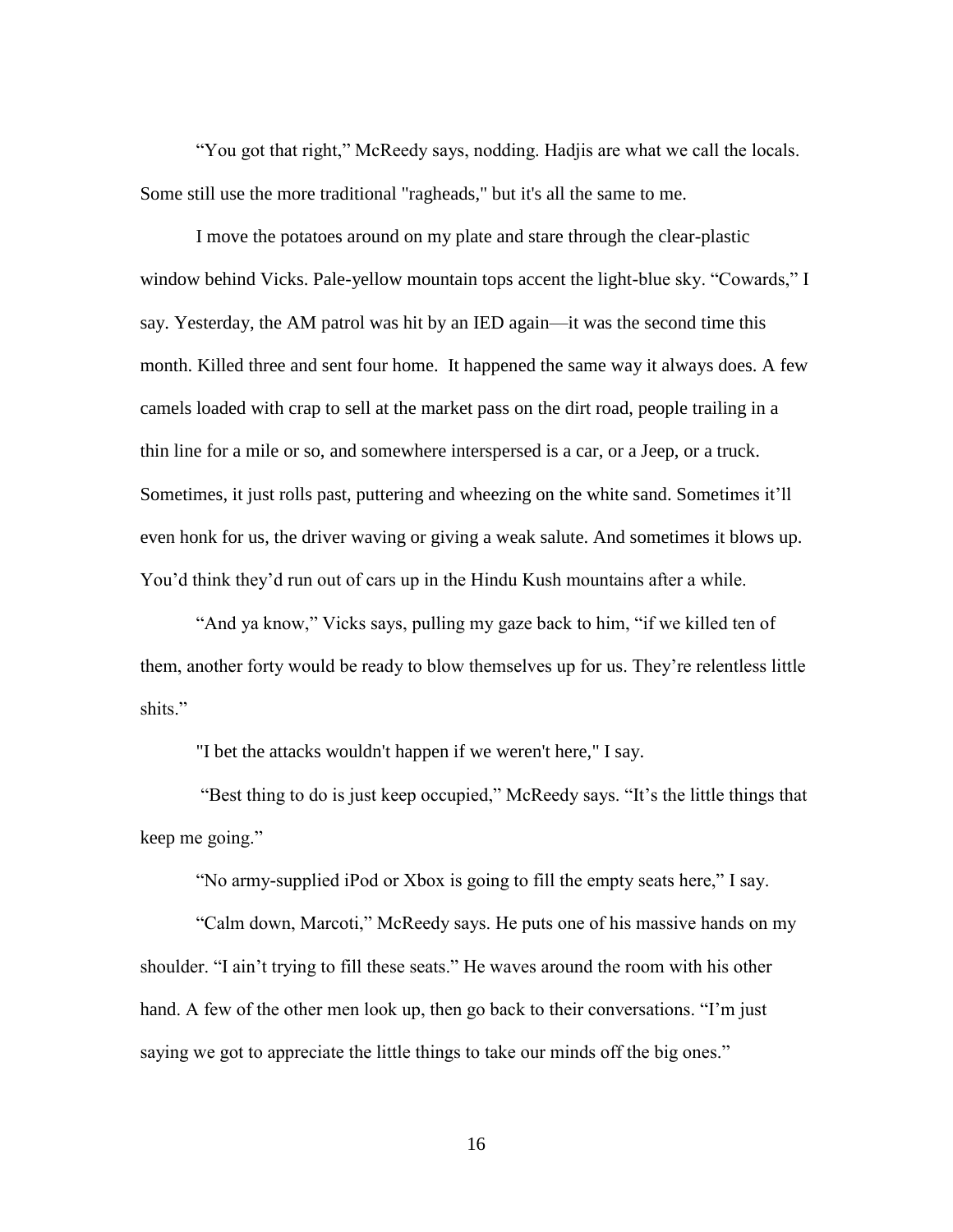"It's pretty fucking hard to do that when shit keeps randomly blowing up," I say, "and we can't fight back."

"At least we're all still here," Vicks says, mouth half-full of food. "Damn right," McReedy says. He moves his hand back to his fork. I shake my head. "I guess so," I say.

\* \* \* \*

Our FOB, or Forward Operating Base, is called FOB Spark. It's about 80 miles from the closest piece of real civilization, a city called Taluqan. I stopped there once, before I was assigned here from Kabul, and aside from the abundance of rice and salt for sale, I saw no difference between it and any number of other Afghani "cities" I've heard about. I didn't know the smells humans are capable of producing until I walked through an Afghani market—sweat, sand, salt, and garbage. Piles and piles of rotting, infested garbage everywhere. FOB Spark actually used to belong to Russians thirty years ago during their occupation, which a lot of FOBs share in common. So we still have the same 4-foot walls around us that they did, and we use the two remaining structures as sleeping quarters, which maybe they did, we don't know.

For the first month the biggest threat to us were land mines. Most of this country was blanketed in the damn things by the Russians, and because sand tends to shift over the course of a few decades, no one knew where we could and couldn't walk outside of civilian trade routes. Fortunately, enough idiots signed up for Explosive Ordinance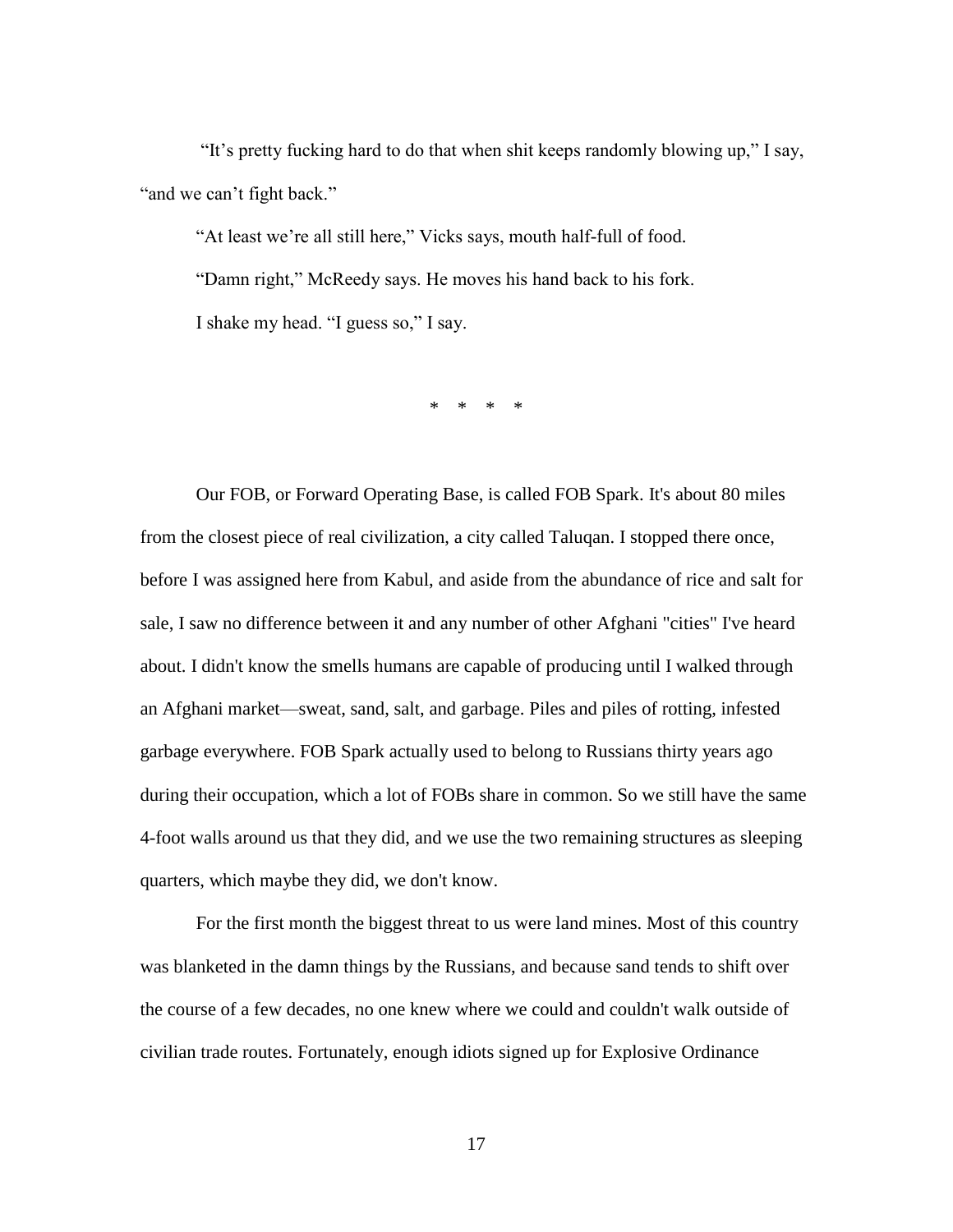Disposal (EOD) to clear most of the surrounding area, which in turn led to an increase in patrols. *Un*fortunately, this led to an increase in casualties, as we hardly ever sustain even an injury on a mission, if we get a mission. We aren't near Iran or Pakistan, though, so there's not much to really do. Sometimes I think the ISAF forgets we're up here—until someone dies, anyway.

Today, I'm on a patrol with Vicks, McReedy, a gunner named PFC Cowel, and Sgt. Kelson, who's sitting in the back of the Humvee, busy with paperwork. One advantage, if there can be one, to being assigned to FOB Spark is our ability to bend, or even break, "protocol." On this patrol, for example, Sgt. Kelson has allowed us to walk alongside the vehicle if we'd like, but there's a lot of shit we can get away with out here.

Recently, I've noticed that the Afghanis hate American music. So has Vicks. So as we walk on our patrol route today, I tell him to hook his iPod into the Humvee's radio—something one of the tech guys rigged up—and we blast Alice in Chains for the line of marching traders we're supposed to keep an eye on. This causes them to walk with their heads down, and if they occasionally look up, a look of disgust is clear on their faces.

I turn to McReedy and smile.

"They've come to snuff the rooster!" he sings, smiling back.

Vicks is lightly drumming on the steering wheel with his fingers as he guides the Humvee forward. The "mountains" around this patrol route are more like hills, slowly rising to an indefinable point, then sweeping back down somewhere miles away. This is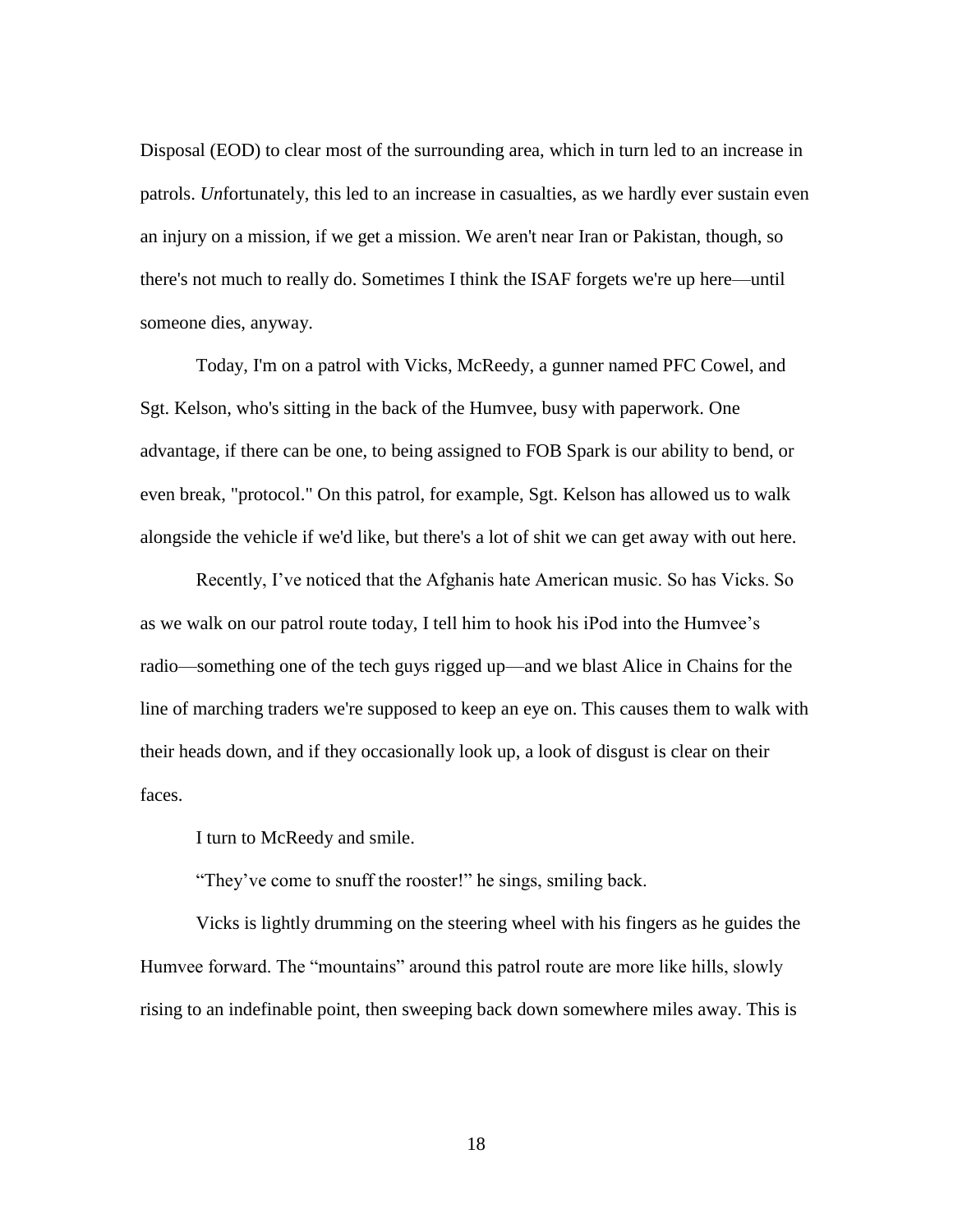the safest place to patrol besides open desert because of the good visibility, though it all looks the same to me—yellowish sand on a faded skyline.

In the distance, I see an old, beat-up Jeep trailing a cluster of camels. Vicks turns up the volume. Cowel, manning the .50 cal machine gun atop the vehicle, is nodding calmly to the music, keeping a lazy eye on the horizon. After a few more minutes, the Jeep is about fifty yards away, and I swear I see the driver check something in the empty passenger's seat. It's probably nothing, but still. I grip my rifle tightly, and when I can see the driver's eyes, I'm certain that he's going to do something, as I see him check his passenger's seat again and again. I want to raise my rifle and fire at the driver. I ignore my trigger discipline, my finger carefully tracing the thin metal, and just as I'm about to bring my weapon up, McReedy slaps his hand on my shoulder.

"…Ohhh *yeaaaa*…" he sings.

I jump at the slap, and accidentally pull the trigger, but the gun jams with a solid *clink* that, apparently, only I hear. And as I look down at my rifle in utter disbelief, the Jeep rolls past in a low, gray cloud of dust, and nothing happens.

I turn to McReedy and weakly smile again, feeling oddly ashamed, but his eyes are closed and he's pulled his head back, belting the song to the sky. I don't fix the gun jam. The Afghanis stare at us with bored irritation. The song ends, and I sling my weapon over my shoulder with a small sigh. I tell Vicks to put on Metallica, then turn and wave to the passing Afghanis.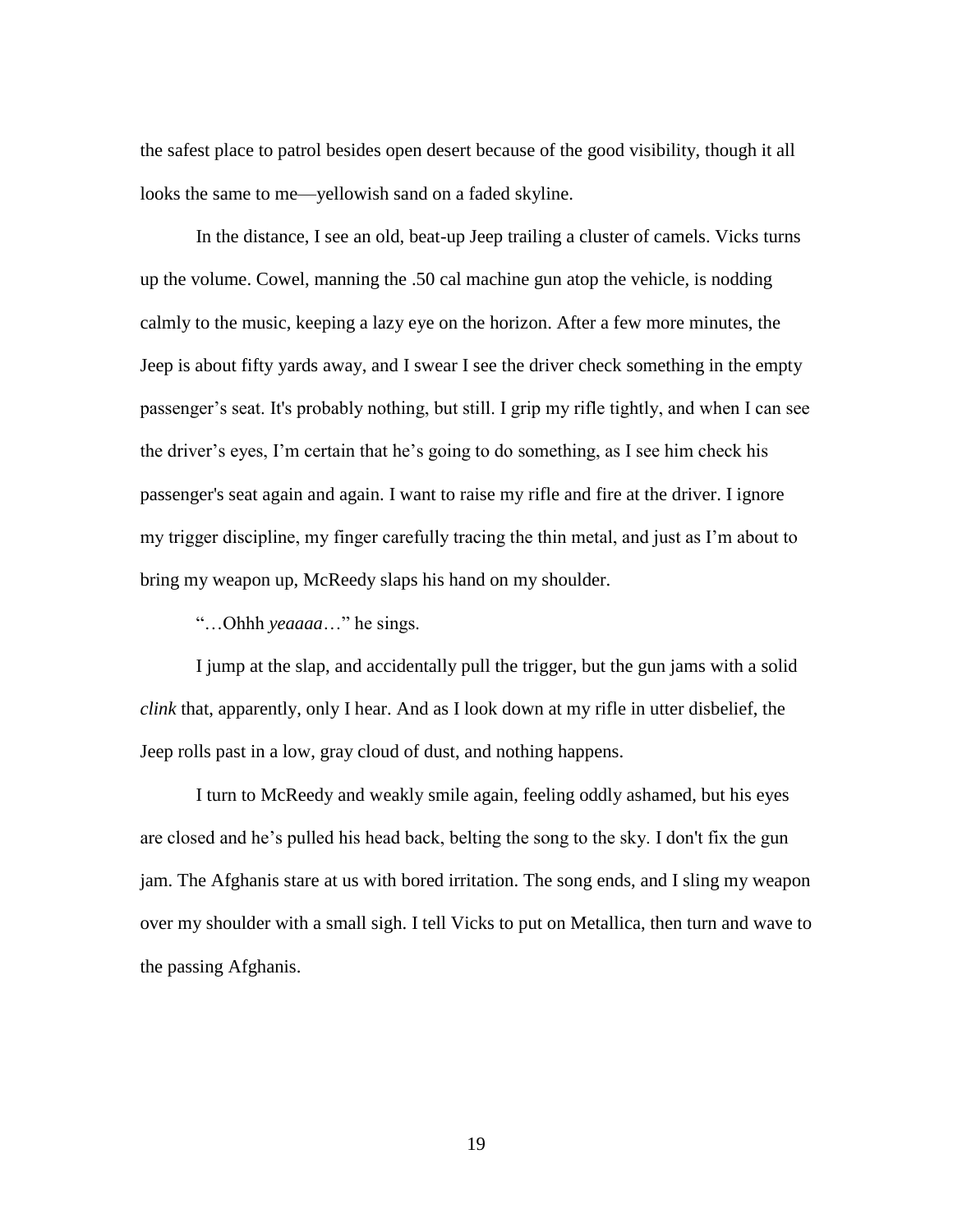\* \* \* \*

Another week passes, with still no attacks. The three of us are sitting at our table in the mess hall, today with shriveled hot-dogs and baked beans.

McReedy says, "Never liked hotdogs," and takes a large bite of one.

"How can you not like hotdogs?" Vicks asks him. "They're like impossible to fuck up. That's rare when it comes to army food."

"True," I add.

"I don't know," McReedy says, examining his half-eaten hotdog. "I don't like eating stuff I don't know what's in it."

"It's either pig, beef, or chicken," I say, scooping up a spoonful of beans. "And you like all three, so there's no reason not to like hotdogs." My beans are cold.

"Eh, whatever. I'll eat them," McReedy says. "But I still don't care for them."

"I don't think whether or not you like hotdogs matters out here anyway," Vicks says.

McReedy shrugs. I keep eating beans.

"I've been so goddamned bored lately I've been looking for stuff to do in nothing," Vicks says.

"The fuck does that mean?" I ask him, squinting. Martin Vicks is half a foot shorter than me and from Bumfuck, Pennsylvania. According to him, he's here because there was nothing else to do back home.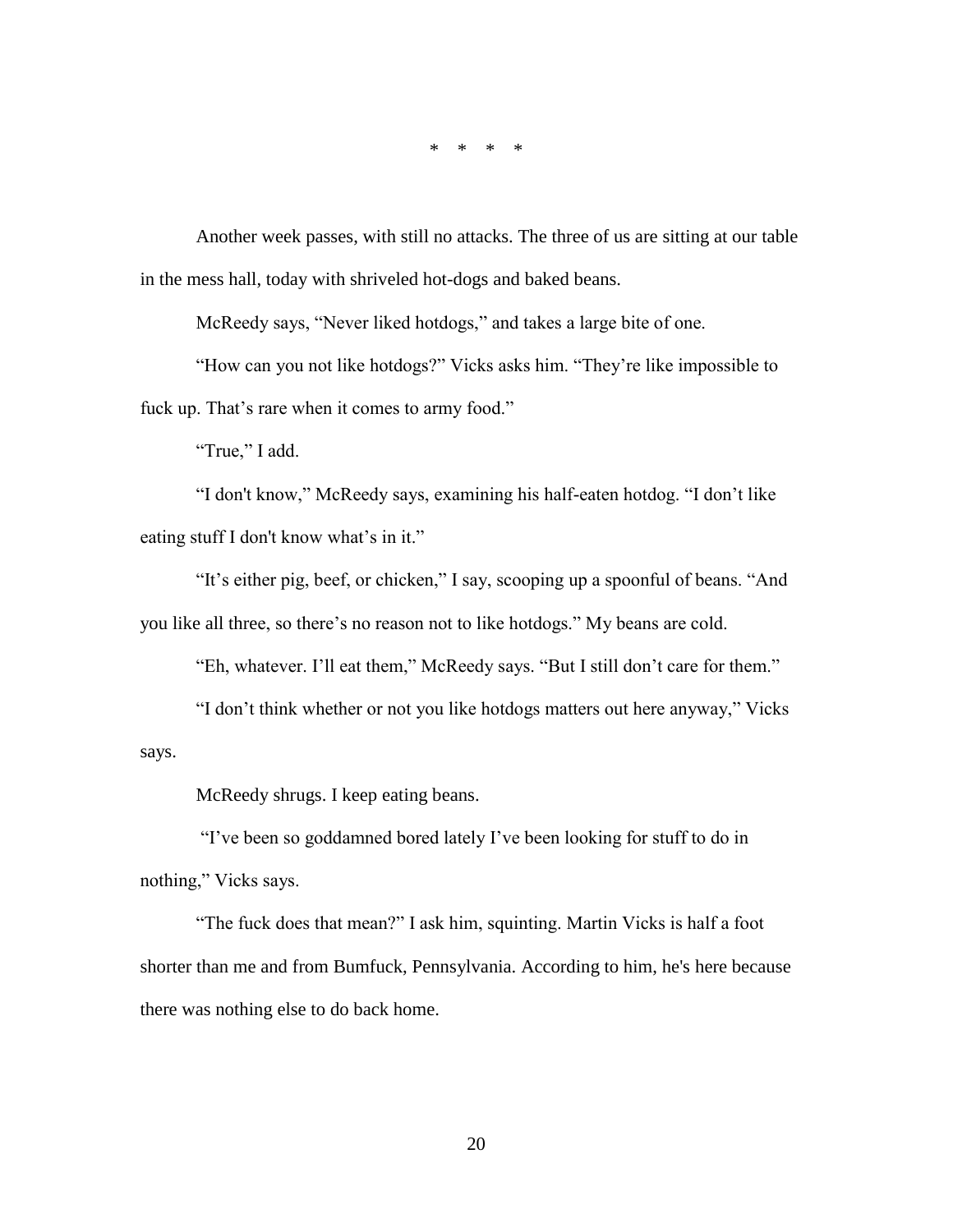"Well, like," he says, "like yesterday I counted all the families that were carrying books."

"They know how to read?" McReedy asks with a smirk.

Vicks ignores the joke. "Eight," he says with gravity. "Out of the two miles of people, eight had books."

"So?" I ask. Figuring whether or not the Afghanis can read seems like a stupid way to stave off boredom.

"So, I bought all the books," Vicks says. "And then I ripped up all the pages, and sprinkled them all into the wind." He dances his fingers in front of me, replicating the process.

McReedy starts laughing.

I shake my head and ask, "Why?"

"Why not?" he asks back. "At least the Hadjis aren't getting any closer to being literate." He laughs.

I can't help but laugh at the thought, too. I wonder if anyone was depending on those books. I can't possibly imagine it.

"Like I said, guys," Vicks says. "It doesn't matter what we do here. Not really."

\* \* \* \*

Three days later there's been another bomb attack. None of us were on patrol—it was guys from another squad. Two killed. No one else was hurt. I'm standing outside my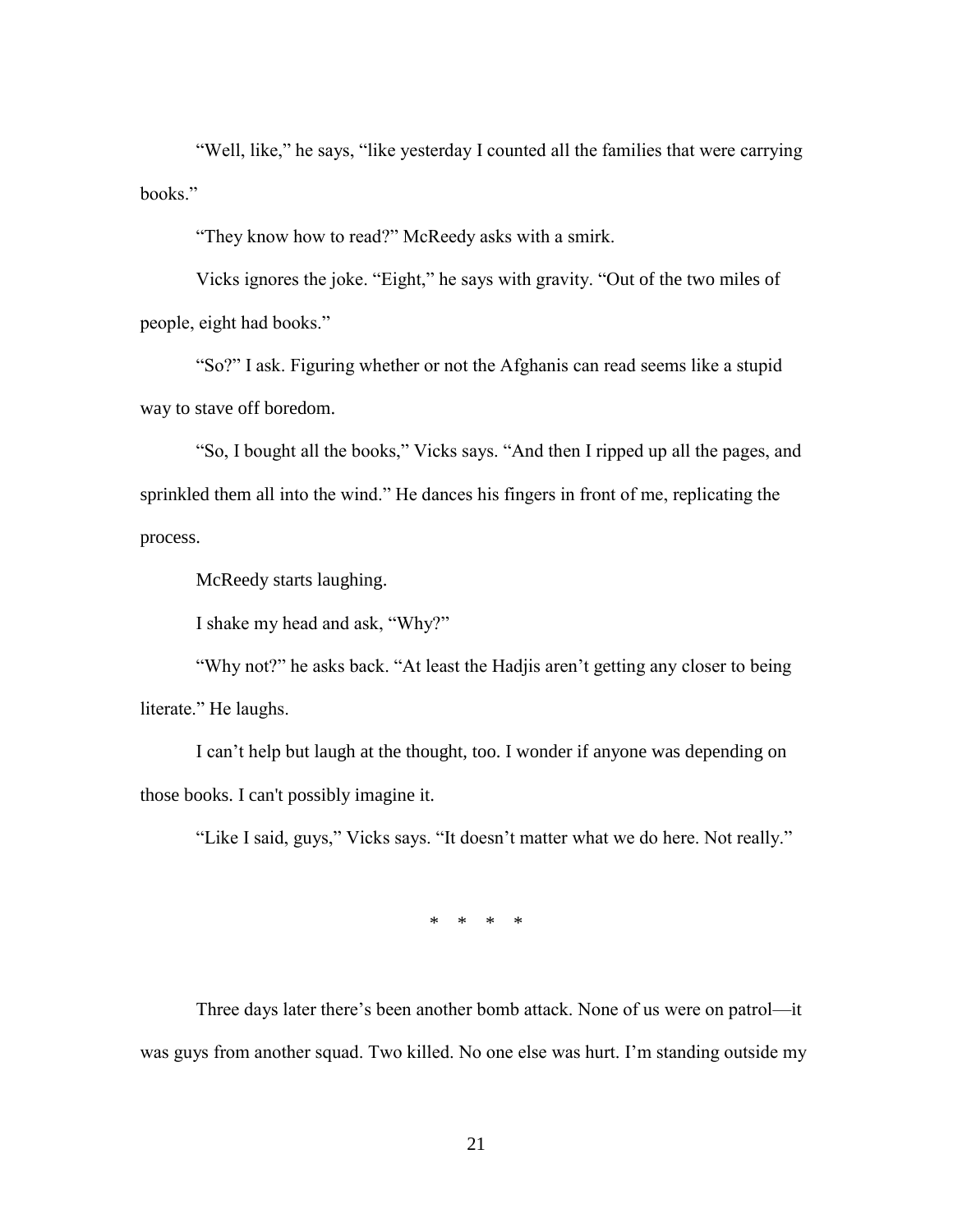barracks, watching the sun set over the sandy horizon. Vicks stands next to me. I don't know where McReedy or any of the other guys are.

"What I'll never understand," Vicks says, "is how they load up someone with explosives, but only manage to take out two or three or four of us every time."

I keep my eyes on the sun. "What, would you rather more people die?" I ask him.

"Fuck no," he says. "But you'd think they'd give up by now. They set out to kill the lot of us, but they get nil results every time."

"Well, they're relentless little shits," I say, quietly. A Humvee drives behind us, leaving diesel exhaust in its wake.

"Yup," he says.

"Let's just concentrate on the little things," I say with a sigh. "Seems to work." "Yeah, I guess it does," Vicks says.

"Not like we can fight back. We just have to roll with the boredom," I say. I've given up on the idea of retaliating—I feel like I've had the same magazine in my rifle for months now.

"I tripped a Hadji yesterday while on patrol," Vicks says, facing me.

I look down from the sun. I wasn't on patrol with Vicks yesterday. "What?" I ask.

"Yeah," he says. "It was some girl. Made her drop a whole jug of water. Smashed it. It was hilarious." He laughs, but it sounds dry and forced.

I stare into his eyes for a moment, trying to see how serious he really is, but the dying light mutes any emotions. "Whatever," I say, and I look back to the sun.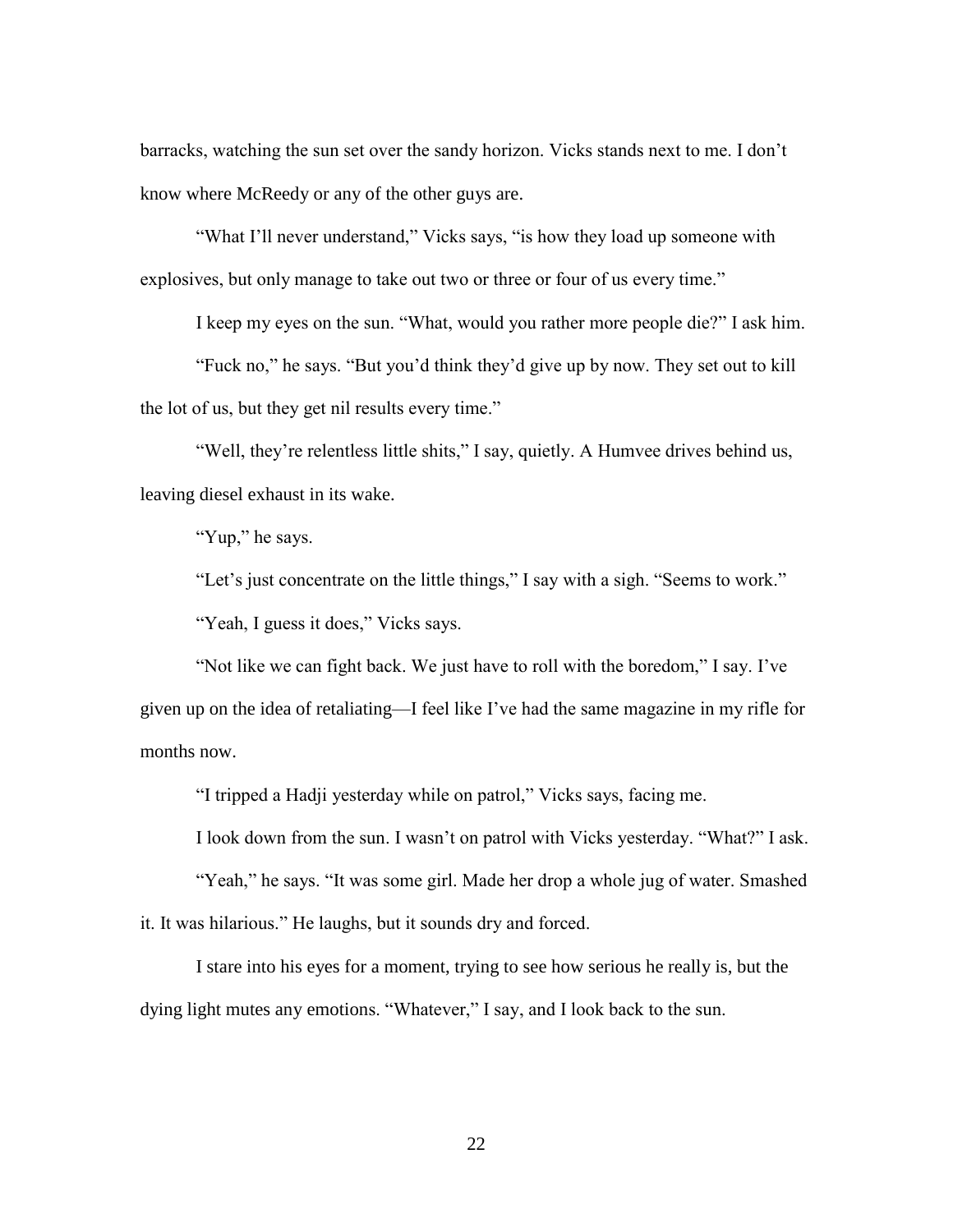\* \* \* \*

"One… *thousand*," Vicks says to the woman. We're about finished with our AM patrol route the next morning, and Vicks is bargaining with a woman for a small puppy that her son—a four- or five-year-old—is holding in his arms. Vicks holds up the Afghani money in front of her face. One thousand Afghanis is about twenty US Dollars. "*One…thousand*…for the *dog*," he says, pointing to the puppy. The woman looks confused, so Vicks turns to her husband a second time. He thrusts the money forth, then points down to the dog. "*For…the…dog*," he says, impatiently. Our interpreter is in another Humvee, and this isn't worth pulling him back here.

"Vicks, just get back inside," Sgt. Kelson says, annoyed.

"One sec," Vicks says. "Just a second, hold on."

The local man's expression is blank but serious. He looks at his son—the most confused among them—then back to the money. I'm certain he gets the message. Vicks is about to give up when the man reaches out and snatches the money, then turns to his son and says something in their language. The child hesitates, but steps forward and holds the puppy out for Vicks, who grabs it by the skin on the back of its neck.

"Thank you," Vicks says, turning back to the Humvee. "*Jeez*."

"What the fuck are we going to do with a dog?" McReedy asks.

"Not sure yet," Vicks says. "I'll think of something." He climbs into the Humvee and resumes driving, the puppy in his lap. It's a white pup, with black fur around its eyes.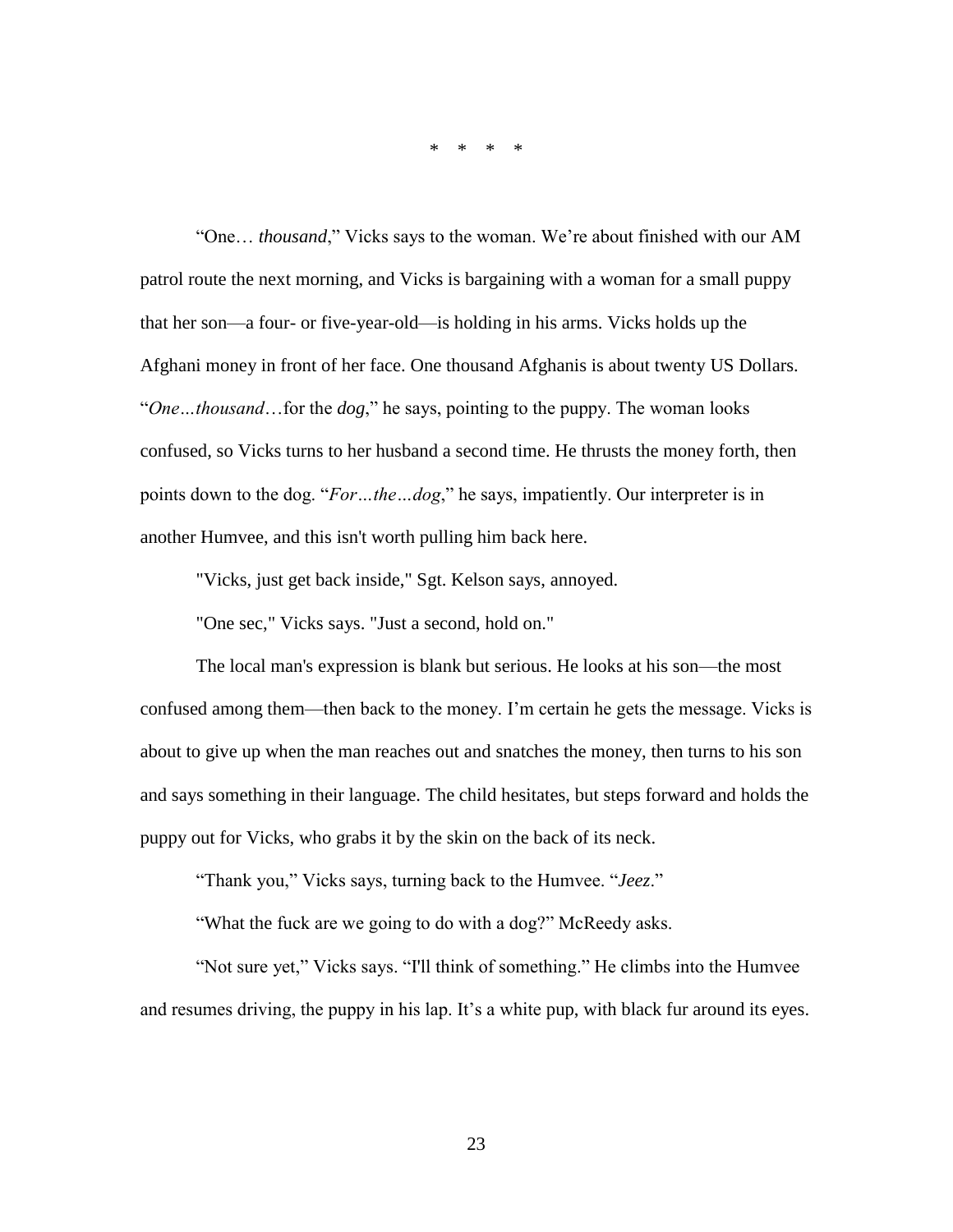Vicks looks massive in his gear compared to the dog, it passively yipping in his lap. It hardly seems worth the twenty bucks.

\* \* \* \*

After patrol, me, Vicks, and McReedy are all standing at the edge of a cliff a few hundred meters behind our base. Vicks is holding the puppy.

"Alright, what the fuck, Vicks?" McReedy asks.

"You got your camera, right?" Vicks asks McReedy, ignoring his question.

"Yeah, I got it."

"Alright, cool," Vicks says. He holds the puppy out for me to take it.

I laugh for a second, then ask, "What do you want me to do with it?"

"Toss it," Vicks says. "Off the cliff, just toss it." He laughs.

"What? Why?" I ask. I never really liked dogs, but this seems extreme. Wrong,

even.

"Why not?" he asks. "It's one less thing one of *them* has to enjoy."

"Yeah but that ain't the puppy's fault," McReedy says. "It didn't do nothing." He's powering up the camera.

"So? I'm not taking care of a gooner dog," Vicks says. "And we sure as shit can't keep it on the base with us anyway. Take it, Marcoti. My arm's getting tired." He jingles it in front of me.

I grab the puppy by the skin on the back of its neck. It's incredibly light.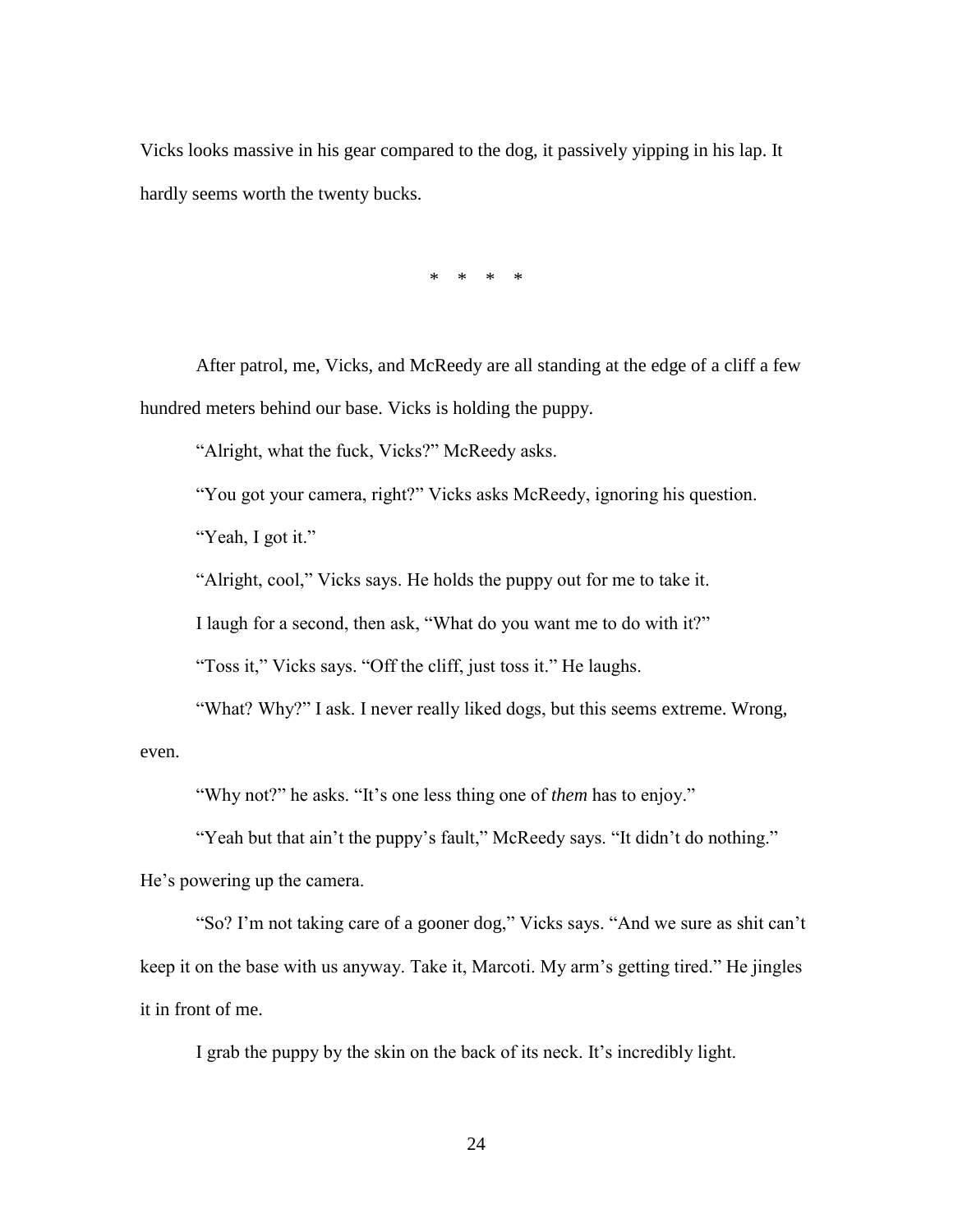"I mean seriously, does it matter? Really?" Vicks asks us. "This is the kinda shit that people would pay attention to if they weren't *here*." Vicks points to the ground. "Ya know? But you're holding it, Marcoti. How fucking lame is that dog?"

I laugh. He's right. Being here is nothing like home. "Nothing really matters out here," I say. I glance nervously at the camera, then back to the puppy.

McReedy shrugs. "They were probably going to eat it anyway."

"Fucking right they were!" Vicks says. "Start recording."

McReedy hits the red record button on top of the camera.

I hold the dog out in front of it. "Aww…so cute," I say. What bullshit. "So cute, little puppy."

Vicks starts laughing. I chuckle, too.

"Uh...uh-oh..." I say, pulling my arm back, as if throwing a grenade. I let it fly. There's a slight delay after the dog leaves my hand, but then it starts yipping and yapping as it somersaults through the air, end over end. Vicks bursts into laughter. McReedy follows it with the camera. After it goes below the lip of the cliff, there's a brief silence before a small *thud* comes from somewhere below.

"Aw, that was *mean*," McReedy jokes.

I turn away, laughing, feeling lightheaded. McReedy clicks off the camera.

Vicks composes himself enough to say, "See…that…that's the shit I'm talking about. That's one of those little things we can fucking worry about instead." He starts laughing again.

McReedy simply stands there, shaking his head, a dumb smile across his face.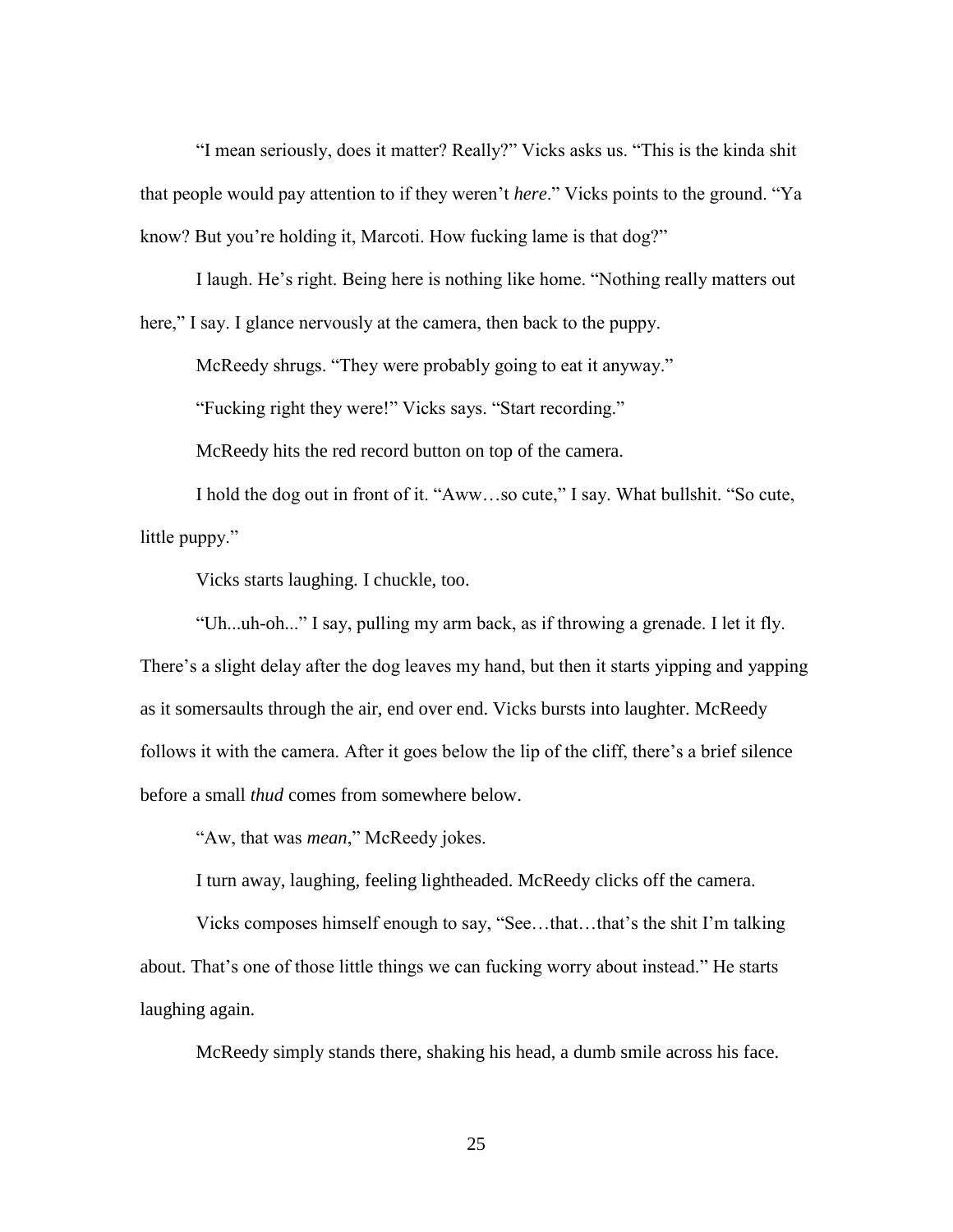\* \* \* \*

Hours later, back at the base, Vicks, McReedy and I are standing outside the mess hall. Vicks is holding McReedy's camera, and has the flip-out screen queued up to the small picture of me holding the puppy. McReedy is chewing on the end of an unlit cigar. One of the newer soldiers, clearly exhausted, strolls up—PFC Sam Levine—and Vicks lights up at his approach.

"Hey! Yo, Sammy!" Vicks says, quickly moving over to him.

McReedy and I exchange a glance and follow Vicks, standing behind him as he holds the camera out for Levine.

"Check this shit out," Vicks says.

Levine remains curiously quiet, and leans over to see the camera's small screen. Vicks hits the play button.

I watch as the short scene of me tossing the puppy plays on the miniature screen, and for a moment think about why Vicks had wanted this recorded, but his sudden burst of laughter causes me to lose the thought, so I smile, just as the puppy's yapping softly plays from the built-in speaker.

When the video is over, Vicks nudges Levine with his elbow and asks, "Wasn't that awesome?"

I look at Levine to hear his answer, and he isn't looking at Vicks or the camera, but instead stares at me, his jaw clenched tightly shut. He holds this look for only a second, though, then glances to Vicks and, relaxing, says, "Yeah, tha—that's pretty cool," and offers a weak chuckle.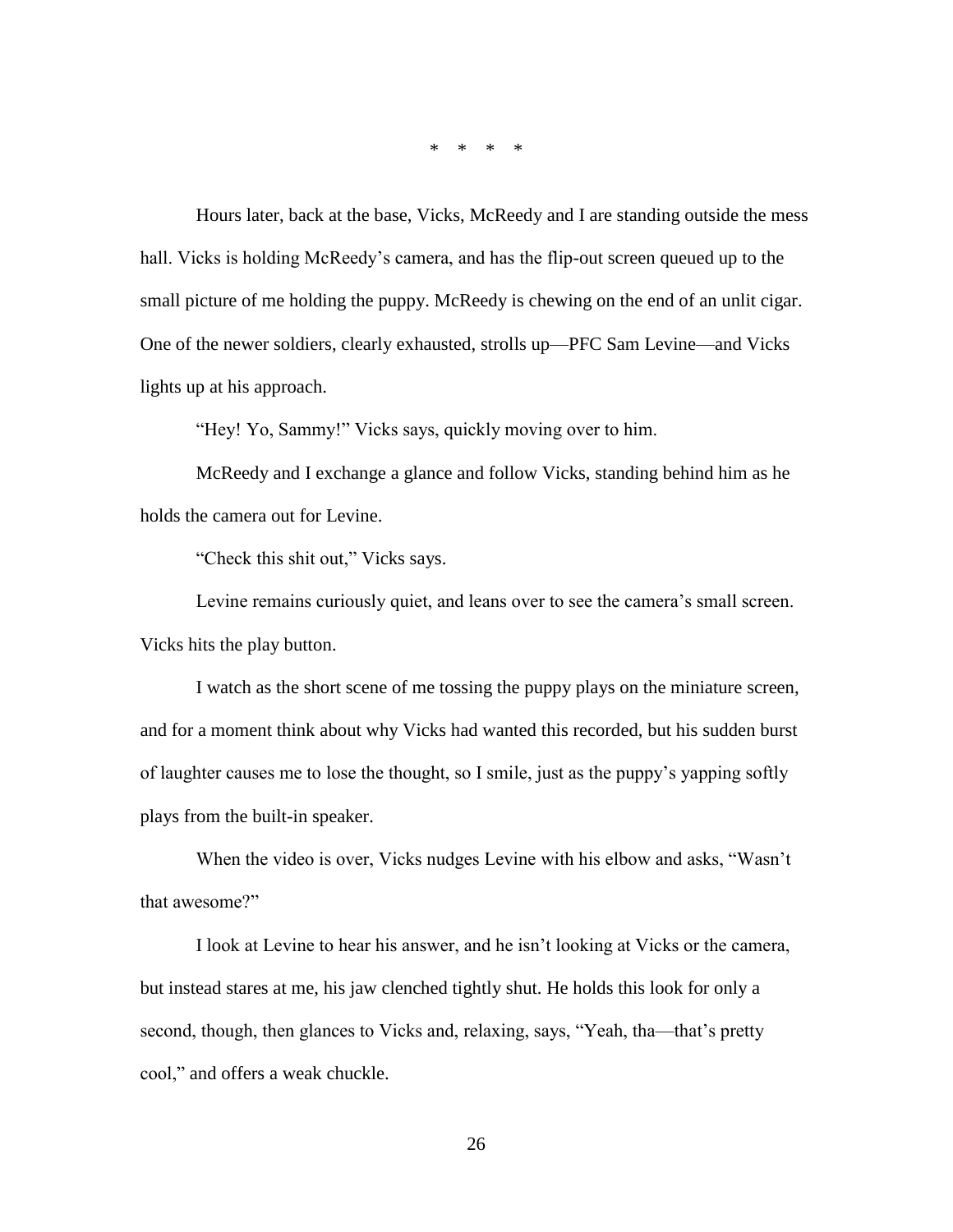"Yeah, picked that dog up from one of the Hadjis this morning," Vicks says. "Man I wish they could've seen that." He nods towards the camera, chuckling again.

I shift my weight and look down. Something doesn't seem right.

"Like I said," McReedy says. "They were probably going to eat it anyways."

McReedy is smiling like he was earlier and moving the cigar butt around in his mouth, but Levine catches my eyes and that same look of seriousness washes between us once more. Then he smiles and says to Vicks, "You should upload that to the internet. People would love it."

Something in his words sounds accusatory, and for a moment I want to speak up and protest, but then I see that he wants me to do just that. He crosses his arms, wearing a satisfied, humble smirk. So instead, I slightly bow my head, still holding Levine's eyes in my own, and say, "Yeah, do it, Vicks. They'll love it." My words sound hollow on the wind, and I suppose that they are, but honestly, I don't care. Maybe I would have a long time ago, or maybe back home, but not here. Levine narrows his eyes at me, but I find myself looking back to the camera and I say, very softly, "It doesn't matter," though I don't think anyone hears me.

"Dude, that's a fucking *great* idea," Vicks says. He laughs again.

"I'm going to eat, guys," Levine says, moving past us. "Thanks for the laugh." And as he passes into the mess hall, I see him nod at me, smiling. I smile back.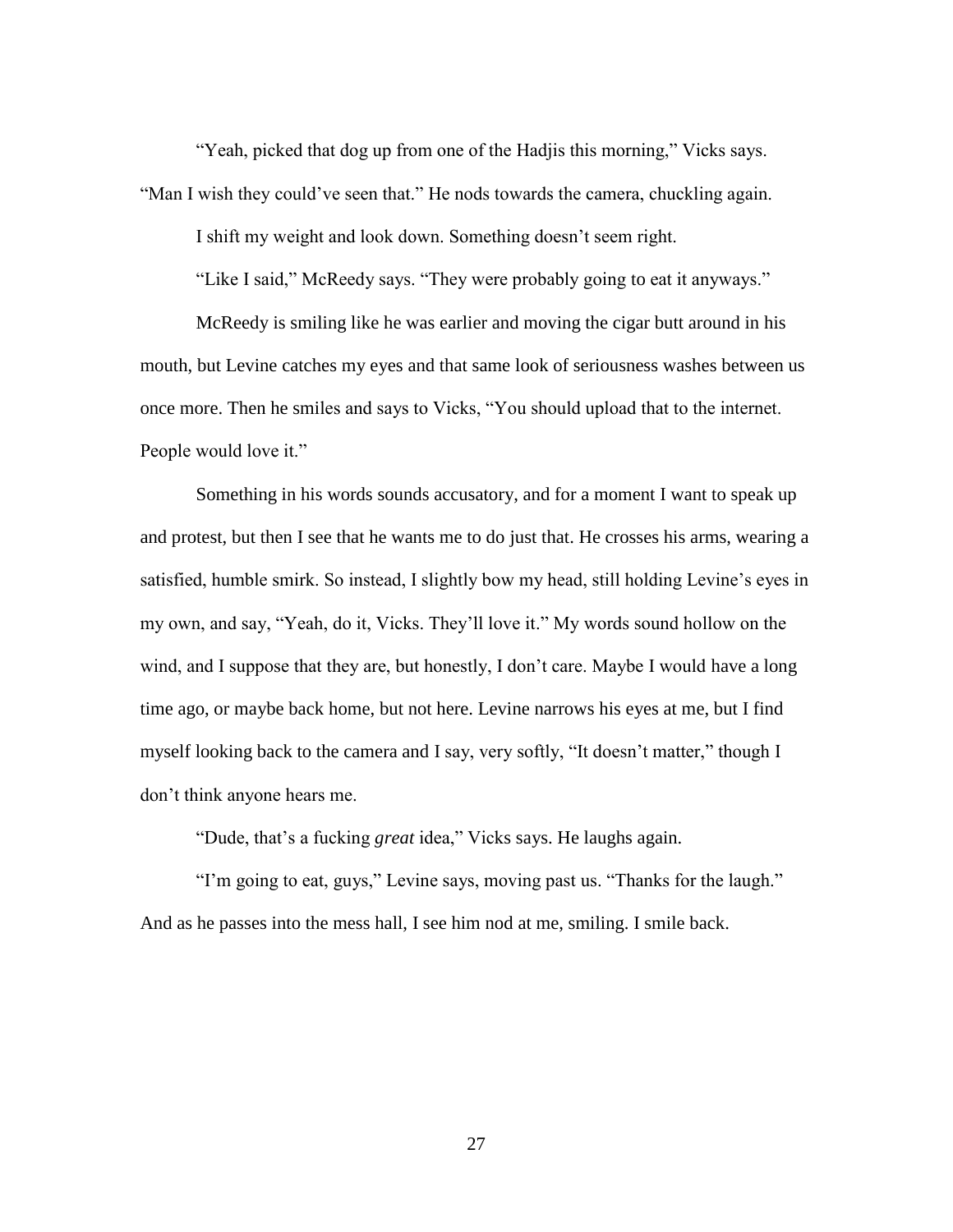### **On Patrol**

It's feels like a long time since anyone has died. There have been explosions, sure. There are always explosions. In fact, that's what Vicks is about to tell us about. We're all standing around him, suited up for the day's patrols. It's morning, and the cold night air hasn't quite given way to the heat of the day.

"Okay, you all listening?" he asks everyone. "Okay. Alright, so, I was on road patrol, ya know, like we all are, with the line of them going for miles." He always makes sure to establish the scene, even though we all already know it. "And like, fucking a *half mile* away from us this gooner runs waayyy out of line and starts flailing his arms all over the fucking place."

He mimics the motion, waving frantically while bobbing his head from side to side. A few of the guys chuckle. Vicks smiles and rubs the back of his shaved head, then continues.

"And of course I'm like, 'What the fuck' and all, right?" He pauses to glance around, holding his hands out imploringly, making sure most of them are with him on this. "But no one else sees this guy," he continues, "and he's just flailing and running and I guess screaming who the fuck knows what."

"Jihad Bullshit," PFC Hall clarifies with a smile.

"Yeah, fucking Hadji Jihad Bullshit," Vicks agrees, nodding. "And I, of course, can already tell this guy's a newbie at the whole suicide thing"—he pauses, making eye contact with as many people as he can—"so I didn't say anything."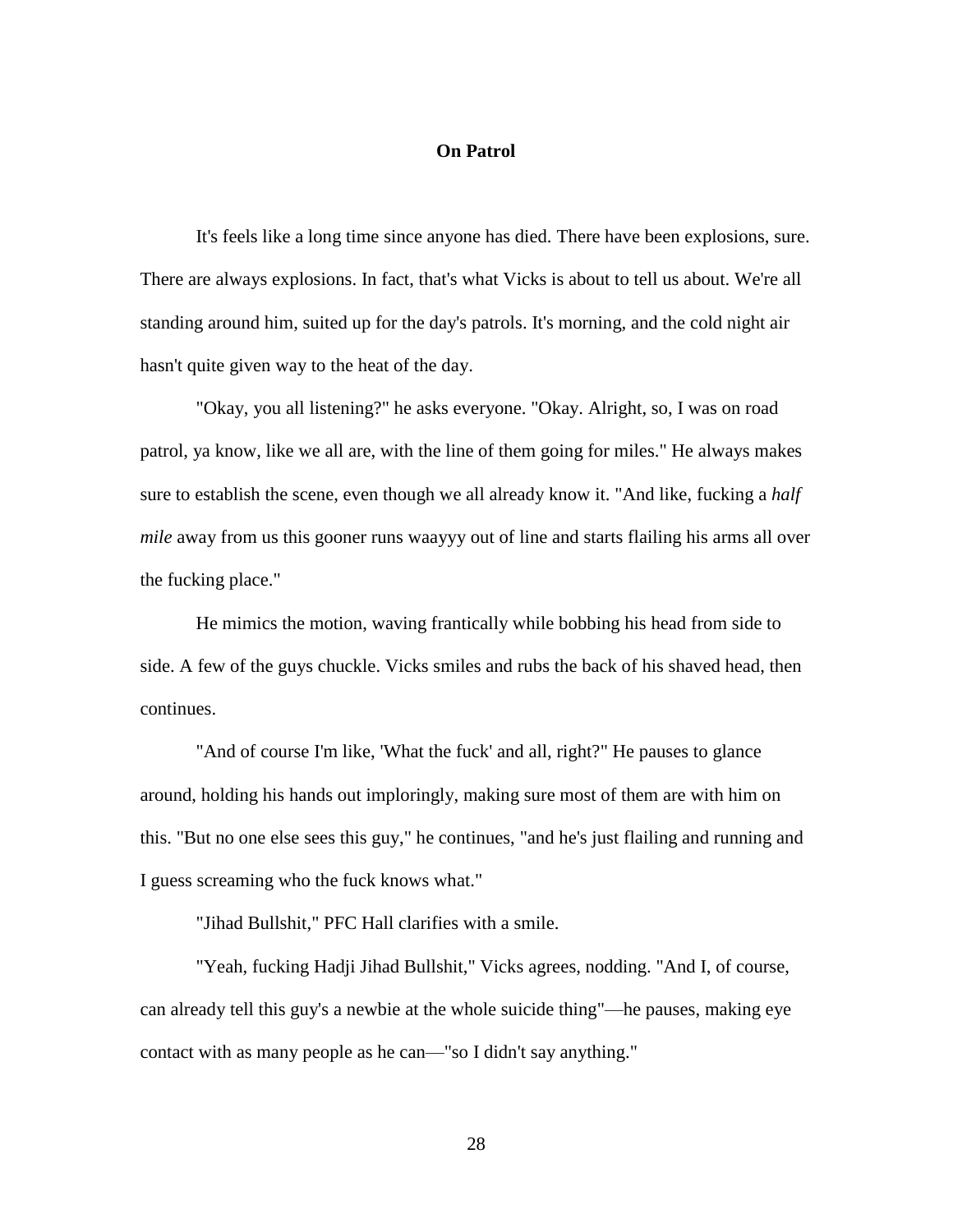I haven't heard this story yet, but it doesn't surprise me that Vicks wouldn't report a potential IED attack. He clearly thinks they're funny. I see McReedy come out of the mess hall tent. He already has an unlit cigar in his mouth.

"Man, that can be dangerous," PFC Levine says.

"No, no," Vicks says back. "No, you don't get it. So, the guy's running at us, and I see, just barely, but I see him *drop* the fucking *detonator*!" He laughs at the recollection.

Levine doesn't look nearly as amused, and offers a small smile with some obviously forced laughter. Some of the other guys are laughing, but most are waiting for the punch line.

"So, what happened?" I finally ask.

Vicks quickly calms himself and says, "So, it drops on the ground, right in this pile of dirt. And he stops dead – completely shuts up, too – like he *must* have been wondering what, exactly, had just happened." He's looking right at me while he's talking. "And of course the line of people going to the market stops, and they're all looking at him. I mean, the guy ran so far away from the line that when he looked up I swear you could see him actually shit his pants right then and there."

I laugh along with a few other guys. Bombers never appear on my patrols. I mean, I guess that's a good thing. Patrols are usually so boring I sometimes wish something would happen. Not a bombing, necessarily, but something. Like Vicks' story.

"So he drops down to the ground," Vicks continues, moving his hands around, "scrambling into this pile in front of him. Meanwhile I'm standing there laughing my ass off, and Renholder here," he points to one of the PFCs next to him, "he runs over and is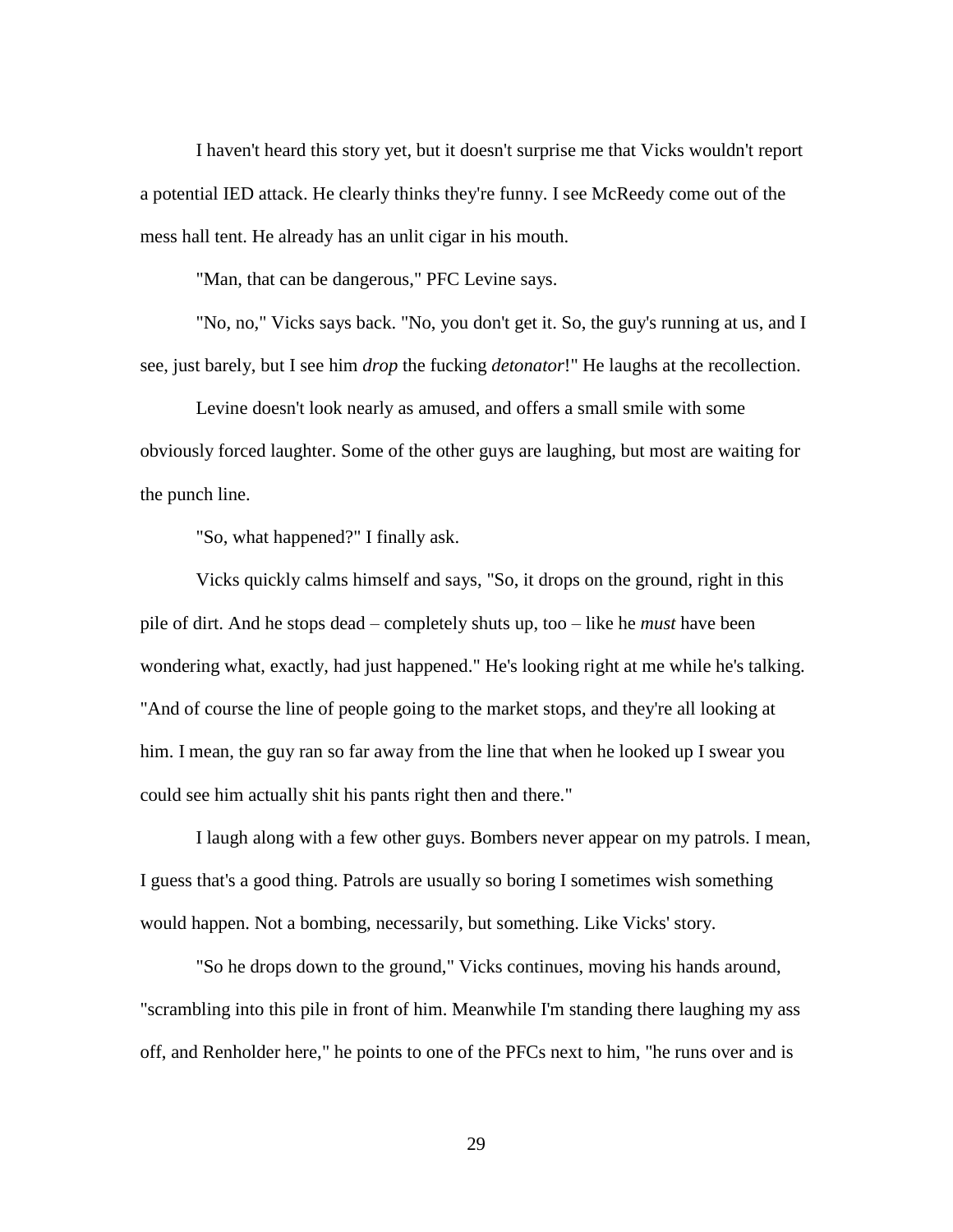all 'what the fuck, Vicks.'" Vicks is starting to cackle between words. "But...but I'm just laughing at this Afghani digging for his detonator in the dirt...and...and then the guy finds it, and he gets up, and I swear—" he pauses for a moment to calm himself, then says quickly, "The guy takes *maybe* another 6 steps and BAM!" Vicks claps his hands, loudly. "The guy blows himself up in the middle of nowhere!" He doubles over in laughter.

There's the punch line. It actually is kind of funny, but I have a few questions. McReedy is laughing with that low laugh that acts as a bass line for the group.

"What'd you do, then?" I ask him. A Humvee's engine starts in the distance.

"What do you mean?" Vicks asks.

"Well, I mean, what'd you do next?"

"The fuck do you mean, Marcoti?" he asks, then says, "We kept on our patrol. I mean we made a note of the event, but that's it. What'd you want us to do, pick up the asshole's pieces and bury him?" He laughs again.

I'm about to respond when Lt. Jones calls us over for our briefing for this patrol. I'm sure Vicks had an answer for any question, anyway. He always does. We all pick up our gear and head over.

\* \* \* \*

Patrols always take place on a road. That thought might not make sense at first, but what else *would* we patrol? The desert? It's hard enough to think that we're actually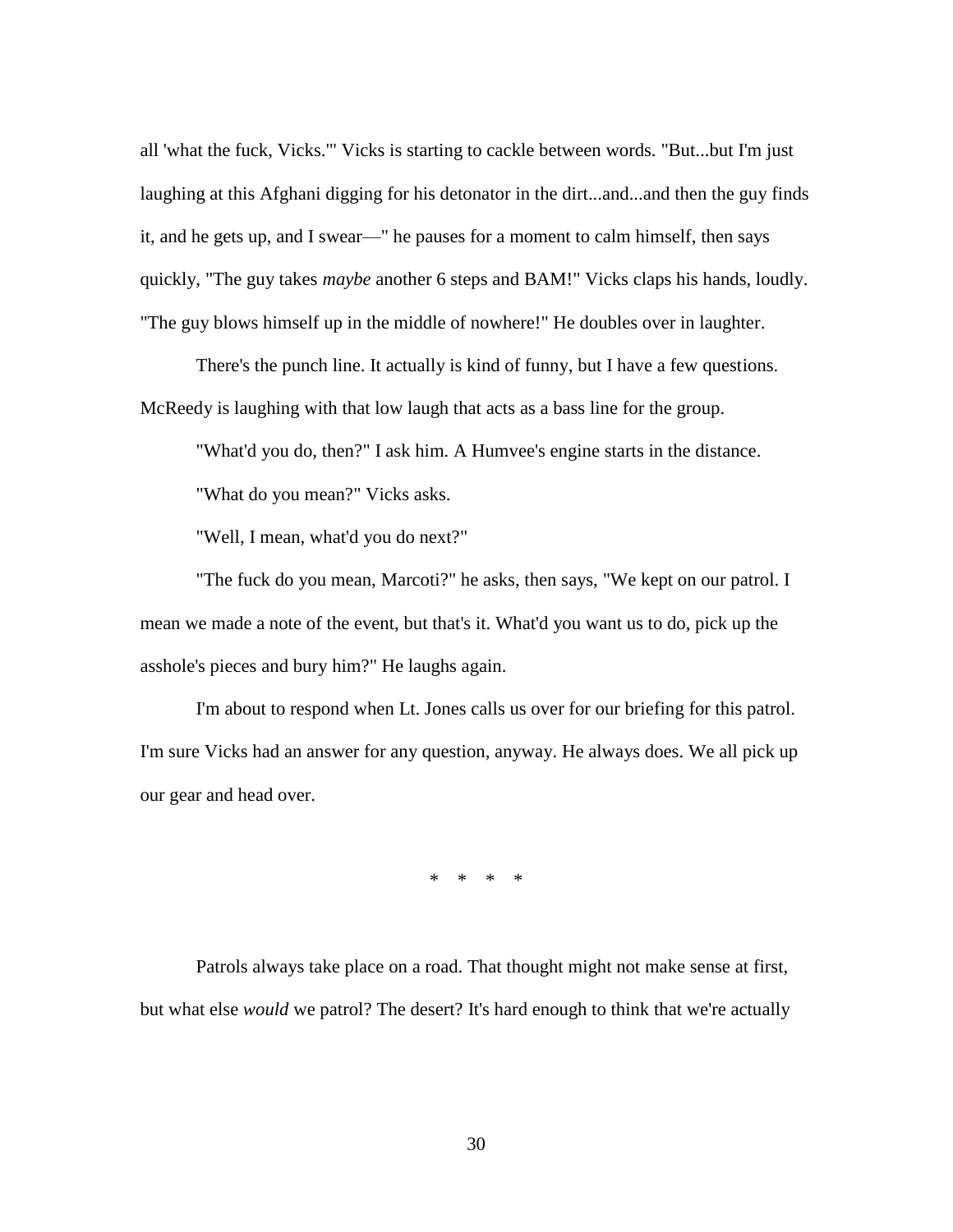*protecting* these people. I don't think I've been in a situation yet where I've had to protect anyone – I still haven't fired a single round in combat.

Our patrol is usually twenty people, including the interpreter, or terp. We always have to have a terp – usually a local guy we've selected to translate for us because *no one* here knows a word of Farsi outside of "hello" (if that). Even with this guy we're limited half the population up here is either Tajik or Uzbek, though supposedly not where we are. I'm in charge of our Humvee, though that role doesn't really make me a "leader" – we just don't have a sergeant in here right now. I just tell our five-man group what to do if I have to—protocol bullshit, really. It's not like I'm the Commanding Officer (CO) of the patrol. He's two trucks back. Right now I'm in the lead vehicle with McReedy, who's driving. Our terp is in the back. Vicks isn't on this patrol. He has post duty at the base today – the most boring job possible. I would hate to be Vicks right now.

McReedy reaches up and pulls the unlit cigar from his mouth. "Wish we had the damn iPod," he says.

"I thought it was in here already," I say. I sigh and put my leg up on the dash. "This is going to be a long haul."

"How many songs can that thing hold, anyways?" McReedy asks.

"I don't know," I say, still staring ahead. The line of civilians we cruise next to seems endless. "A couple thousand. Didn't you ever use it?"

"Naw. Not my thing," he says.

Our terp is quiet. But then, I guess they all are. I've forgotten his name, so I turn and ask him.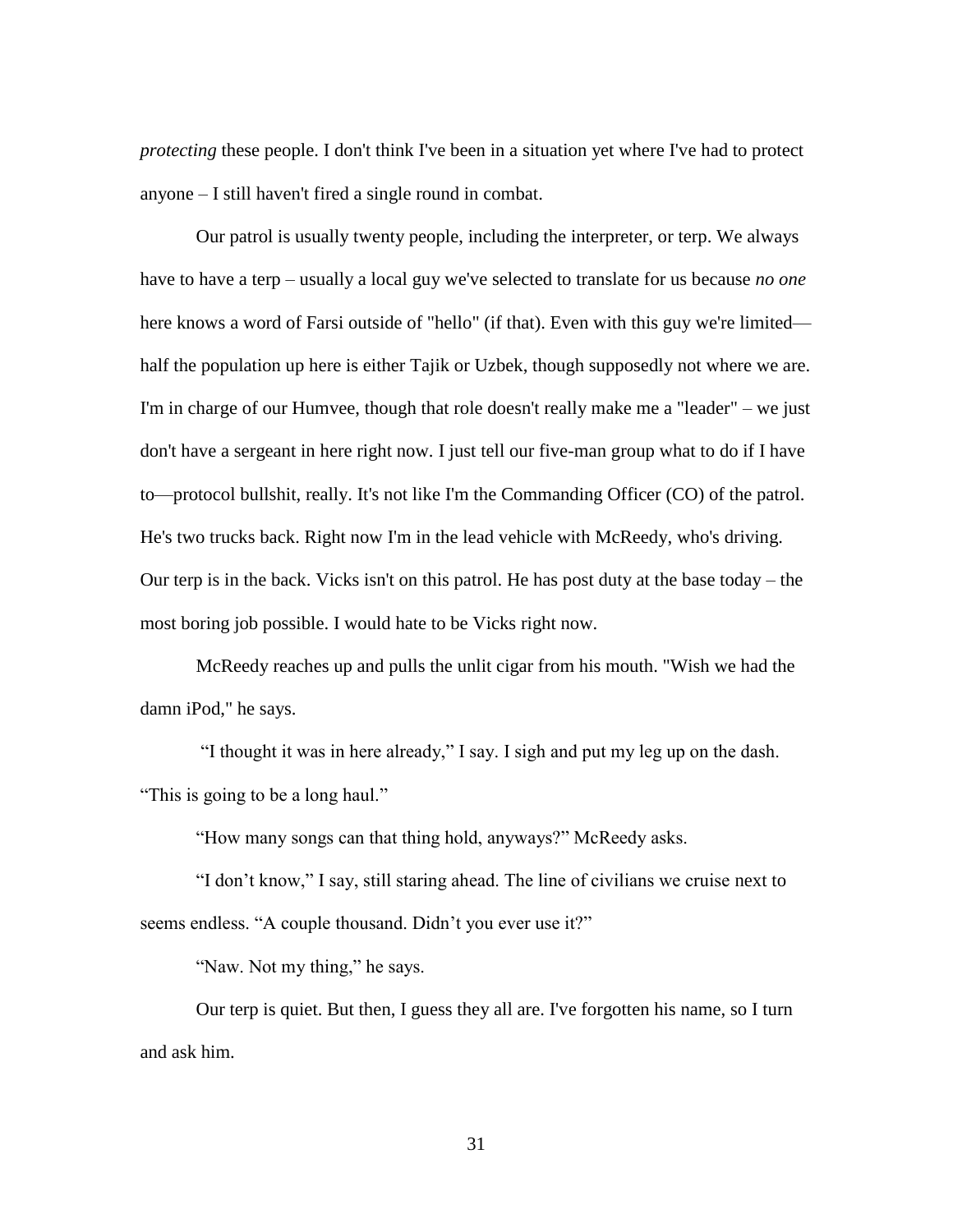"Faraj Mohammed," he says, looking to me, then back out the window. He stays silent. He's older than we are, maybe thirty years old, with short hair and a mild beard. He scratches his cheek. I swear they're all named Mohammed.

"At least it isn't hot out," I say, looking forward again.

"Got that right," McReedy says.

It's really nice out – abnormally nice, actually. The desert stretches off in all

directions as usual, but if you look at the sky, you hardly notice it.

"Hey," I say to McReedy. "You know Vicks' story?"

"Yeah," he says. He chuckles for a moment then asks, "What about it?"

"You think it happened like that?" I ask.

"Sure, why not?" he asks, a bit confused.

"Well, I mean, a lot of what he saw happened a half mile away," I say. "There's no way he saw anything that clearly."

"C'mon Marcoti, you know Vicks," he says, moving his cigar around in his mouth. "He goes with whatever sounds best."

"But a guy blowing himself up for no reason?" I ask. "Just to, what, *follow through*? Live up to expectations? They always have a *reason*, right?" I glance back to Faraj behind us. Would he know the answer? He doesn't seem to be paying attention to us.

"Man, I doubt some of them even *want* a reason," McReedy says. He seems to completely disregard Faraj's existence behind us.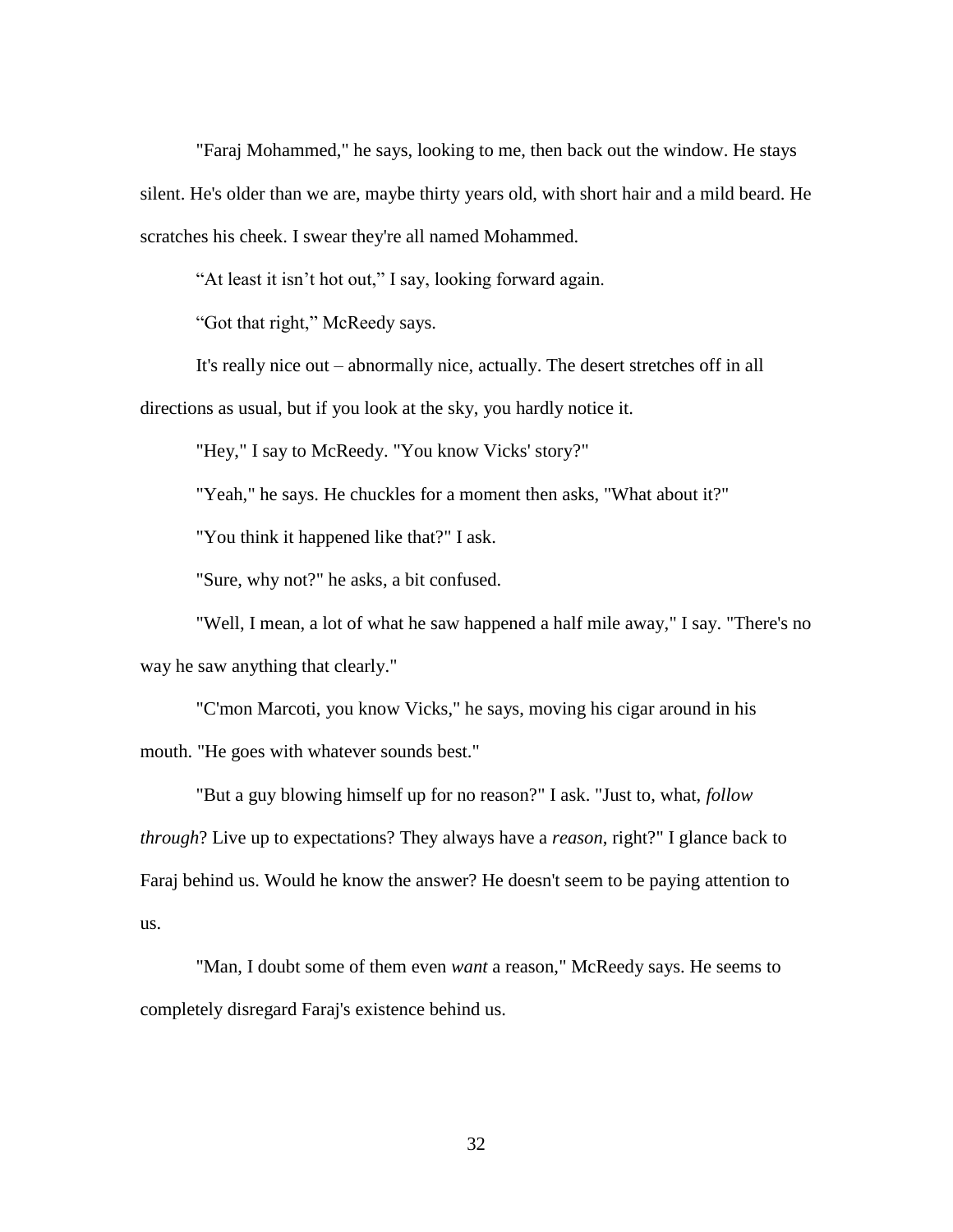I sigh again. "How are we supposed to care when that kind of crap happens, you know?" I ask, suddenly frustrated. "It's like...what are we *doing here* if that shit is possible?"

"Protecting people," Faraj says behind us.

I see McReedy look into the rearview. I turn to Faraj.

"You protect them. Give them security," Faraj says. "You catch the bad guy. Save lives."

"What bad guys have we caught?" I ask. "We're always the target."

"Better you than innocent people," Faraj says.

"And what lives? I haven't saved anyone," I say firmly.

"Then you should try harder," Faraj says. He looks back out the window.

\* \* \* \*

Five hours later the heat has come upon us. McReedy actually took his jacket off – usually a real no-no – and the M4 in my lap radiates its own metallic warmth into the cabin. Goddamn it's hot. The soldier walking out to my right doesn't seem to notice the heat, though. He looks too nervous. The other one, on McReedy's side, hopped up on the .50 cal about half an hour ago. The cabin stinks like BO, though – something I'm positive we can thank Faraj for. I turn to look at him.

He's completely drenched. We don't make terps wear Active Combat Uniforms (ACUs), but even civilian clothing is uncomfortable with this climate. His faded yellow t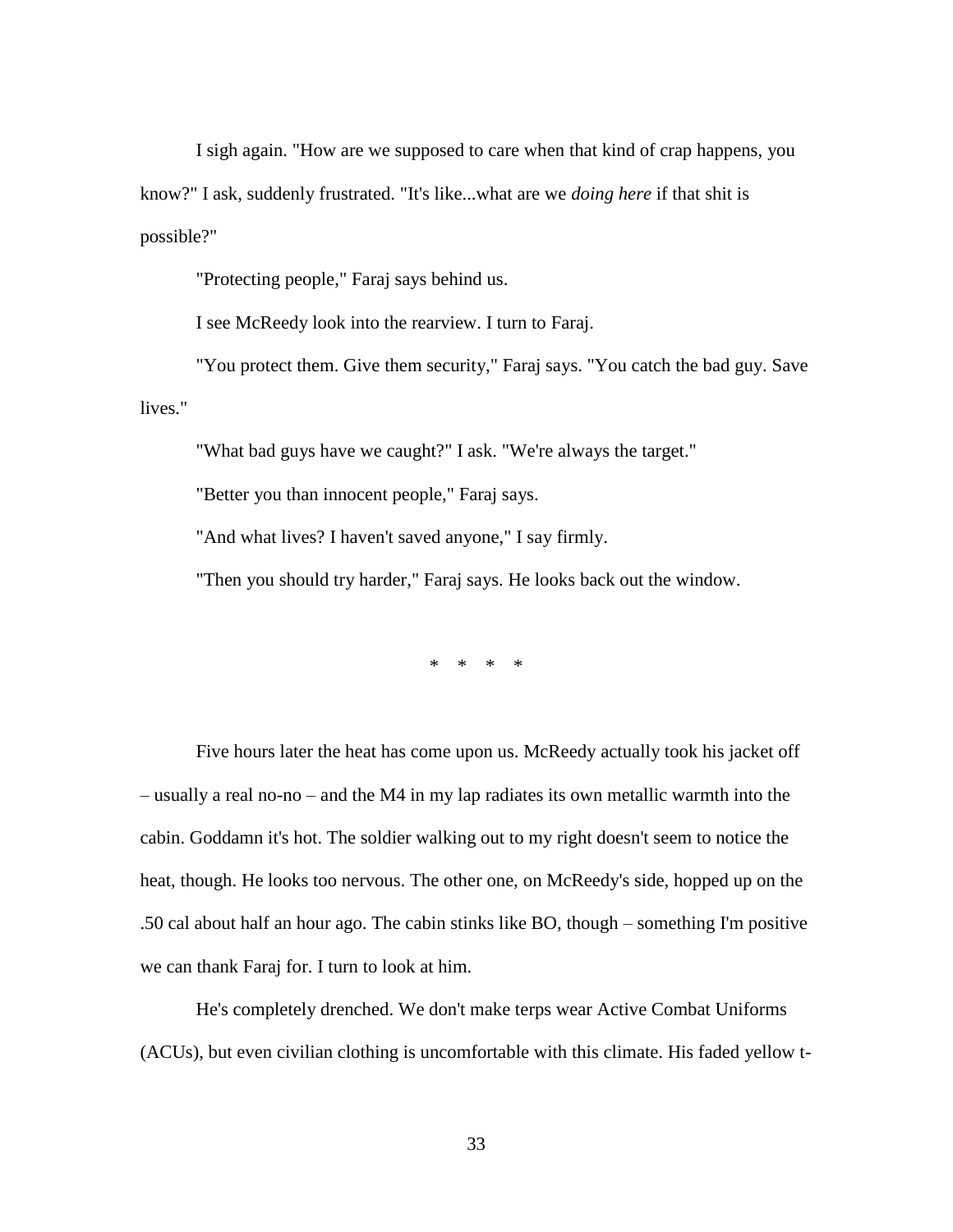shirt is now an ugly, sweaty brown, and his jeans seem to be the main source of the stench.

"Hey Faraj," I say, getting his attention.

He turns to me. His face glistens with sweat.

"You guys ever get used to this heat?" I ask.

"No," he says. "No one gets used to it. The best you can do is deal with it."

"I thought you guys liked this weather," McReedy says. He doesn't seem as

uncomfortable as the rest of us for some reason.

"No," Faraj says. "Anyone who likes this kind of weather is a fool."

"Hah. Fucking right," McReedy says. Faraj turns back to the window.

"Got something up ahead, sir," the gunner, PFC Falkner, calls down to us. "About half mile, right side of the civvies, in the road."

"God damnit," I hear McReedy mutter quietly. He moves the cigar around in his mouth and sighs.

"What is it, Falks?" I ask.

"Not sure," he says. " Group of them are all around something. Looks like a woman. I don't see anything hostile. We could just go around them."

I consider that choice. "No," I say. "Someone might need help."

McReedy glances at me and sighs again. He picks up the radio and clicks it onto broadcast. "Hey guys, this is Hotel 1," he says into the mouthpiece. "We're going to break for ten-fifteen here. Civvies got some kind of problem we're going to check into. Standby."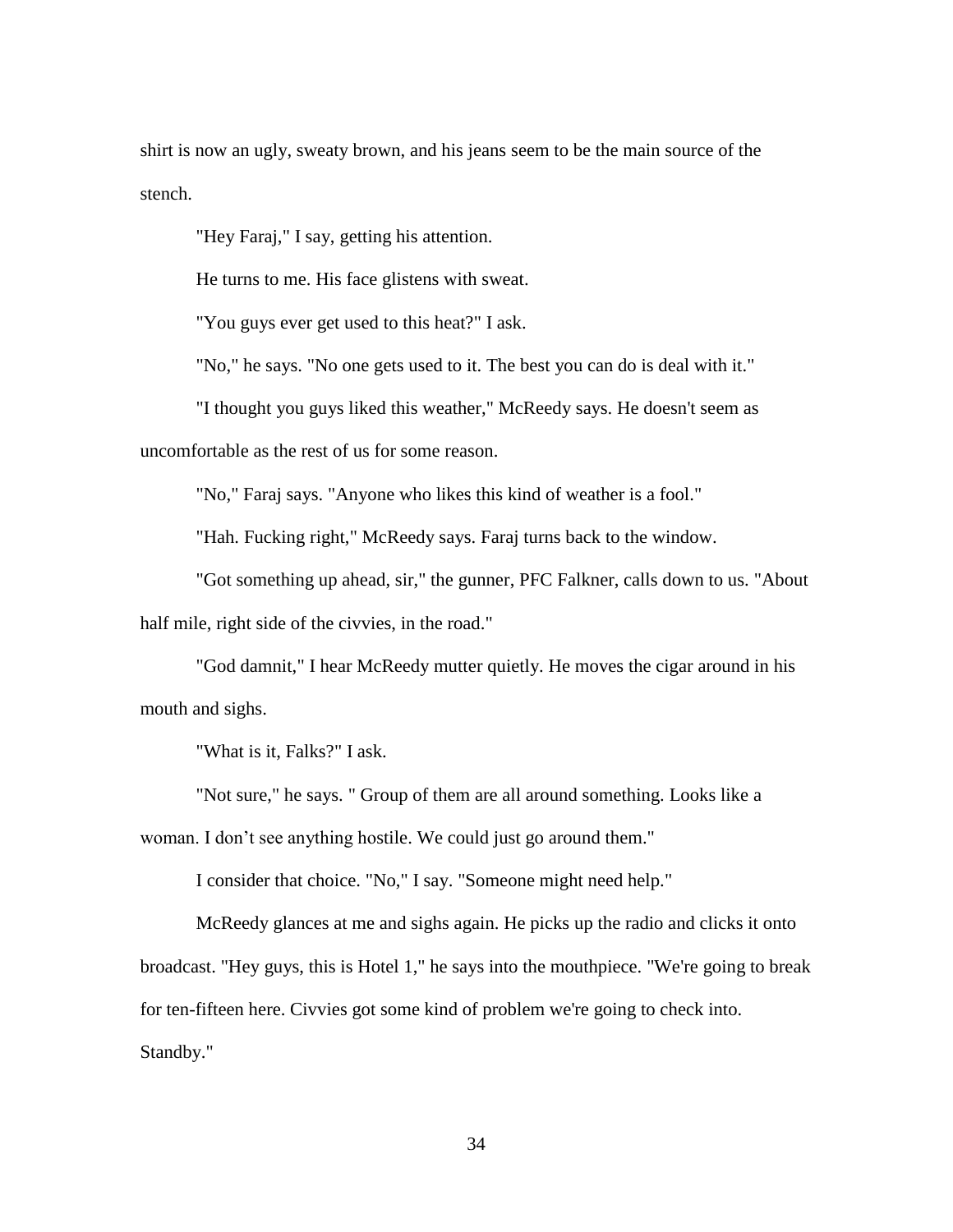The other vehicles send their acknowledgements. I look at the soldier still walking on my side. "Relax, Karmin," I say to him. "You're going to choke the air out of that rifle if you hold it any tighter."

"Sorry," he says, loosening his grip.

"Don't be sorry," I say. "Just calm down. The civvies would be flipping out if it were something serious." Though that isn't completely true. They can be amazingly calm, even when there's an IED attack. Or so I'm told.

A few seconds later and we pull up about forty feet or so from the small group of locals. There are four of them standing in the middle of the road – three men and a woman, who is wailing and crying hysterically. Two of the men are just standing there, looking concerned. The third seems to be laughing just as hard as the woman is crying. She's bent over on the ground, though, and looks to be holding something wrapped in a blanket, though I can't tell what it is. Every few seconds she pulls her head up and screams skyward, then doubles back over whatever is in the blanket, sobbing. None of them seem to notice our approach. McReedy puts the Humvee in park and I step out, hoisting my M4 over my shoulder. It actually isn't as hot outside as it is in that Humvee, and the fresh air is fantastic. I walk to the front of the vehicle.

"Stay up there, Falks," I say to the gunner. He nods.

"C'mon, Faraj," McReedy says into the cabin as he steps out. He grunts as he puts his ACU jacket back on. "I'm pretty sure we're going to need you on this one."

Faraj opens his door and steps out, shielding his eyes with his hand. He and McReedy walk up to me, followed shortly by Karmin. They all look to me.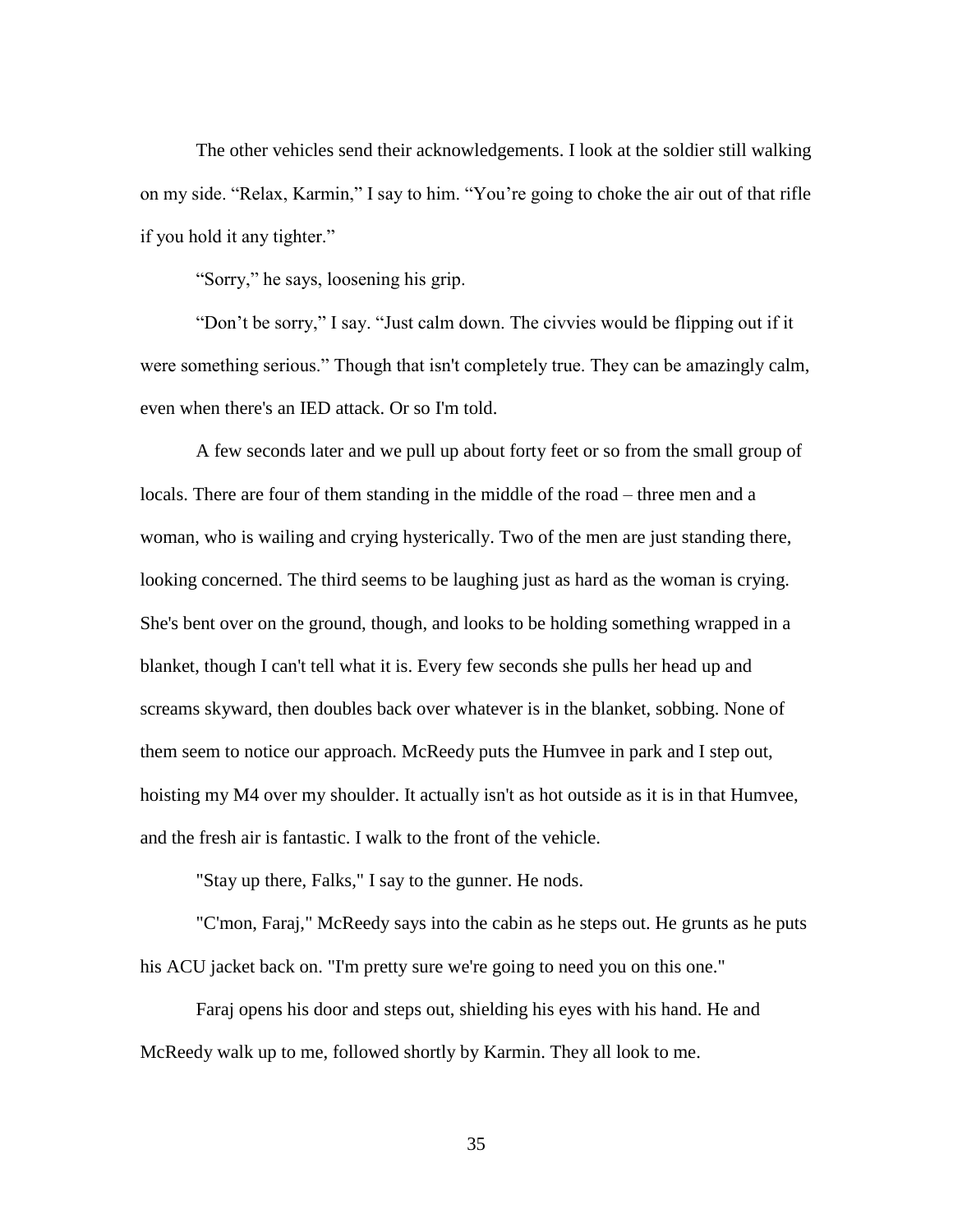"Well, Marcoti," McReedy says, putting his helmet back on. "Let's get this over with." He lazily holds his M4 as he glances at the crying woman.

"Alright," I say. "Karmin, stay here with Falks and just keep an eye on everything. We'll see what the big deal is. Terp'll come with us." I check the safety on my M4. It's on. "Easy enough," Karmin says, nodding.

"Keep an eye on us, Falks," I call up to the gunner.

"No problem," he says.

"Let's go," I say. "This shouldn't take long." We walk over to the group of locals.

The two serious-looking guys are each wearing pretty much the same thing – dark brown robe-like garments topped off with traditional-looking turbans. Their clothes are caked with dirt and sand, but then again, they usually are. They finally notice us when we walk up to them. The one who's laughing is wearing more western-looking clothing, with a somewhat tan, loose fitting cloth for a shirt over some kind of baggy khakis. All of his clothes look hand-made. The woman has on the same thing all the women here have on – a black burqa – only her face isn't obscured. She must come from a more relaxed household. I still can't see what she's crouching over.

"Anyone here speak English?" I ask the group. The woman continues to wail, and the one man keeps laughing, ignoring me. The two other men stare at me, and say nothing. I sigh. Of course they don't speak English. "Okay, then. Faraj, tell them who we are and ask them what the hell is going on."

Faraj looks at the two men and speaks in Farsi for a moment. The men glance at each other, then one of them sternly says something to Faraj.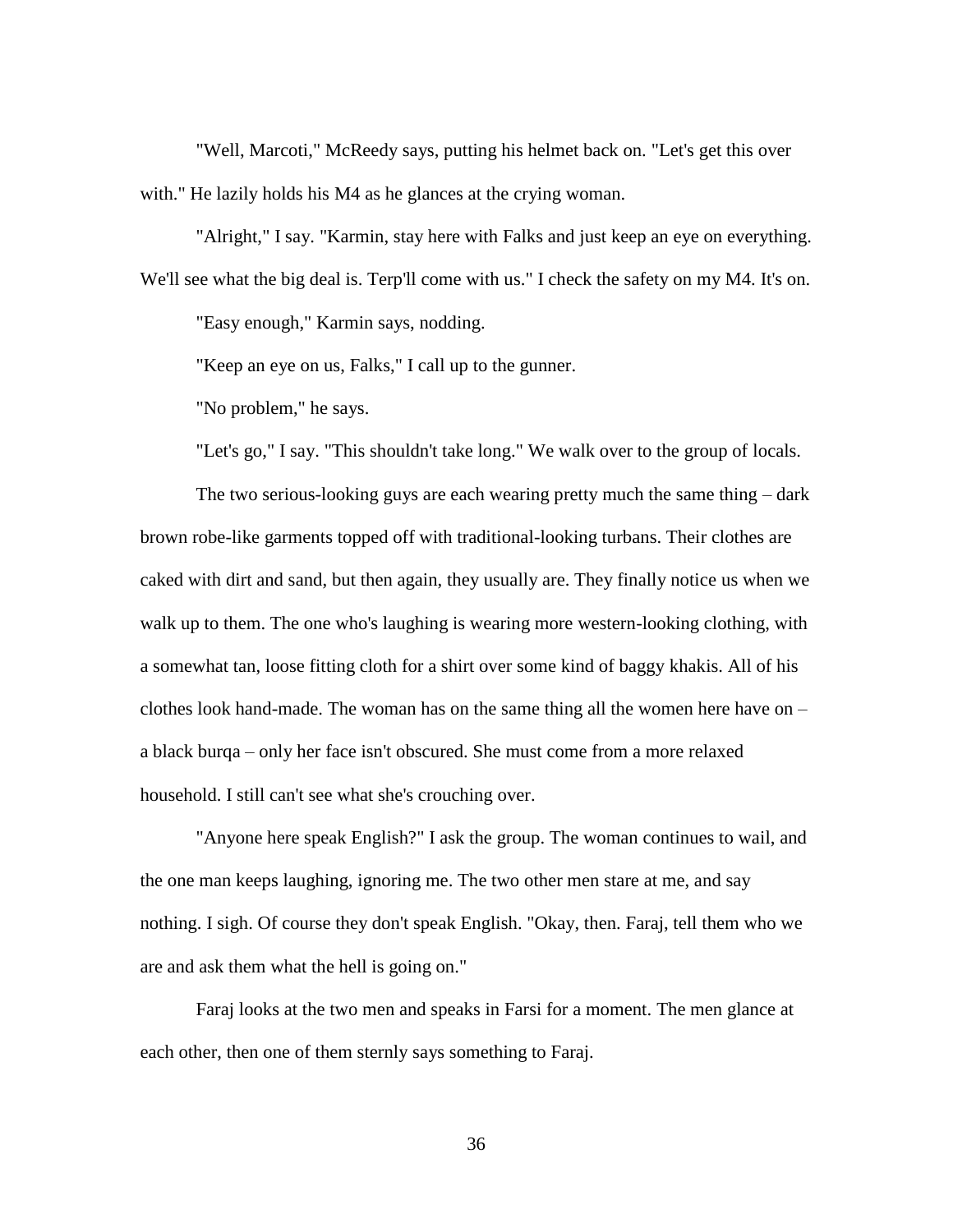Faraj turns to me and McReedy. "This man," he points to the one laughing, "apparently did something to the woman's daughter."

Suddenly, it feels a lot hotter. I look down at my safety again—still on. "What did he do?" I ask, looking back up. I exchange a glance with McReedy before looking down at the woman. She sits back and lets out another loud wail, but I finally get a good look at the bundle in her lap. It looks like...a doll? That's it? Yes, it actually looks like one of those Cabbage Patch dolls from the 80's—the Caucasian kind—wrapped tightly in a dirty, dark blue wool blanket.

"The hell...?" I hear McReedy say next to me. He's seen the doll, too.

"Wait. Ask them what this guy's relationship is to her," I say to Faraj.

Faraj nods and speaks to the men again. Both of them talk to him this time, still just as serious. He turns to me after another minute of conversation. "These two men are brothers of the woman. He," he points to the guy who's *still* laughing just as hard as when we walked up, "is the brother of the woman's husband."

"Where's the husband at?" McReedy asks, squinting.

"I do not know," Faraj says. "One moment." He turns back to the men again.

"Shit. You got the cuffs if we have to take this guy back?" I quietly ask McReedy between the woman's sobs.

"Yup," he says, paddling his side.

Our orders are, if we capture anyone—and we never have—that we have to take them back to the FOB until either we can transport them to the nearest Afghani National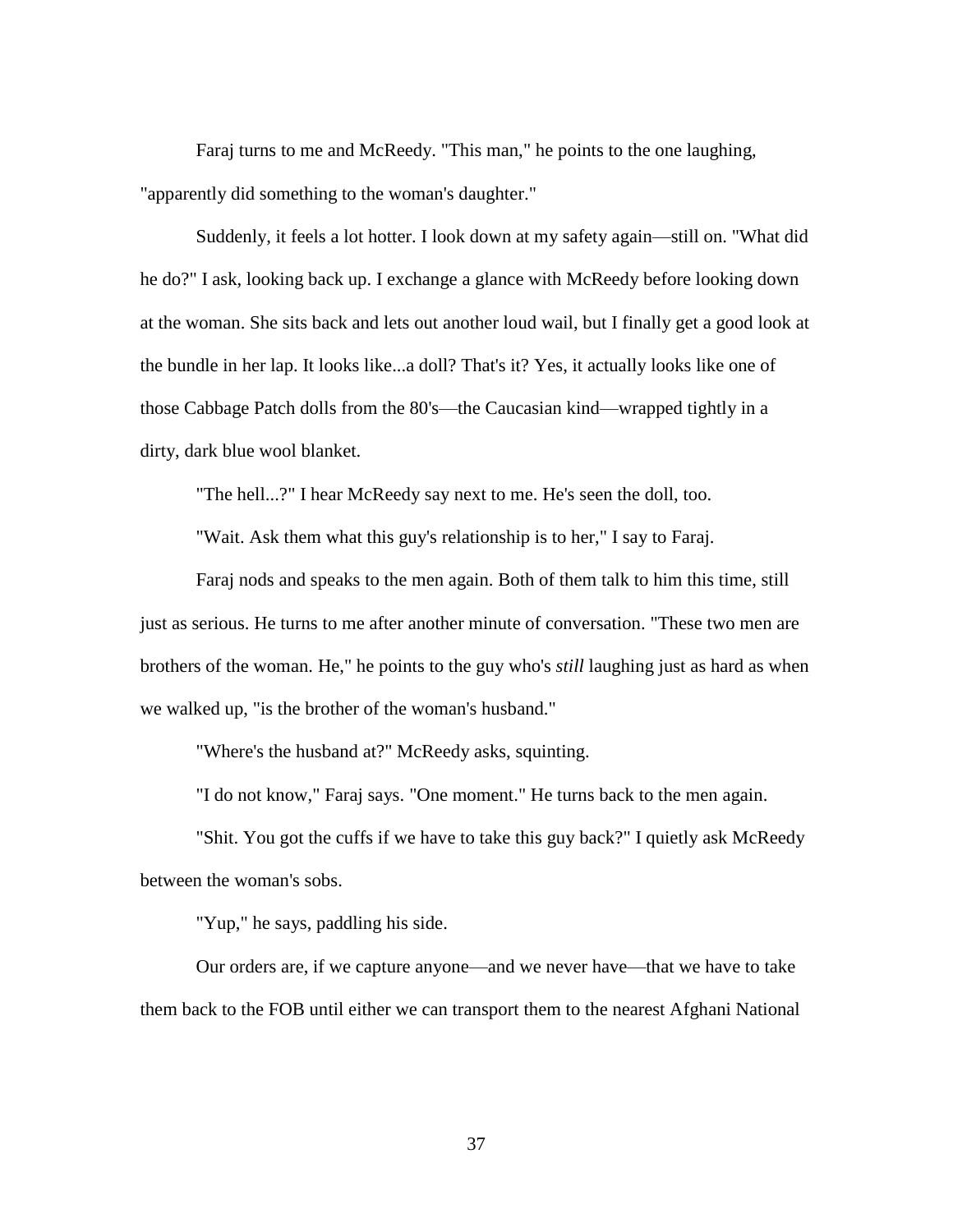Police establishment, or they come to us. I have no idea how long that would take, but that's just the kind of conflict this is.

Faraj turns back to us. "The husband is sick," he says. "This is why he is not here, and these men are. Apparently this man found out that the woman may have cheated on her husband, and that her baby may be the result of that affair." He clenches his jaw when he finishes.

"Well, shit," I say. I look down at the guy laughing. "Did he kill the baby? Where is the baby?" I reach down and lightly shove the guy's shoulder. He keeps laughing. "Hey, asshole!" I say, getting angry. "Shut up!"

The man finally turns to us, but only gets a little calmer.

The woman sees us, too, and her eyes widen as she takes in my uniform. She stands up, still clutching the bundle in her arms, and rushes to me, pleading something I can't understand. She smells awful, too.

"What's she saying?" I ask. "Tell her to calm down!"

Faraj comes to her side and says a few things to her in Farsi. She calms down a little bit, but keeps murmuring to herself. He looks back to me. "She says that her baby is gone," he says. "Probably dead. That is what she fears. She wants someone to save her baby. That is what she keeps saying."

"What's with the doll?" McReedy asks him.

Faraj has another minute of conversation with the men, then turns to us again. "These men say he replaced the child with the doll," he says. "It was not long ago that she realized that the baby was not real. Maybe half an hour."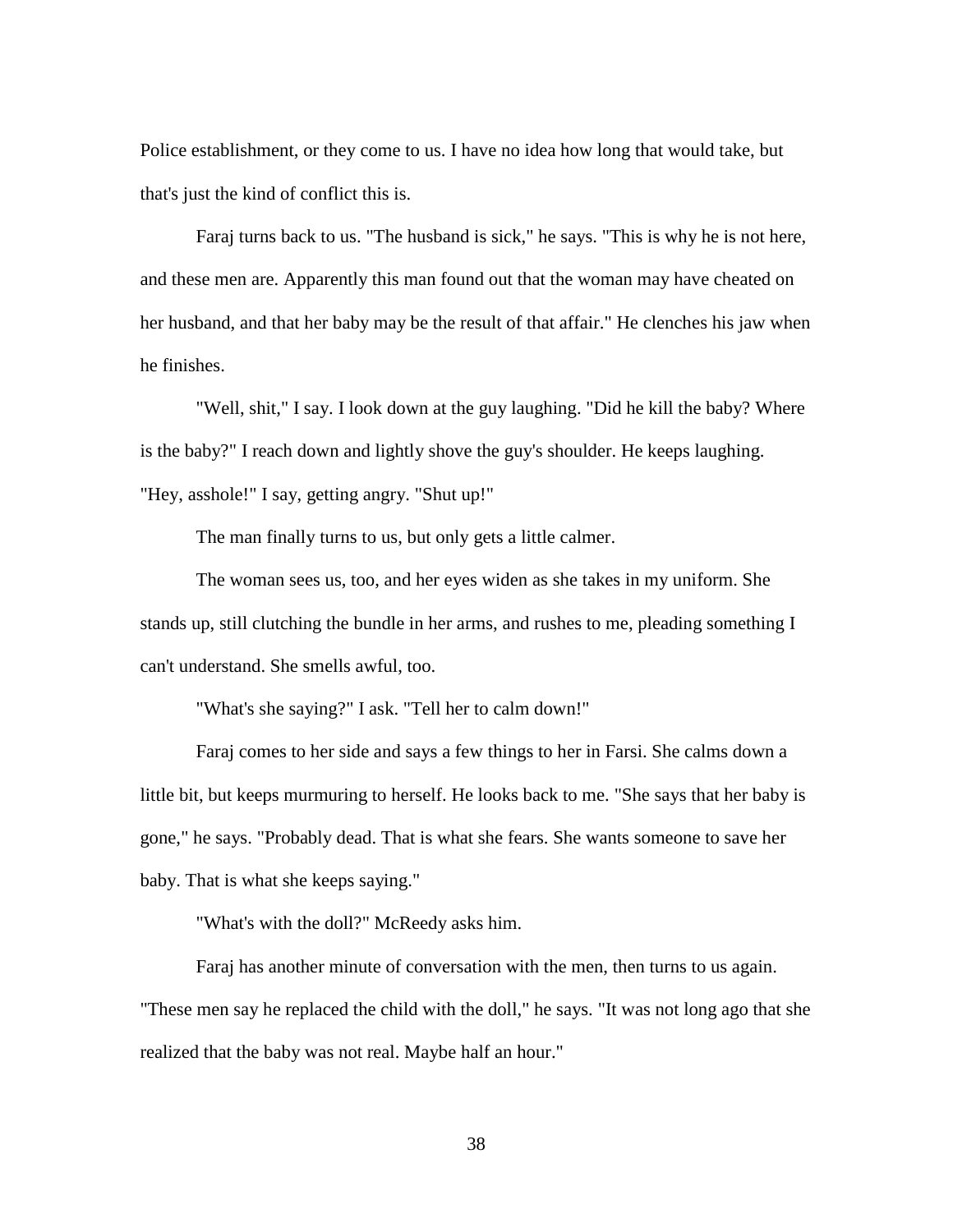Suddenly, the woman rushes over to me again, and turns the doll over, thrusting it forward and wailing loudly. The bundle looks...wet? Stained.

"Calm down!" I say, though I know she can't understand me. I look at the bundle again. It isn't wet, but it is stained. There are dried flakes on the tattered wool, like burned sawdust, and some of them fall on my boots because of the woman's frantic shaking. Her eyes are brimming with tears and fear. I look to McReedy, but he's staring down the laughing man along with everyone else. The blanket is frayed at the edges, too, showing its age—much older than the child that should be there. The stain covers the entire underside of the bundle, and part of it has rubbed off onto the woman's hands, making them almost maroon.

"Fuck," I say. "That's a bloodstain. *Shit*."

McReedy looks over. "Sure is," he says. He's holding his rifle firmly now.

"Alright, alright," I say to the woman. I turn to Faraj, pushing the bundle down, out of sight. "Faraj, please try and calm her down. Move her behind us."

Faraj speaks quickly to the woman, pushing her behind us. She keeps crying, but I can tell she's trying to be quieter. Faraj comes back around, still clenching his jaw.

"Well where in the hell is the baby?" I ask.

Faraj turns and speaks to the men again, but quickly turns back to us. "They do not know," he says.

I grab the laughing man, and spin him around to face us, holding him by his shoulders. He reeks worse than Faraj. My sudden move causes the three men to back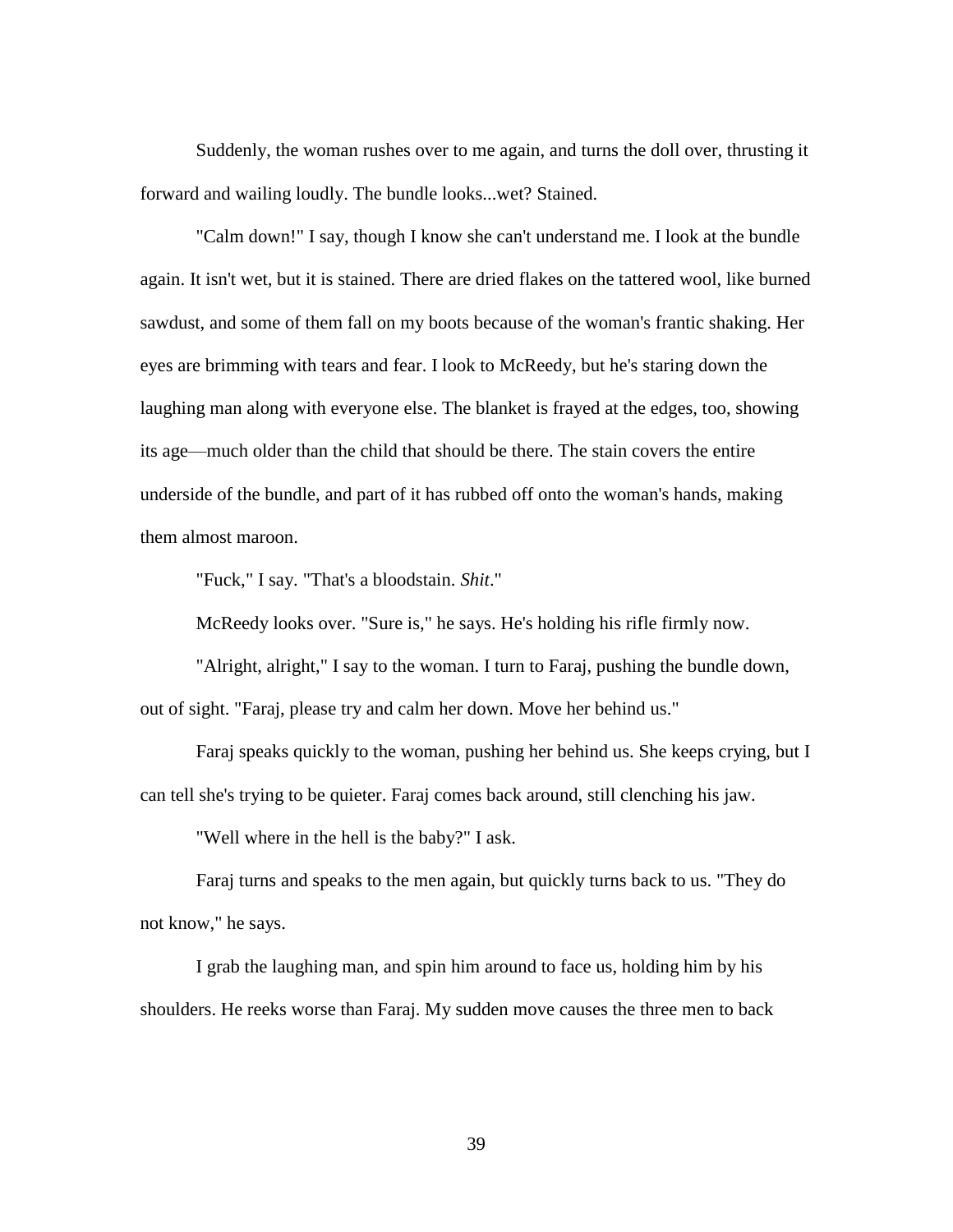away, cautiously, and I see the line of civilians momentarily look in our direction. A few actually stop walking to watch.

"Shut up!" I yell at him. "Ask him where the baby is," I say as calmly as I can, staring at the guy. Up close, I can see how dirty he really is. His hair, cut short and lacking a turban, is matted with sweat. His face is rough, grimy, dotted in a muddy mixture of sweat and dirt that his stubble can't quite penetrate. He's missing a few teeth, too. He looks savage, like what Vicks would call an animal.

The man seems to see that things are serious, so he finally stops laughing enough for Faraj to speak to him. Though even between words the guy seems to giggle here and there. I tighten my grip on his shoulders and he stops giggling.

"He says the child is gone," Faraj says.

"So, did he take it?" I ask.

"Yes," Faraj says. He swallows tightly.

"Is it dead? Did he kill it?" I ask.

"He will not say."

I turn with the man still in my grasp and easily fling him onto the road. He collapses and coughs into the dust. "I guess we have to take him back," I say. "There's a first time for everything. McReedy—"

"—Got it," McReedy says. He slings his gun over his shoulder and pulls out a pair of the plastic zip-tie cuffs we've never used before.

I turn back to Faraj. "Tell them where we're taking him and where he'll probably end up," I nod to the two men. "Get their information if you can. Here," I pull a pad of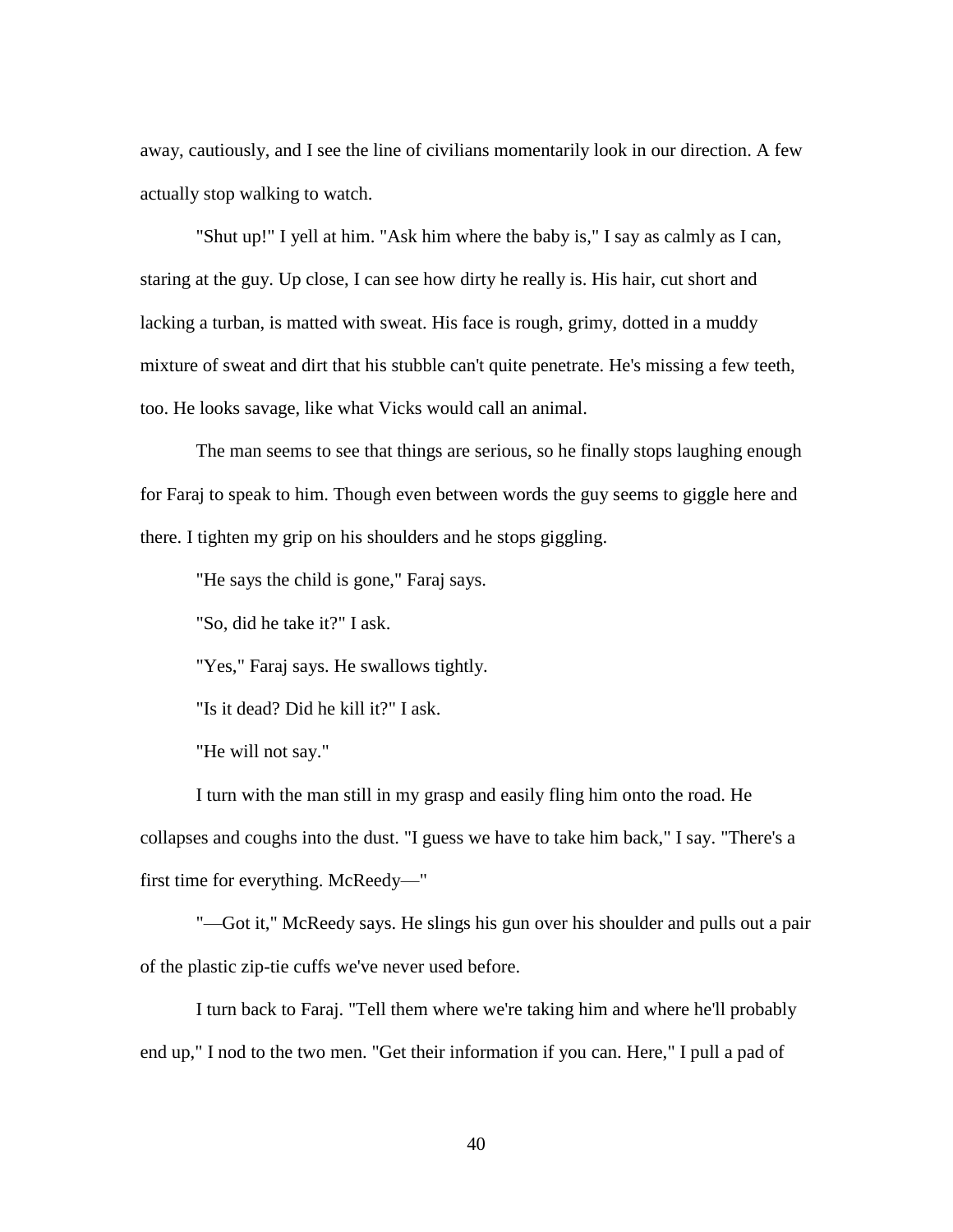paper and a small pencil from one of my pockets and hand it to him. "If they care, that is." I look back to the woman, still sobbing behind us. We can't take her with us. "Get her info, too, if you can," I say. "I'm going to radio one of the other trucks up here to pick him up."

"Alright," McReedy says. He's pinning the guy to the ground.

I turn and start back to the Humvee. That baby's definitely dead. I don't know if it would be worth saving even if I could. I look over to the line of civilians. They've all resumed their trek.

\* \* \* \*

The prisoner didn't talk the whole way back, according to the other truck. After the debriefing back at base, a few soldiers are carrying the prisoner off to one of our supply tents. We don't have an official "holding area" like we're supposed to. I think we did a long time ago, before I got here, but after so many months without a capture, it turned into another supply tent. I'm standing outside our barracks next to McReedy, who removes the cigar from his mouth to spit before putting it back in. It's dusk, and the painful heat from the day has almost completely disappeared. I see Vicks off to the side, intently watching the prisoner. He looks angry for some reason. After another minute he jogs over to us.

"Alright, what the fuck, man," he says quickly. "What the fuck happened?" "Got a prisoner," McReedy answers for me.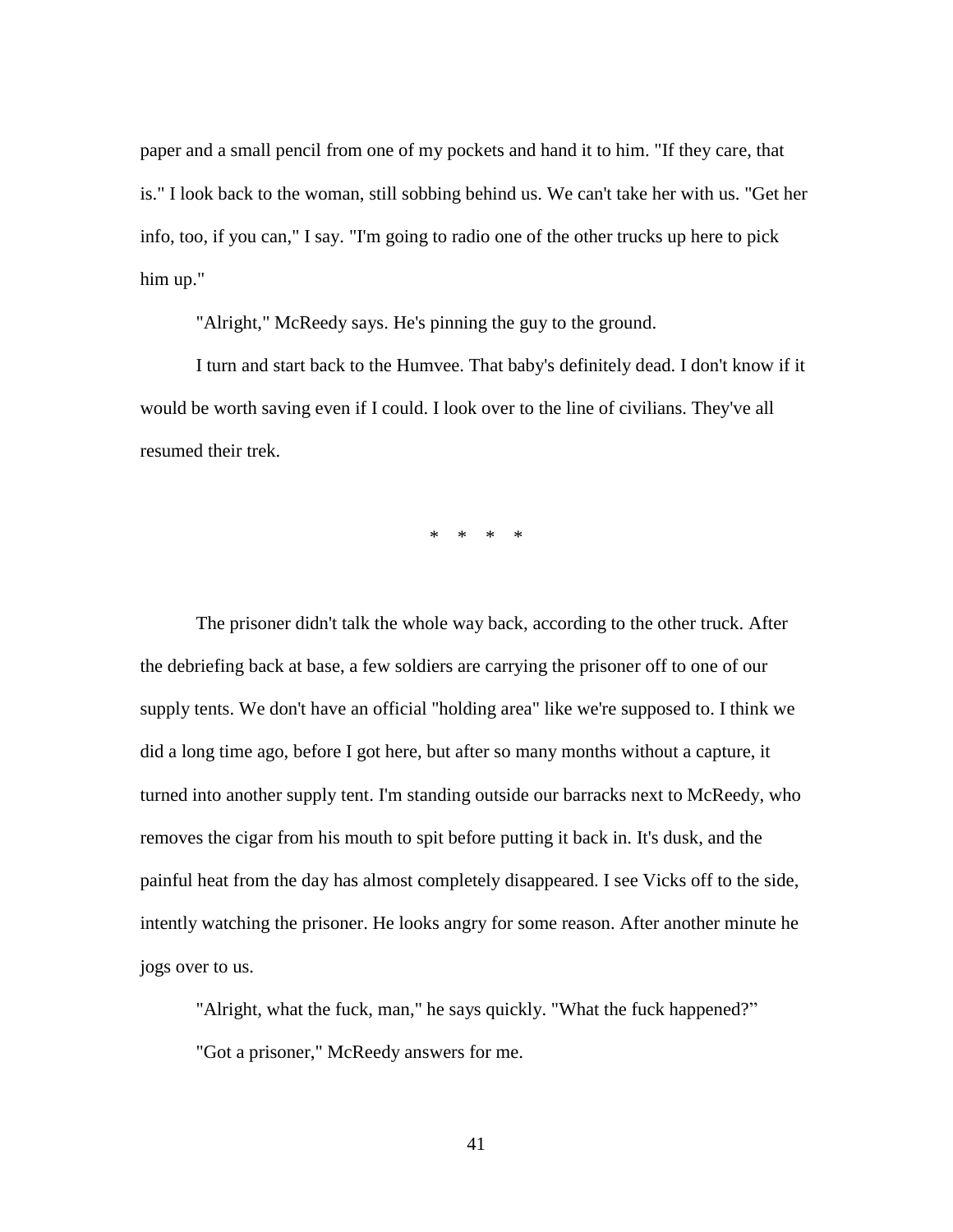"No shit," Vicks says. "What the fuck *happened*?"

I recap the events of the patrol for him. While I do this, he keeps shaking his head, but I can't tell if it's because he expected it all or can't believe it. When I finally get to the part about cuffing the guy, Vicks interrupts me.

"Wait," Vicks says. "Hold on." He holds his hands up. "So, you don't *really* know what happened?" He squints at me, frustrated.

"We know he took a baby," I say. "Probably killed it. That's enough for us to take the guy."

"Yeah, but what's the story there?" Vicks asks.

"Story?" McReedy asks.

Vicks turns to him. "Yeah, story. How did he get the baby, what the fuck did he do to it, *why* did he do it—and don't give me bullshit about cheating on a husband. If it were that simple they'd just have killed her."

"Killed her?" I ask.

"Did you not do any fucking research on these people before they sent you here?" Vicks ask me. "I mean, shit, you know about them cutting off hands and fingers for petty crimes and shit, right?"

"Yeah, we've all heard that," I say. "But that's Taliban." Vicks is generalizing again.

McReedy nods slowly.

"It's fucking am*azing*," Vicks says.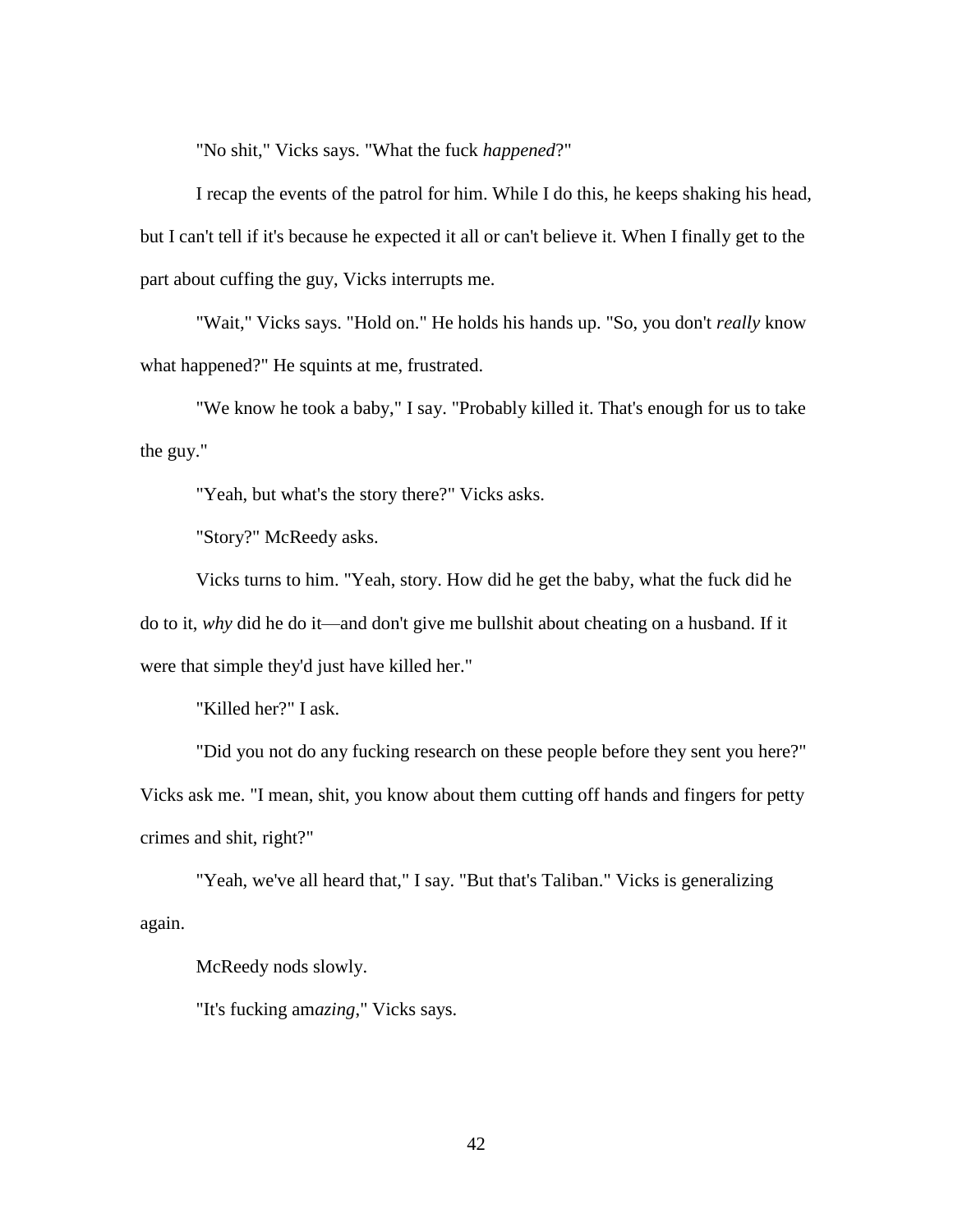"Well, I don't know about 'amazing,'" McReedy says, crossing his arms. "Just seems kind of backwards."

"No-no-no," Vicks says. "It just shows how much they really*, really* don't give a shit."

"Don't give a shit about what?" I ask.

"Each other!" he says loudly. "Anyone! Us!" A couple of guys outside the mess hall tent glance over. He pauses, calming for a second. "The stupid fuck you brought back, when did he stop laughing?"

"After I pushed him to the ground to get cuffed," I say.

"And even then he still wanted to laugh," McReedy adds. "I could see it. Guy had this grin on his face like he was holding shit back."

I never saw that grin.

"Didn't it bother you at all?" Vicks asks. "Didn't you want to know what was so funny? Why it took that long for him to stop laughing?"

"No, Vicks," I say. Vicks' curiosity is making me nervous. The prisoner was clearly laughing at that woman, right?

Vicks sighs in frustration. "Don't you see?" he asks. "They never care. They *never laugh*."

"Vicks, come on," I say. "They laugh."

"You ever seen one of those shits laugh?" Vicks asks. "Even a terp? McReedy?"

"Can't say that I have," McReedy says. "Never really cared to notice, though."

"They're people, Vicks," I say. "They laugh."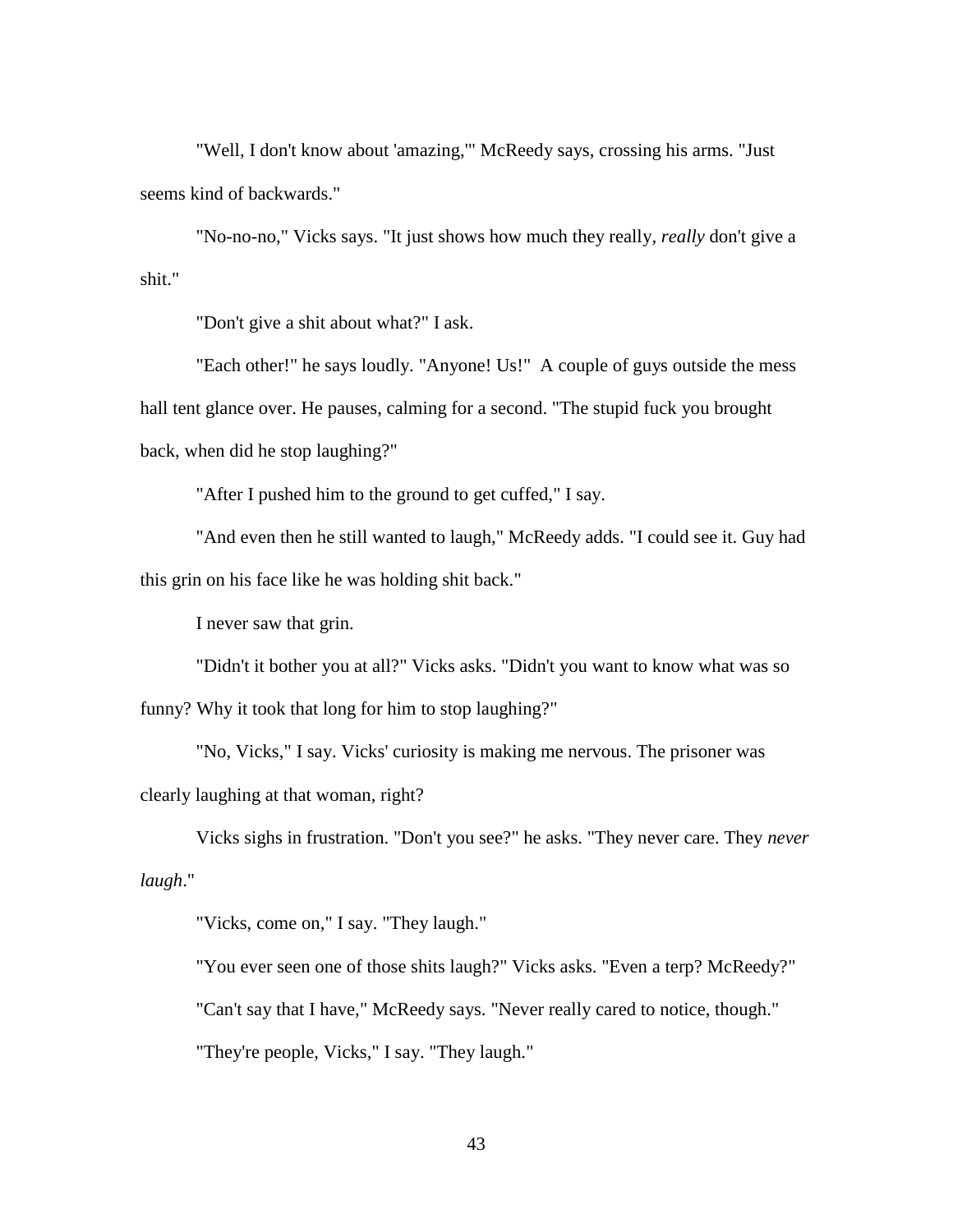"Oooh no, Marcoti." Vicks says. "No, no. They are *not* fucking *people*." He looks angry again. "They don't give a shit. They fucking blow each other up. They cut off each others' hands. They kill their wives. They—"

"That's enough," I say.

"Oh come the fuck on, Marcoti! You see it all the time!"

"No, Vicks, I don't," I say sternly.

"Well today was your chance," Vicks says. "And you *blew it*. You could've found out *everything* and seen what kind of things these people are." Vicks moves over to me, standing right in front of me. "Up close," he says. "First hand."

"Get the fuck away from me," I say. I push him back, but not hard.

"Cool down, Vicks," McReedy says.

Vicks points to the tent they took the prisoner to. "You should chain him up like a dog," he says, glaring. "Treat him like he's used to."

"Fuck, Vicks, do you even hear yourself?" I ask. "I mean, you sound like one of *them*, according to your own fucked up definition."

Vicks' anger suddenly seems to vanish, but blood rushes to his face and he steps back in front of me, this time much closer to my face. "Don't ever call me one of them," he says. "If they want to act like animals, then I'll fucking treat them like animals."

He steps away before I can push him again.

"Vicks," I say.

"Want to know what I did today?" he asks, now looking at both McReedy and me. "Not really," McReedy says. "Not until you calm the hell down."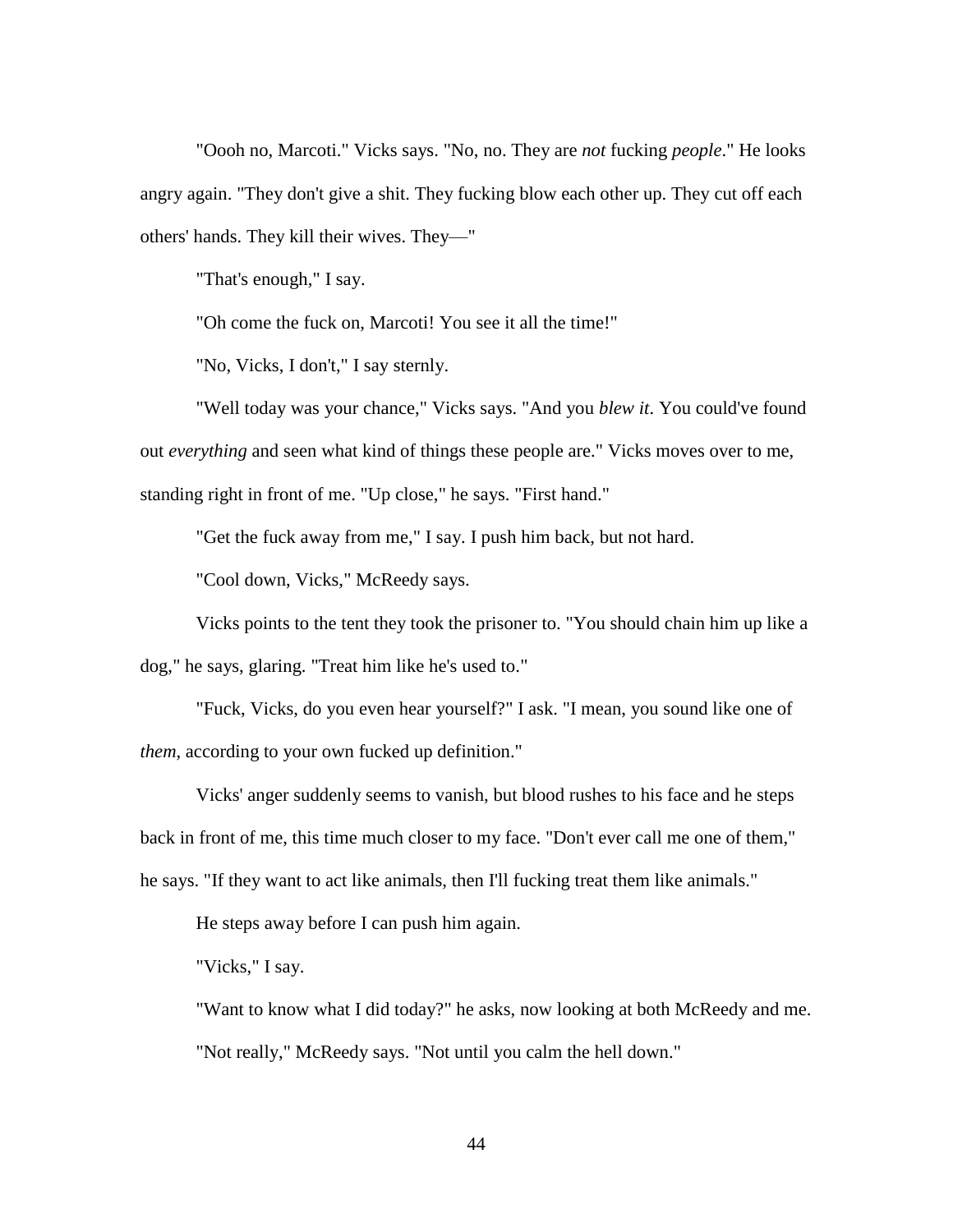Vicks ignores him. "I went into the terp's footlocker. The one out with you guys. Did it on a piss break."

"God*damnit*, Vicks—"

"*Let* me finish," he says, cutting me off. "I wasn't really looking for anything. I was just curious. I found a picture of him and his wife."

I take a quick step towards Vicks. "Damn it, did you steal something?" I ask, furious. He could get us all in trouble with his bullshit.

"No," he says. "I didn't take a damn thing."

"What the fuck *did* you do?" McReedy asks. He moves the cigar around in his mouth.

"I found that picture," Vicks says. "They weren't smiling. Either of them. They were just staring at the camera like fucking corpses."

"So what, Vicks?" I ask. "No one else cares if our terp smiles with his wife. No one else cares if the—"

"I'm just saying," Vicks says. "Even when they're supposed to be happy, even fake-happy, they can't smile. I even dug around in there for anything else, anything personal, and that was it. One fucking picture of two people looking miserable."

"Vicks, just leave, okay? Just go get some food or something. Cool off."

He stares at me for a long few seconds, then at McReedy, who says "Go cool off, we'll be there in a few to talk about something else."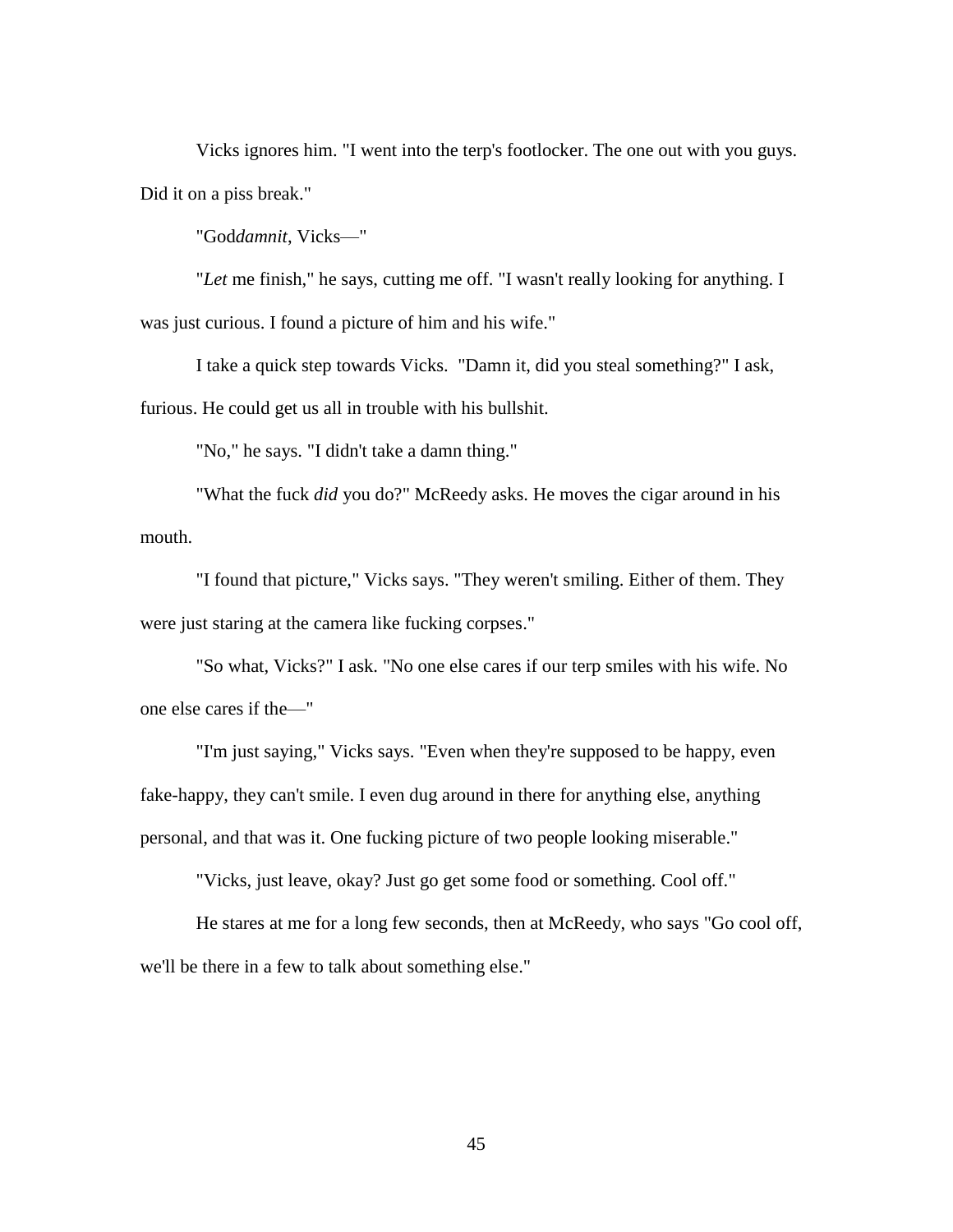"Fine," Vicks says. He starts to move toward the mess hall tent, but turns around. "But you keep wondering why he kept laughing, okay Marcoti? They never fucking laugh."

\* \* \* \*

It's cold in my barracks, nighttime having pushed all of the heat to the other side of the world for a bit. I stare at the stars out the crappy plastic window near my bunk, having lost count a long time ago. I wracked my brain the past few hours, searching for a memory of one of them laughing. Of all the miles of patrol I'd crossed, the thousands of people, did I never see one of them laugh? Tell some joke in Farsi to each other? I can't remember. Why does it matter? But I've never seen someone laugh like the prisoner. I sit up in my bunk and look around the small living area. Everyone else is passed out. One soldier fell asleep with a laptop still open, and the dim glow of the screen saver gives just enough light to make getting to the exit possible. I decide some air and water might help, so I get up, throw on some civvie shoes and quietly head out.

When I step outside, it's *cold*. So cold that, in my rush over to where the bathroom is, I almost miss the echo of a cry bounce across the base. But I hear it, so I stop, and look around. Most of our lights are kept off at night—can't give away positions—so the darkness is always thick as oil. We usually move the machine gun (MG) nest every couple of days, too. I see someone on guard at the edge of the base, but he's busy cleaning the MG in the nest. Then I hear it again, but barely. The sound almost blends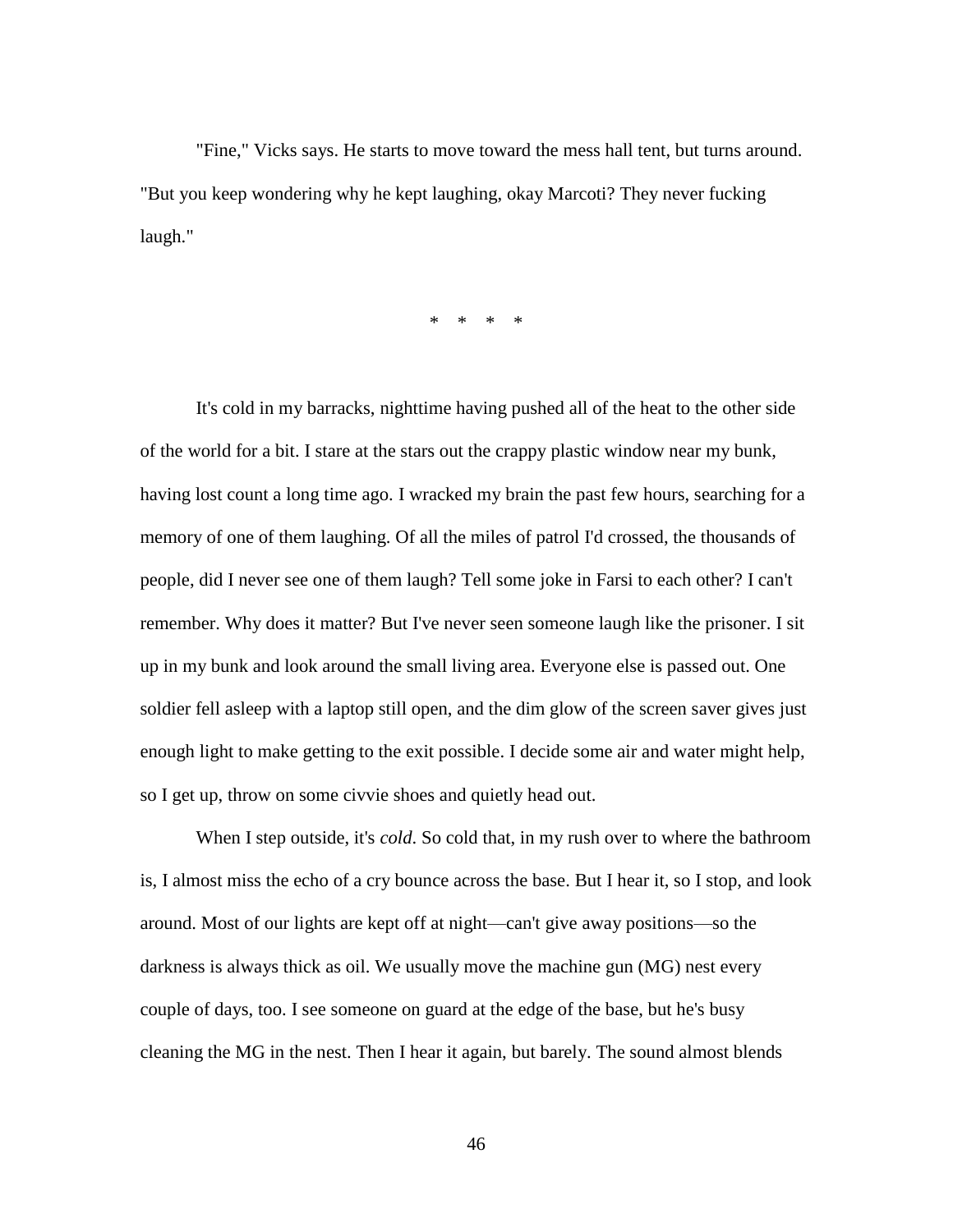with the silence of the desert, but it's there. I turn to the prisoner's supply tent. A faint light flickers through the seams near the back, where the laughing guy is being kept. I don't even notice the cold anymore as I head over.

I quietly slip through the heavy cloth door and move to the back, towards the light. It smells like sewage in here. I hear muffled crying – sobbing, like someone's choking on a pillow. I hear laughter, too, but not the prisoner's.

"Relax," Vicks says. "*Relax*, it's just a fucking paper cut. Tell him it's a fucking paper cut."

I hear Faraj say something in Farsi, but he sounds upset, too.

I turn the final corner of boxes and see what Vicks has done.

"What the fuck, Vicks," I say.

The prisoner is cuffed to a pole extending from the ground and into a support beam overhead. He's collapsed. Blood is speckled all around him, but most of it is smeared on the pole. The guy's pants have been torn off, though he's still in some kind of underwear. The guy's shit himself, too. Pieces of it dot the floor, near his feet, and I can see it blotched on the guy's thighs. He looks at me, eyes wide and begging. He has cuts on his face.

"Marcoti, you're not going to believe what this guy did," Vicks says.

"Vicks..." I say again, still looking at the guy. He has a towel or something jammed in his mouth. "What...Where's the guard?" I ask.

"I'm the guard," Vicks says. "Told Renholder and Detnor I'd handle this guy for the night."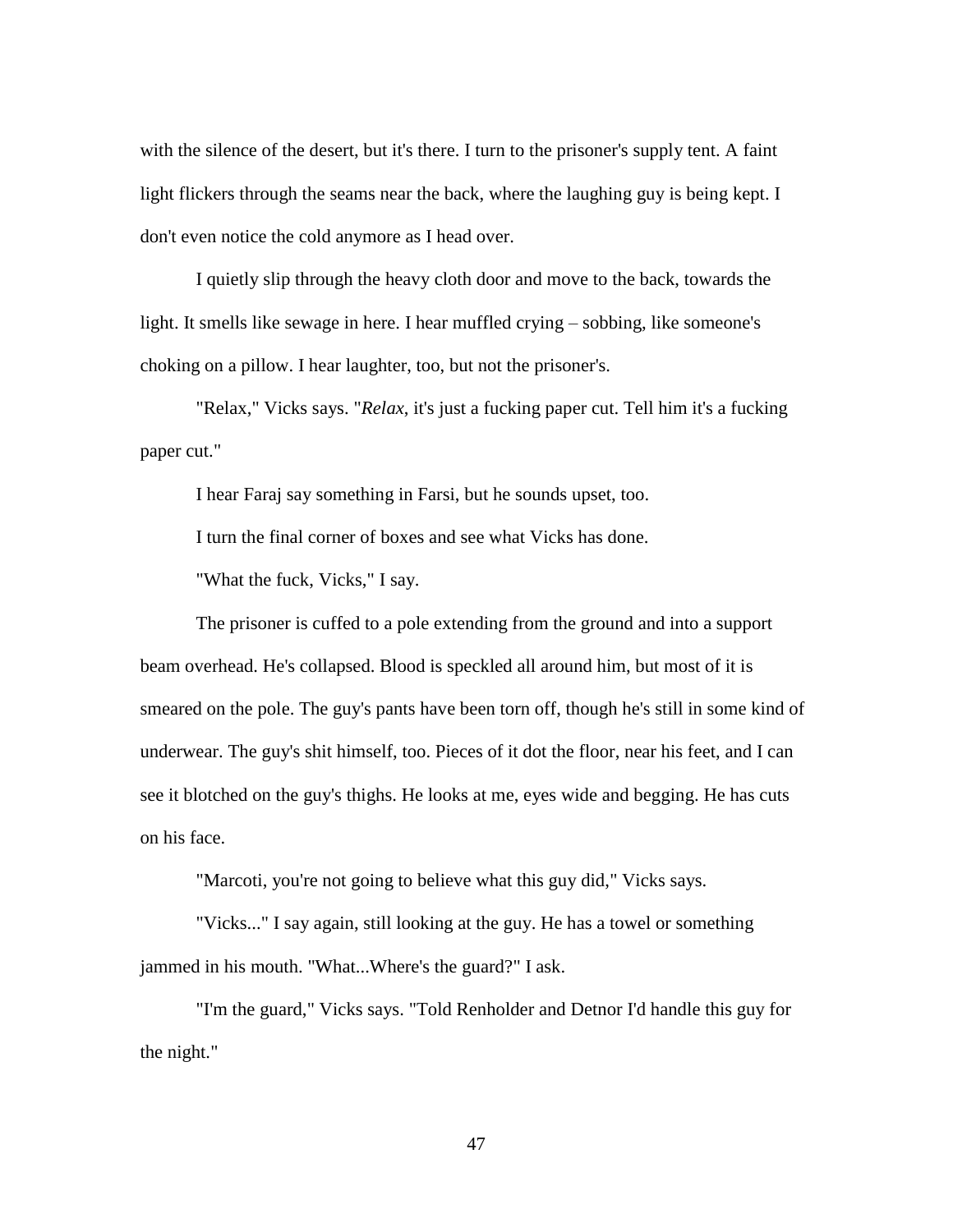"Vicks, you can't fucking do this to a prisoner!" I say, finally looking at him. He has a pocket knife in his hand. He's smiling.

I look at Faraj, who's standing off to the side, clearly terrified.

"And Jesus fucking Christ, Vicks, the terp?" I ask. "What the fuck."

"Oh come on, Marcoti," Vicks says. He points to the prisoner with the knife.

"How the hell else was I going to find out what this guy did."

I tense up and take a step towards Vicks, holding his stare. "He took a baby,

Vicks," I say.

"Did he?" Vicks asks, looking back to the prisoner. "Is that all he did?" He looks to Faraj. "Hey terp," he says. "Is that what he did?" He chuckles.

Faraj carefully shakes his head.

"This guy," Vicks starts, "found out that his brother's wife cheated on her husband."

"For fuck's sake, Vicks!"

"Wait! No, but it's better," he says. He walks over to me. I see specks of blood on his white t-shirt. "See, she did it with an *Israeli*."

He stares at me as I absorb this information. I look to Faraj. He stays motionless.

"But this all happened like a year ago," Vicks says. "She didn't know what the guy she fucked *was*. But the brother here, the *good sport* he is," Vicks points to the guy with his knife again, "found out, and didn't say anything. She didn't know a *thing*. Like a fucking soap opera. So he waited until there was a baby."

"Vicks, there are no Israelis up here," I say. "That doesn't make sen—"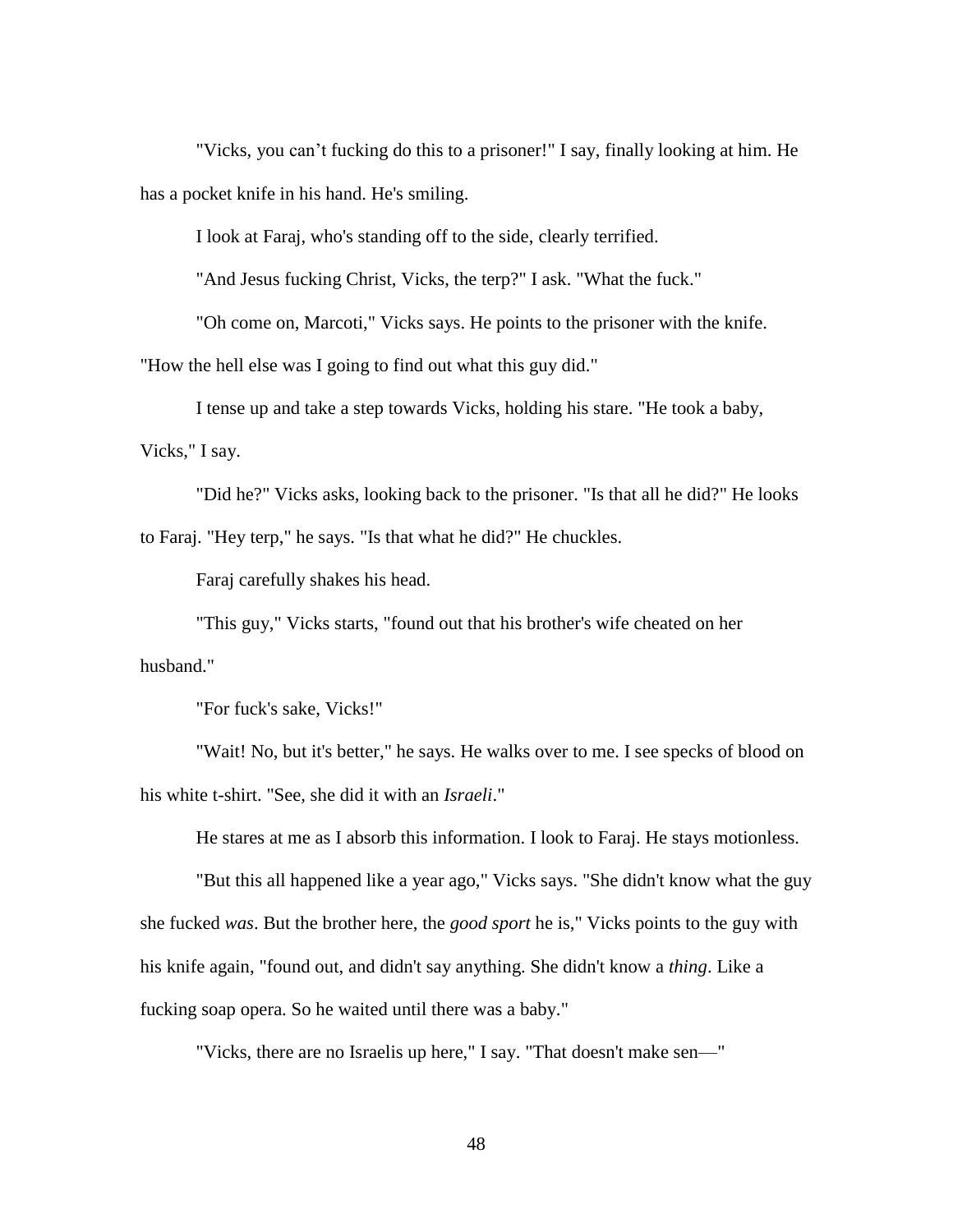"Let me *fucking* finish," Vicks says with gravity, moving closer to me. "He took it, the baby, right? He took it—didn't even know if it was the Israeli's or not. And he took it and he went off somewhere and he fucking killed it, Marcoti, but you figured that, right?" He waits for me to answer.

I hold his gaze for a long time. "Right," I say.

"But what you *didn't* know, was he fucking sliced the little shit open, and let it bleed to death," he says, now very close to my face. "And you know why?"

"Why."

"Because that's what the Jews do to their meat," he says. He stays close to me for another few seconds, then moves back to the prisoner. "And then!" he continues, "then he threw what was left to some dogs, because—what was it, terp?" he looks to Faraj.

Faraj swallows and quietly says, "Because it was as good as dog food."

I feel sick with disgust. I can feel the stench of the room on my skin.

"So, I thought this guy could bleed a little," Vicks says. "Show Marcoti your hands, asshole," he orders the prisoner.

The man looks at him, weeping, but doesn't move.

"Damnit, terp, tell him," Vicks angrily says to Faraj.

Faraj says something to the prisoner. The man, shaking and still cuffed to the pole, holds his bloody hands up as best he can for me to see. Vicks has sliced small gashes between each of the man's fingers and across his palms. I don't know what to do. I feel a wave of anger pass through me, but with no direction. I glare at Vicks, then the prisoner. The story is impossible. It's a lie.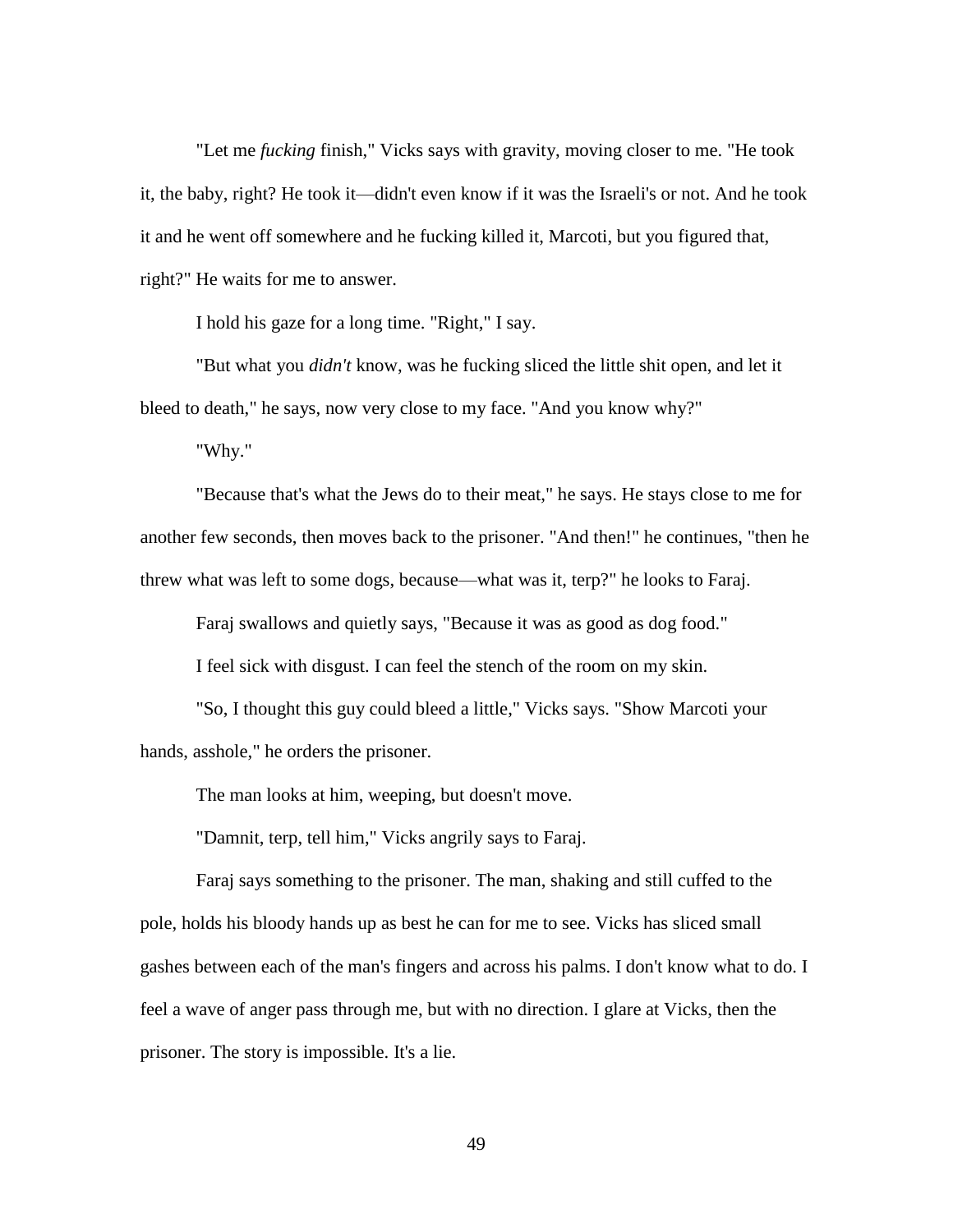"I got his feet, too," Vicks says. "And ears. And arm pits. And the back of his neck. And—"

"Stop it," I say. Blood has started to pool at the base of the pole.

"What?" Vicks says. "You aren't about to stick up for this guy, are you?" He steps over to me again.

"No," I say. "Look at him, Vicks! He'd tell you anything you want to hear. He'd tell you he fucked the baby's eyes out if you wanted him to!"

He ignores me. "Animals, Marcoti. They're all animals."

He's said that a hundred times before. But if this prisoner wasn't an animal before, Vicks has made him one now. He is ravaged, bloody, sprawled on the floor in a mess, unable to control even the snot from leaving his nose. And Vicks keeps smiling, breathing calmly, all while loosely gripping his knife, his hand careless in its comfort around the blade. Vicks arches his eyebrows and nods, silently telling me how frankly right he thinks he is. The prisoner coughs, spitting more of himself across the floor, but Vicks doesn't move. He just smiles. I pull my arm back and throw a punch at Vicks' jaw, hard. My hand solidly connects with his face, making a loud *smack*. Vicks doubles back, but stays on his feet. He's dazed, though, so I rush forward and grab his knife-holding hand, twisting it easily until I grab the blade and throw it to Faraj, but he misses it and it clatters on the floor near his feet.

Vicks shakes his head, regaining himself, and looks to swing at me, but I tackle him to the ground before he can. My heart is pounding, and I barely hear the whimpers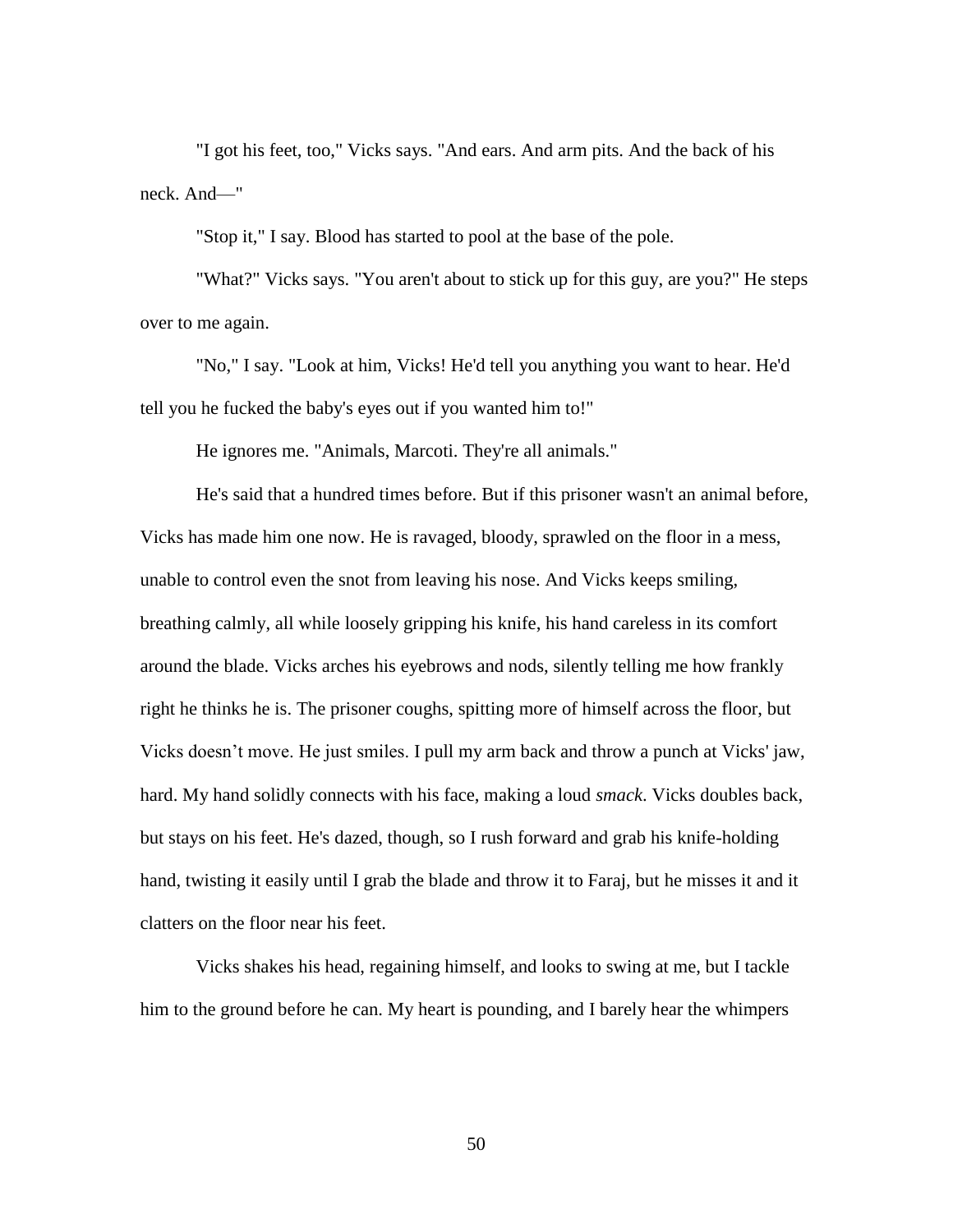coming from the prisoner over my heartbeat. I've pushed Vicks back to the corner, near where Faraj is. The ground is freezing.

Vicks finally swings and hits the side of my face. I don't know where the swing came from, but it hurts, and I fall off, to his side. I forgot how strong we all are.

"Fuck *you*," he says. He shoves me over further, so I have to hold my arms in front of me, keeping myself somewhat vertical even though both of us are on the floor.

Faraj shuffles over to where I entered the area. "*Stop it*," I hear him beg.

Vicks and I lock eyes after Faraj's statement. I can tell he's struggling not to punch me again.

"You look at that pile of shit," Vicks finally says, pointing to the cuffed man. "And you look at what he did and you tell me *right now* that he isn't shit." He turns and spits off to the side.

I turn and look into the prisoner's eyes. The man is beyond terrified, his eyes watering over with tears as he futilely grunts into his gag. I remember those same eyes, just as wet, but with laughter earlier today. I stare, looking for something there, something in the blackness around his pupils that tells me he's alright. That if it weren't for this situation, he'd be human, not shit. But I don't see anything. I turn back to Vicks.

"You fucked us," I say to Vicks. "What the fuck are you thinking?"

"You really think someone will give a shit about him, don't you?" Vicks asks me. Faraj is staring at the prisoner. I don't say anything.

"No one will care," Vicks says. "You're the only one that seems to think otherwise, Marcoti. For some fucking reason."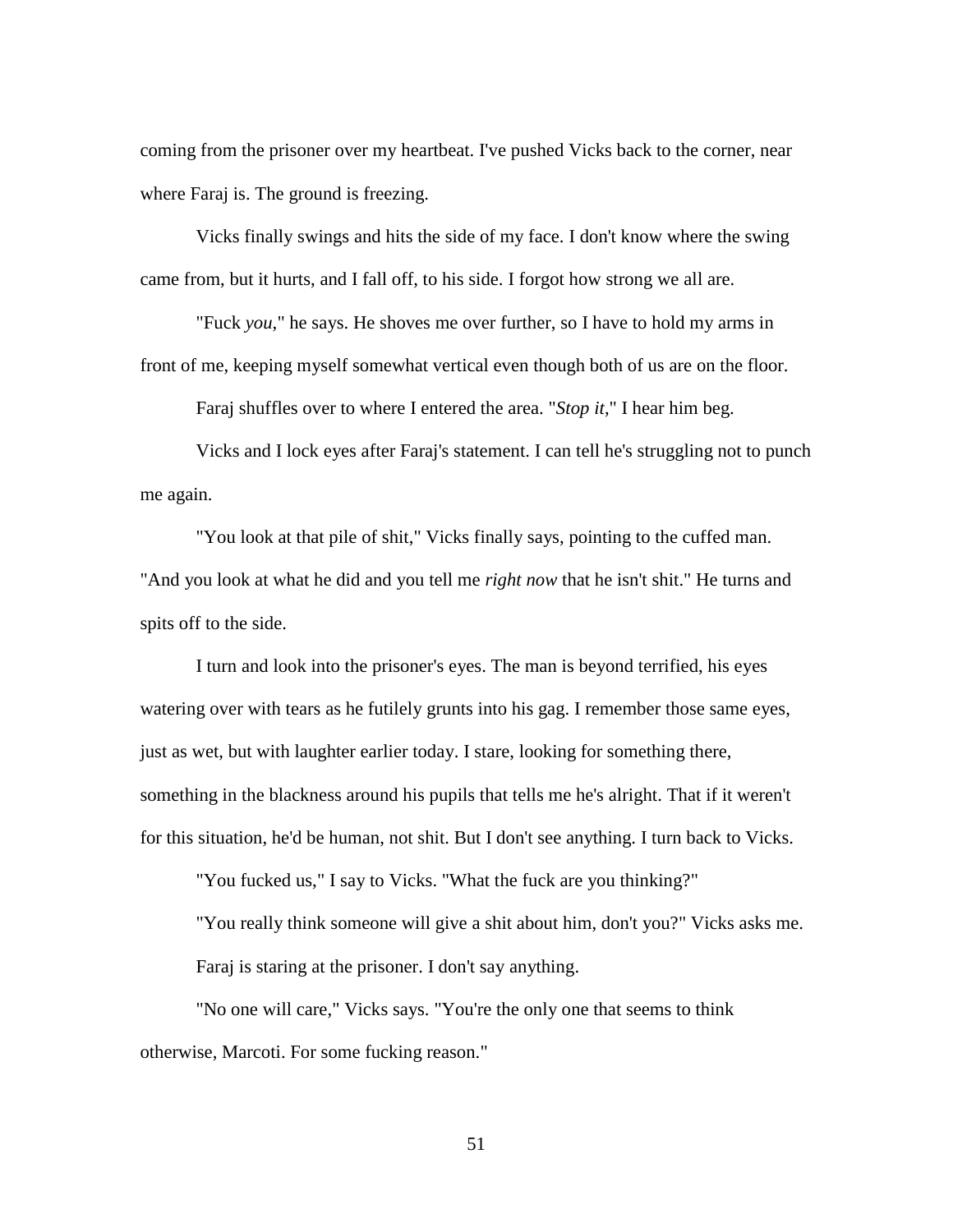"Because it shouldn't be right," I say, but my words feel empty. I look into Vicks' eyes. They look the same as the prisoner's, only full of rage, not fear.

Vicks reaches over and picks his knife off the ground. He closes the blade and pockets it. "And what's 'right' out here in Afghanistan, Marcoti? You tell me."

I don't have an answer. I stare at the prisoner again for what feels like an eternity. He'll bleed a lot, but he won't die. He'll have scars all over his body, too  $-I$  can see spots of blood now under his shirt – but he won't die. Vicks must have been here for hours.

"We deal with people we can't shoot," Vicks says. "People who blow themselves up because they think they'll get pussy when they die. We go four weeks without a single fucking thing happening, then a few of us die by an IED some random afternoon. That's all this is, every—"

"Then we're going to just walk away," I say, startling even myself.

"What?" Faraj says.

I slowly stand up, still looking at the prisoner. Someone will find this in the morning and flip shit. Vicks will get blamed, but without "real proof," he'll get off. And no one will believe a terp on this shit. I pause, finally looking at Vicks. "He's right," I say. "No one will care about this man."

Vicks slowly gets to his feet.

"But this man is not Taliban," Faraj says.

"That doesn't matter," I say. "He's just a POW." According to protocol, all prisoners are to be treated relatively equally until the ANP arrives, but this guy is alone. "Just leave while we can. We're done here."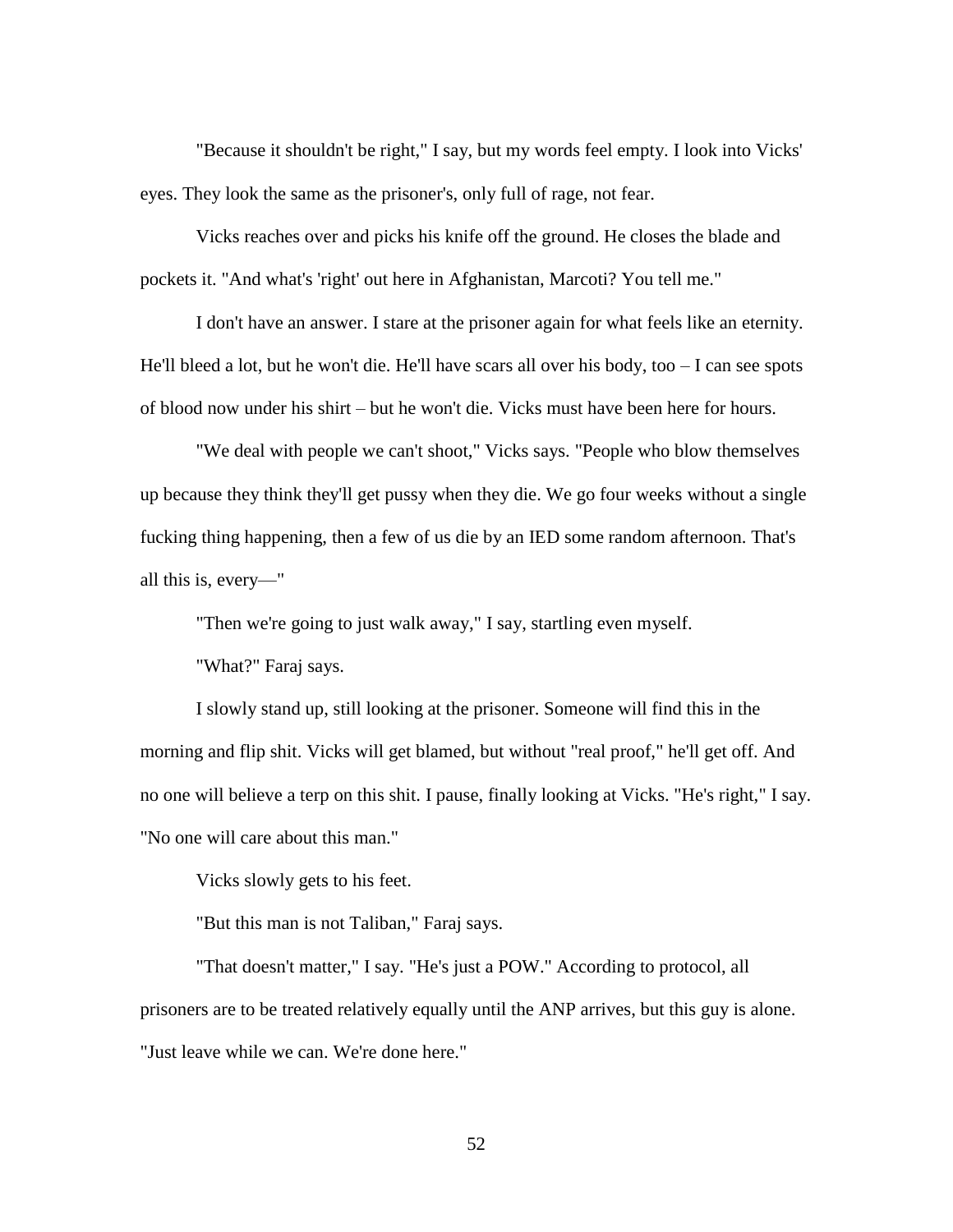"You finally said something that makes sense," Vicks says.

"Get out," I say. I feel utterly exhausted, defeated. I touch the side of my face. It stings. I'll have to make an excuse for this if it bruises, which it will.

Vicks moves past me, and Faraj quickly steps to the side as Vicks walks out of the tent.

For a few seconds, Faraj and I stare at the prisoner, as if still unsure what to do. The man is quiet now, whimpering softly while trying to hug himself, though he can't. He will have to sit in his own filth for the rest of the night. Once the ANP gets him, things won't be much better, either. That's what we've heard, anyway. A breeze moves the walls around us. I eventually turn to Faraj and push him to leave, but he resists for a second.

"Aren't you going to at least help him?" Faraj asks.

I pause to glance back at the man on the floor. "Help him?" I ask back. "I saved his life."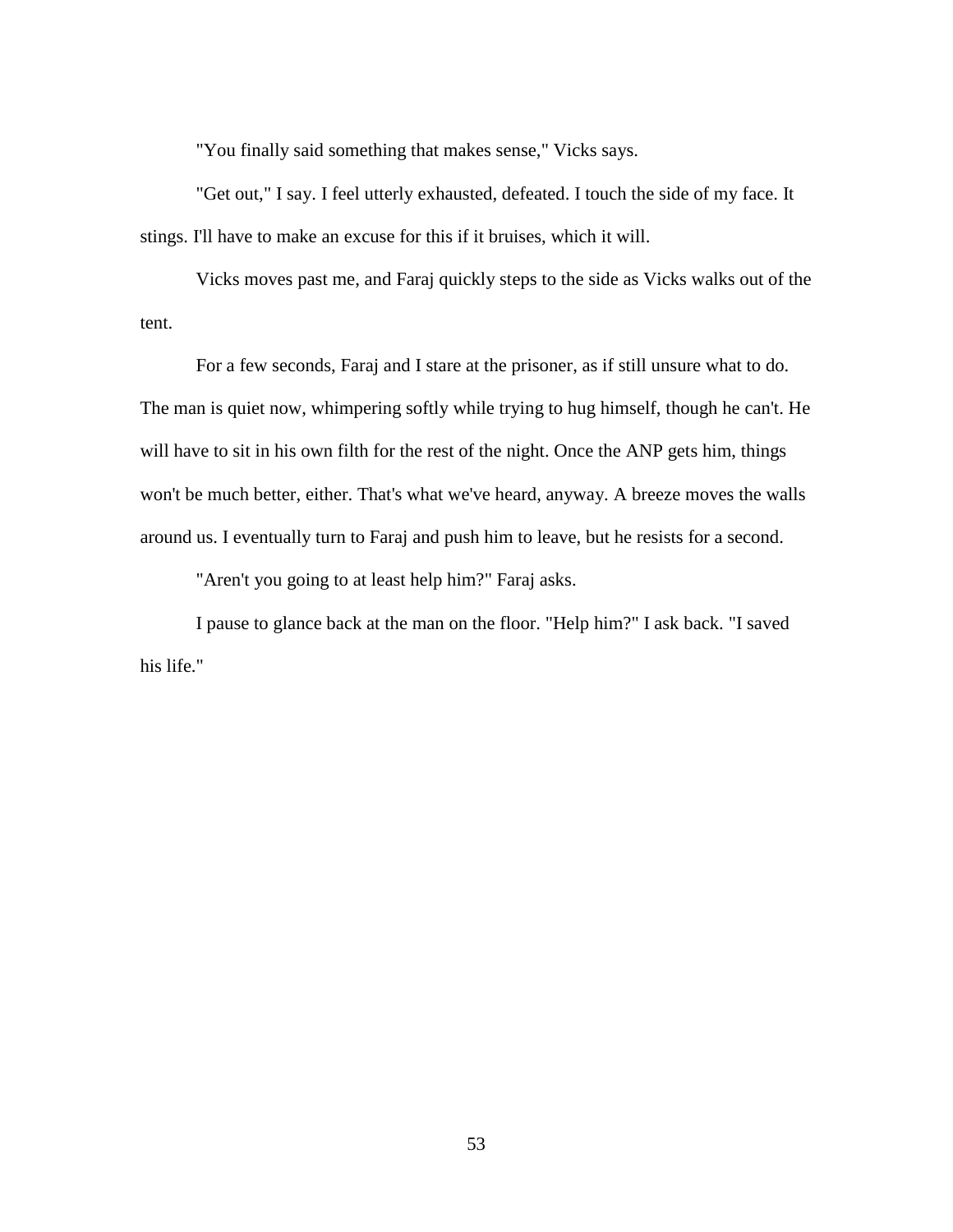### WORKS CITED

- Agamben, Giorgio. *Homo Sacer: Sovereign Power and Bare Life*. Trans. Daniel Heller-Roazen. Stanford, CA: Stanford UP, 1998. Print.
- Foucault, Michel. *Discipline & Punish: The Birth of the Prison*. Trans. Alan Sheridan. New York: Vintage Books, 1995. 3-30. Print.

O'Brien, Timothy. *The Things They Carried*. New York: Broadway Books, 1998. Print.

Swofford, Anthony. *Jarhead*. New York: Scribner, 2005. Print.